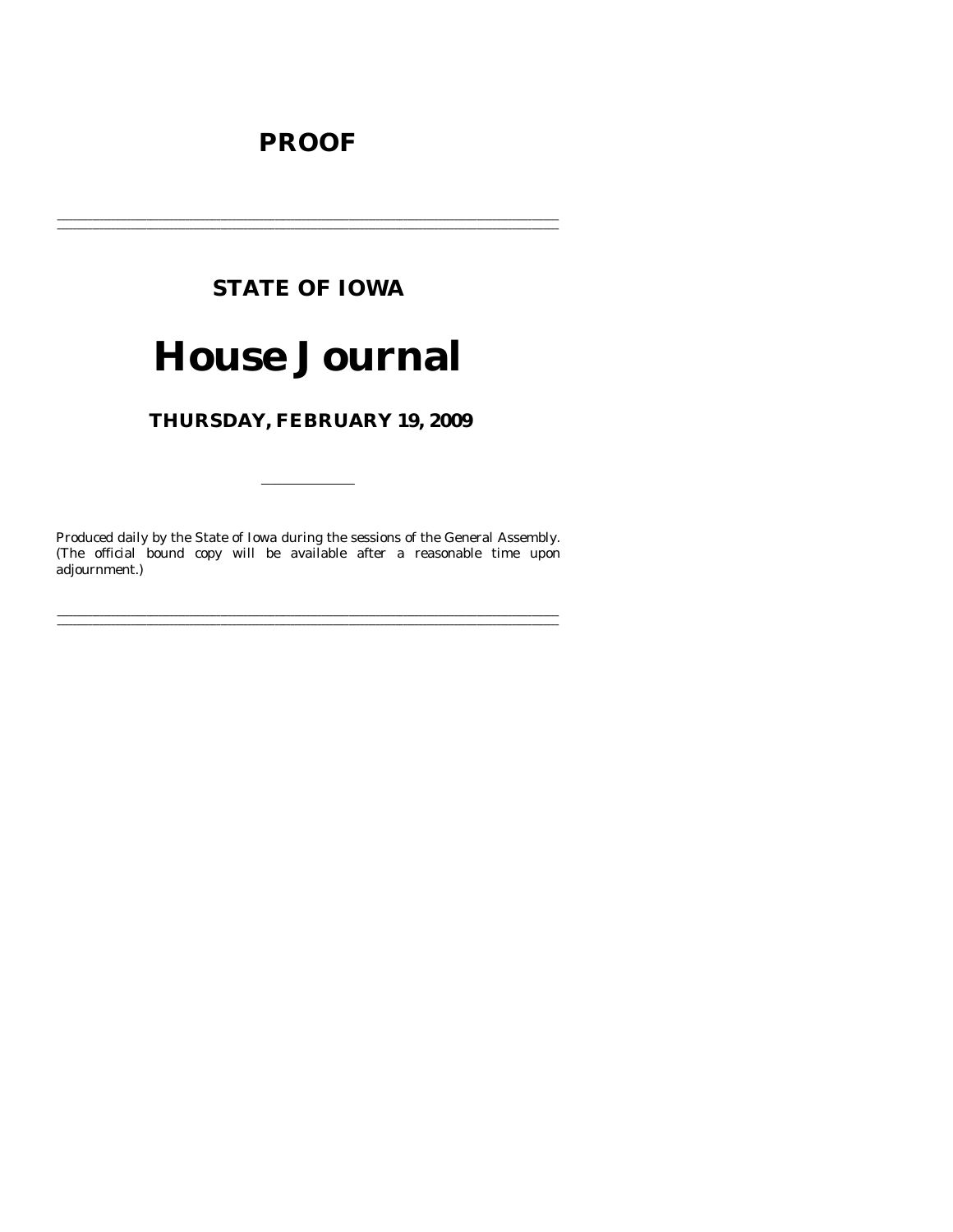# **JOURNAL OF THE HOUSE**

Thirty-ninth Calendar Day - Twenty-sixth Session Day

Hall of the House of Representatives Des Moines, Iowa, Thursday, February 19, 2009

 The House met pursuant to adjournment at 9:16 a.m., Speaker Murphy in the chair.

 Prayer was offered by Reverend Doug Peters, pastor of Walnut Hills United Methodist Church, Urbandale. He was the guest of Representative Janet Petersen of Polk.

### PLEDGE OF ALLEGIANCE

 The Pledge of Allegiance was led by Erica Kite, House Page from Jesup.

The Journal of Wednesday, February 18, 2009 was approved.

# INTRODUCTION OF BILLS

**[House File 376](http://coolice.legis.state.ia.us/Cool-ICE/default.asp?Category=billinfo&Service=Billbook&frame=1&GA=83&hbill=HF376)**, by Cownie and Hagenow, a bill for an act adding personal finance skills and financial literacy requirements to the education programs school districts and accredited nonpublic schools must offer.

Read first time and referred to committee on **education.** 

**[House File 377](http://coolice.legis.state.ia.us/Cool-ICE/default.asp?Category=billinfo&Service=Billbook&frame=1&GA=83&hbill=HF377)**, by Thomas, a bill for an act concerning the sale of beer and wine by native wineries and breweries.

Read first time and referred to committee on **state government.** 

**[House File 378](http://coolice.legis.state.ia.us/Cool-ICE/default.asp?Category=billinfo&Service=Billbook&frame=1&GA=83&hbill=HF378)**, by Mertz, a bill for an act allowing one member of the racing and gaming commission to be an owner of a dog or horse involved in a race meeting conducted in this state.

Read first time and referred to committee on **state government.**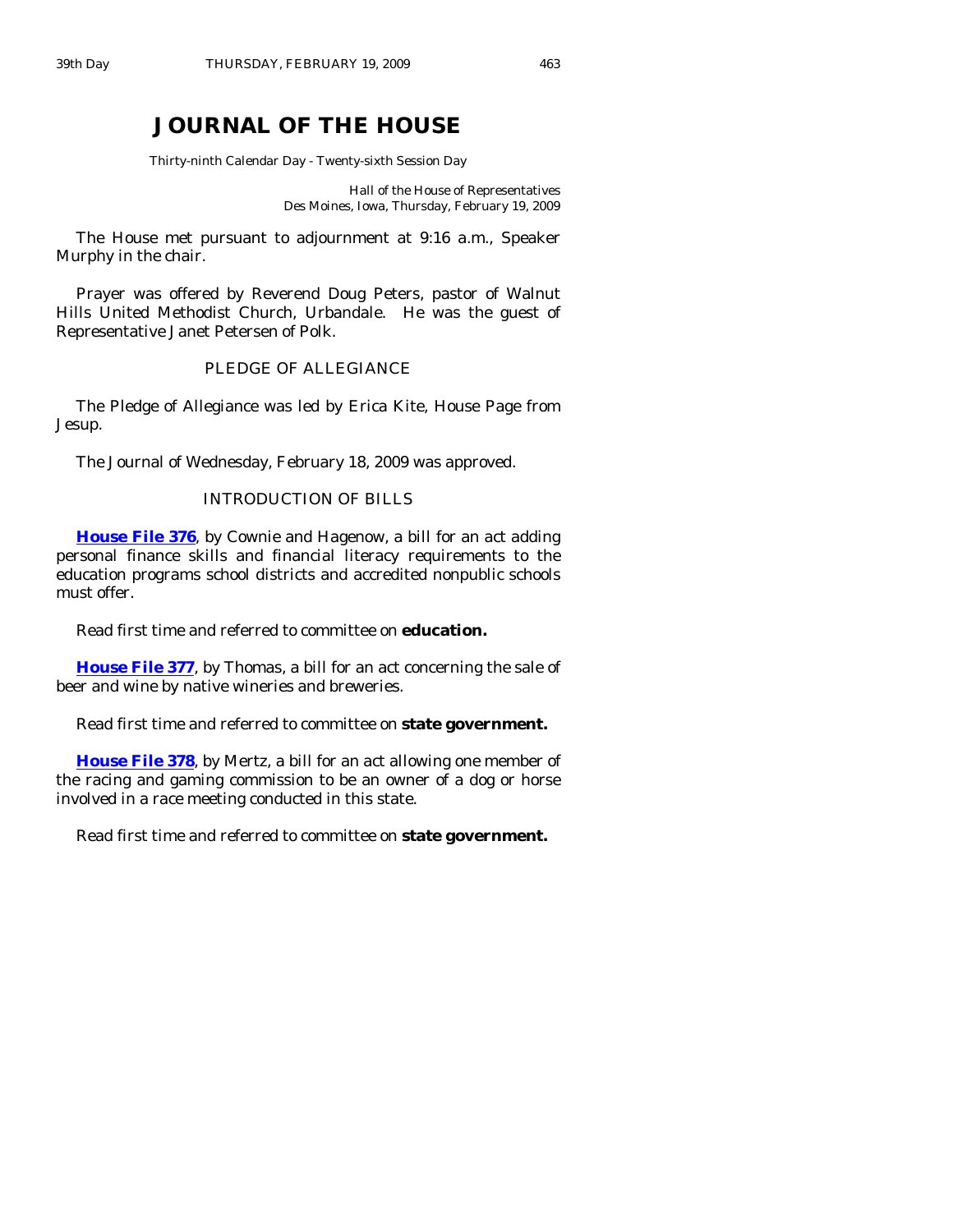**[House File 379](http://coolice.legis.state.ia.us/Cool-ICE/default.asp?Category=billinfo&Service=Billbook&frame=1&GA=83&hbill=HF379)**, by Wessel-Kroeschell, Isenhart, Mascher, Steckman, Kuhn, Beard, Frevert, Hunter, Winckler, Smith, Lensing, Gaskill, Whitaker, Ford, Berry, Abdul-Samad, Whitead, Gayman, Swaim, T. Taylor and D. Taylor, a bill for an act relating to campaign finance by requiring electronic filing of certain reports and by establishing a voter-owned Iowa clean elections Act, providing for funding of the Act, including an income tax checkoff, and providing an income tax exemption, penalties, and effective dates.

Read first time and referred to committee on **state government.** 

#### SPECIAL PRESENTATION

 Roberts of Carroll introduced to the House, the honorable George Eichhorn, former state representative from Hamilton County.

The House rose and expressed its welcome.

 On motion by McCarthy of Polk, the House was recessed at 9:23 a.m., until 1:00 p.m.

#### EVENING SESSION

The House reconvened at 6:56 p.m., Speaker Murphy in the chair.

# LEAVE OF ABSENCE

Leave of absence was granted as follows:

Raecker of Polk on request of Paulsen of Linn.

# MESSAGES FROM THE SENATE

The following messages were received from the Senate:

 Mr. Speaker: I am directed to inform your honorable body that the Senate has on February 19, 2009, adopted the following resolution in which the concurrence of the Senate was asked:

[House Concurrent Resolution 3](http://coolice.legis.state.ia.us/Cool-ICE/default.asp?Category=billinfo&Service=Billbook&frame=1&GA=83&hbill=HCR3), a concurrent resolution relating to joint rules of the Senate and House of Representatives for the Eighty-third General Assembly.

 Also: That the Senate has on February 19, 2009, passed the following bill in which the concurrence of the Senate was asked: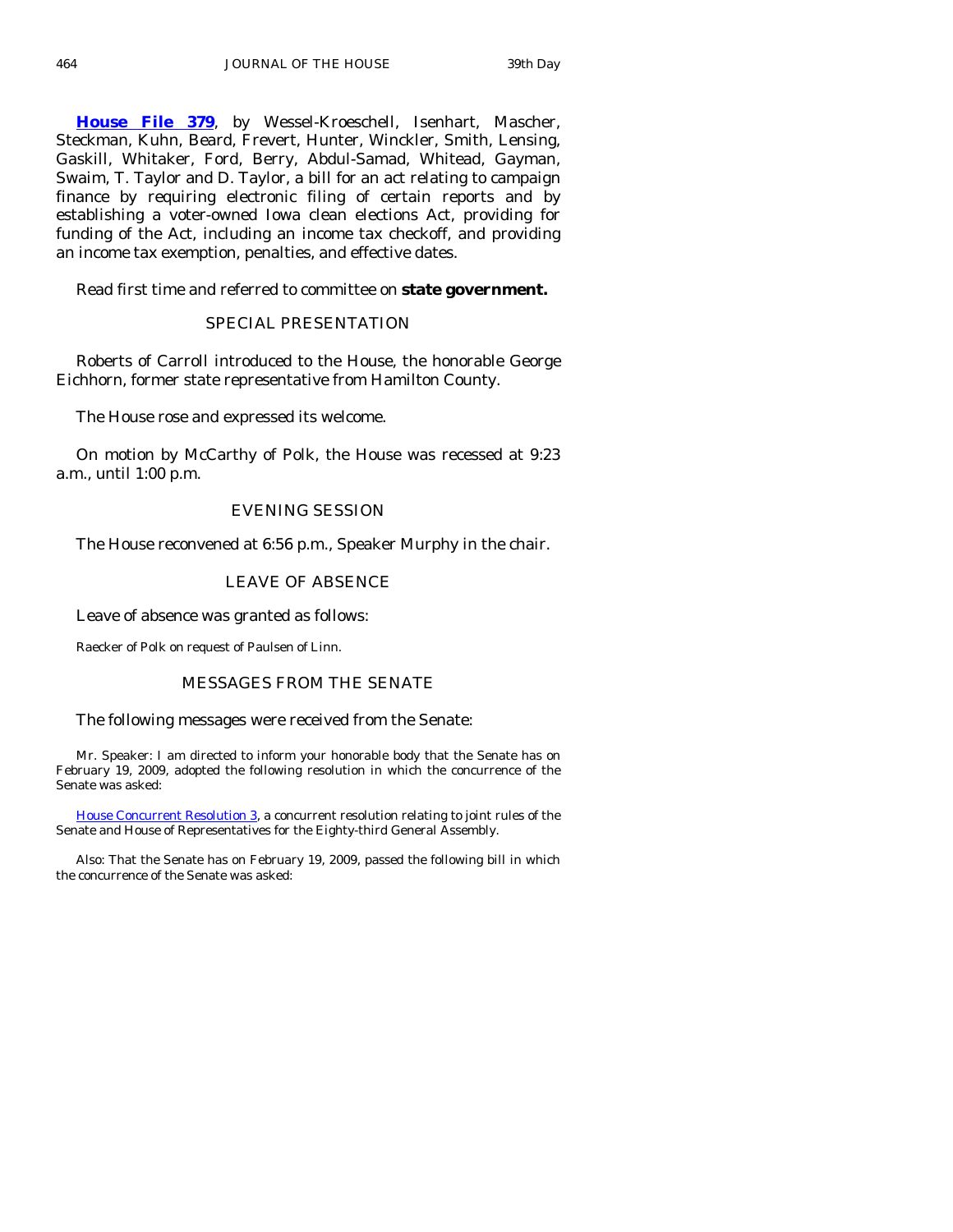[House File 283,](http://coolice.legis.state.ia.us/Cool-ICE/default.asp?Category=billinfo&Service=Billbook&frame=1&GA=83&hbill=HF283) a bill for an act relating to the county commissions of veteran affairs fund and required hours of service for executive directors and administrators.

 Also: That the Senate has on February 19, 2009, passed the following bill in which the concurrence of the House is asked:

[Senate File 113,](http://coolice.legis.state.ia.us/Cool-ICE/default.asp?Category=billinfo&Service=Billbook&frame=1&GA=83&hbill=SF113) a bill for an act relating to orders for postsecondary education subsidies.

 Also: That the Senate has on February 19, 2009, passed the following bill in which the concurrence of the House is asked:

[Senate File 114](http://coolice.legis.state.ia.us/Cool-ICE/default.asp?Category=billinfo&Service=Billbook&frame=1&GA=83&hbill=SF114), a bill for an act relating to the number of historic preservation grants that may be awarded in a county and providing an effective date.

MICHAEL E. MARSHALL, Secretary

The House stood at ease at 6:59 p.m., until the fall of the gavel.

 The House resumed session at 10:32 p.m., Speaker Murphy in the chair.

 On motion by McCarthy of Polk the House was recessed at 10:32 p.m., until 12:00 p.m., Monday, February 23, 2009.

#### AFTERNOON SESSION

The House reconvened at 12:05 p.m., Speaker Murphy in the chair.

#### QUORUM CALL

 A non-record roll call was requested to determine that a quorum was present. The vote revealed ninety-five members present, five absent.

### LEAVE OF ABSENCE

Leave of absence was granted as follows:

Forristall of Pottawattamie and Van Engelenhoven of Marion, until his arrival, on request of Tymeson of Madison; Huser of Polk on request of Struyk of Pottawattamie.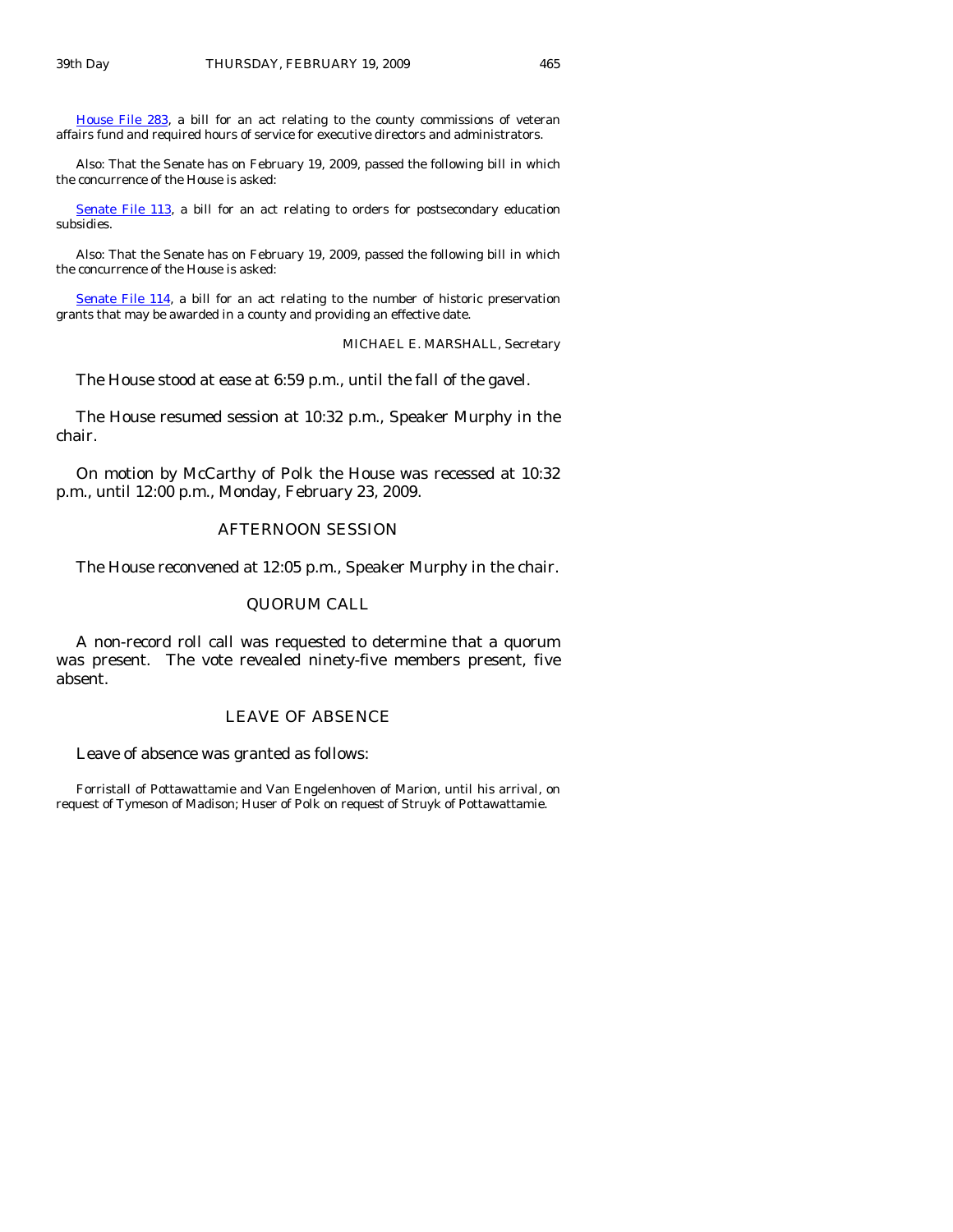# INTRODUCTION OF BILLS

**[House Joint Resolution 5](http://coolice.legis.state.ia.us/Cool-ICE/default.asp?Category=billinfo&Service=Billbook&frame=1&GA=83&hbill=HJR5)**, By Paulsen, a joint resolution proposing an amendment to the Constitution of the State of Iowa to allow the recall, by Petition and election, of the Governor, Lieutenant Governor, Secretary of State, Auditor of State, Treasurer of State, Attorney General, and members of the General Assembly.

Read first time and referred to committee on **state government.** 

**[House File 380](http://coolice.legis.state.ia.us/Cool-ICE/default.asp?Category=billinfo&Service=Billbook&frame=1&GA=83&hbill=HF380)**, by committee on human resources, a bill for an act relating to the administration of programs under the jurisdiction of the department of public health and increasing a penalty.

Read first time and placed on the **calendar.** 

**[House File 381](http://coolice.legis.state.ia.us/Cool-ICE/default.asp?Category=billinfo&Service=Billbook&frame=1&GA=83&hbill=HF381)**, by committee on human resources, a bill for an act relating to the practice of pharmacy by establishing a registration program for pharmacy support persons and regulating the internet sale of prescription products, including a program of registration of pharmacy internet sites, making penalties applicable, and establishing a general definition for the term "internet site".

Read first time and placed on the **calendar.** 

**[House File 382](http://coolice.legis.state.ia.us/Cool-ICE/default.asp?Category=billinfo&Service=Billbook&frame=1&GA=83&hbill=HF382)**, by committee on human resources, a bill for an act relating to the public health system by providing for the voluntary accreditation of certain public health agencies, the adoption of Iowa public health standards, the establishment of an accreditation data collection system, creating a fund, and providing for a penalty and an effective date.

Read first time and placed on the **calendar.** 

**[House File 383](http://coolice.legis.state.ia.us/Cool-ICE/default.asp?Category=billinfo&Service=Billbook&frame=1&GA=83&hbill=HF383)**, by Petersen, Berry, Mascher, Mertz, T. Taylor, Heddens, Kressig, Swaim, Cohoon, Zirkelbach, Gaskill, Lykam, Whitead, Bukta, Oldson, D. Olson, Smith, Jacoby, Hunter, Winckler, Steckman, Kuhn, Lensing, R. Olson, Kearns, Ford, Beard, Gayman and Reichert, a bill for an act relating to the state child care advisory council.

Read first time and referred to committee on **human resources.**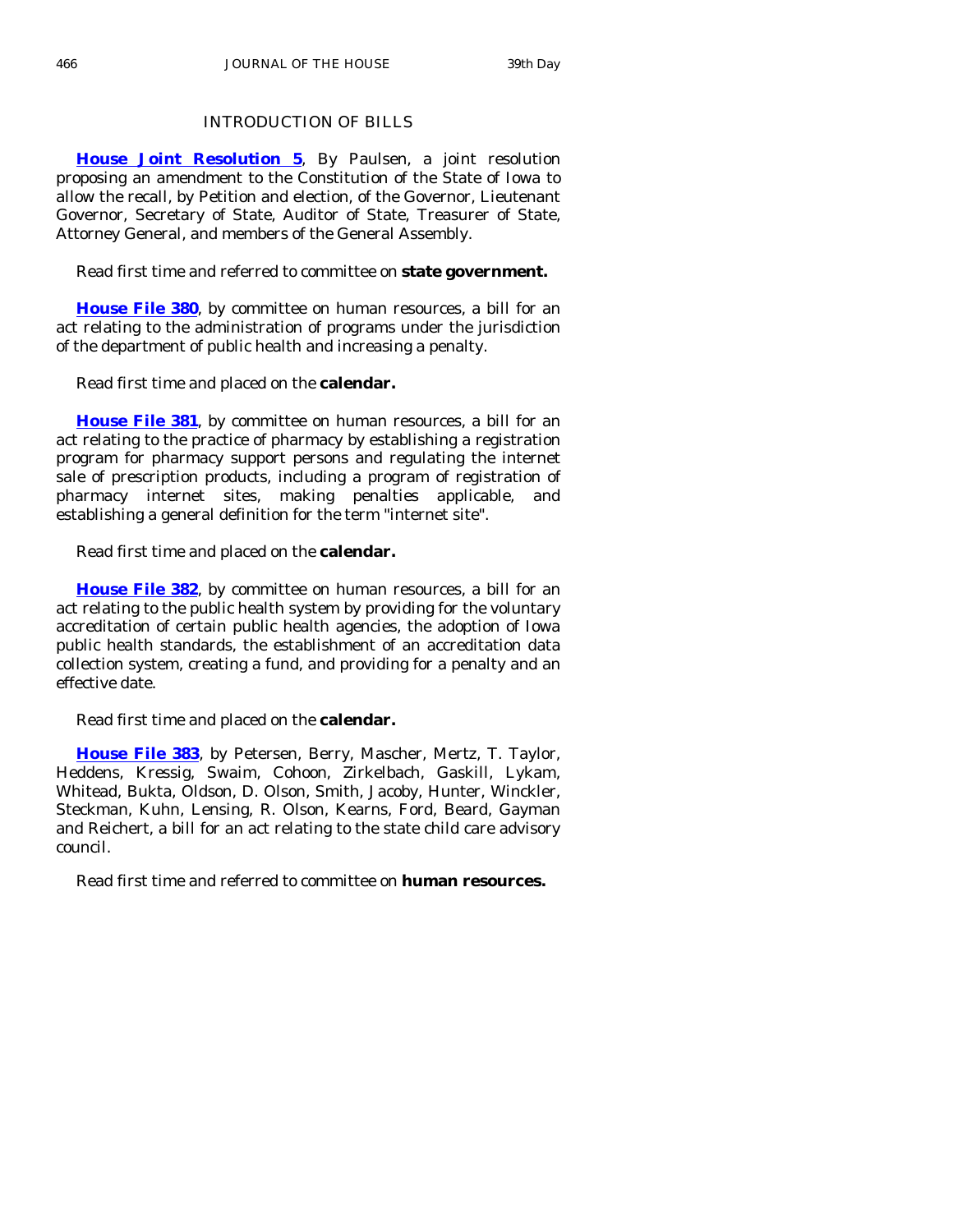**[House File 384](http://coolice.legis.state.ia.us/Cool-ICE/default.asp?Category=billinfo&Service=Billbook&frame=1&GA=83&hbill=HF384)**, by Willems, Kaufmann, Reichert and Jacoby, a bill for an act prohibiting the use of lead wheel weights in motor vehicles and providing an effective date.

Read first time and referred to committee on **transportation.** 

**[House File 385](http://coolice.legis.state.ia.us/Cool-ICE/default.asp?Category=billinfo&Service=Billbook&frame=1&GA=83&hbill=HF385)**, by committee on veterans affairs, a bill for an act concerning limiting the authority of the general assembly to expend money from the veterans trust fund.

Read first time and referred to committee on **appropriations.** 

**[House File 386](http://coolice.legis.state.ia.us/Cool-ICE/default.asp?Category=billinfo&Service=Billbook&frame=1&GA=83&hbill=HF386)**, by Schueller, Isenhart, Zirkelbach, Lukan and Murphy, a bill for an act relating to parking on the left side of a roadway.

Read first time and referred to committee on **transportation.** 

**[House File 387](http://coolice.legis.state.ia.us/Cool-ICE/default.asp?Category=billinfo&Service=Billbook&frame=1&GA=83&hbill=HF387)**, by Rants, a bill for an act relating to the establishment of a searchable database relating to warrants issued by the state and including an effective date.

Read first time and referred to committee on **state government.** 

**[House File 388](http://coolice.legis.state.ia.us/Cool-ICE/default.asp?Category=billinfo&Service=Billbook&frame=1&GA=83&hbill=HF388)**, by Palmer, a bill for an act assessing a mediation fee in small claims cases.

Read first time and referred to committee on **judiciary.** 

**[House File 389](http://coolice.legis.state.ia.us/Cool-ICE/default.asp?Category=billinfo&Service=Billbook&frame=1&GA=83&hbill=HF389)**, by H. Miller, Whitaker, Bukta, Thede, D. Olson, Berry, Drake and Gayman, a bill for an act relating to encouraging the availability of drinking fountains in schools, parks, and public buildings.

Read first time and referred to committee on **human resources.** 

**[House File 390](http://coolice.legis.state.ia.us/Cool-ICE/default.asp?Category=billinfo&Service=Billbook&frame=1&GA=83&hbill=HF390)**, by Windschitl, a bill for an act relating to hunting by certain nonresident landowners on land owned by them.

Read first time and referred to committee on **natural resources.**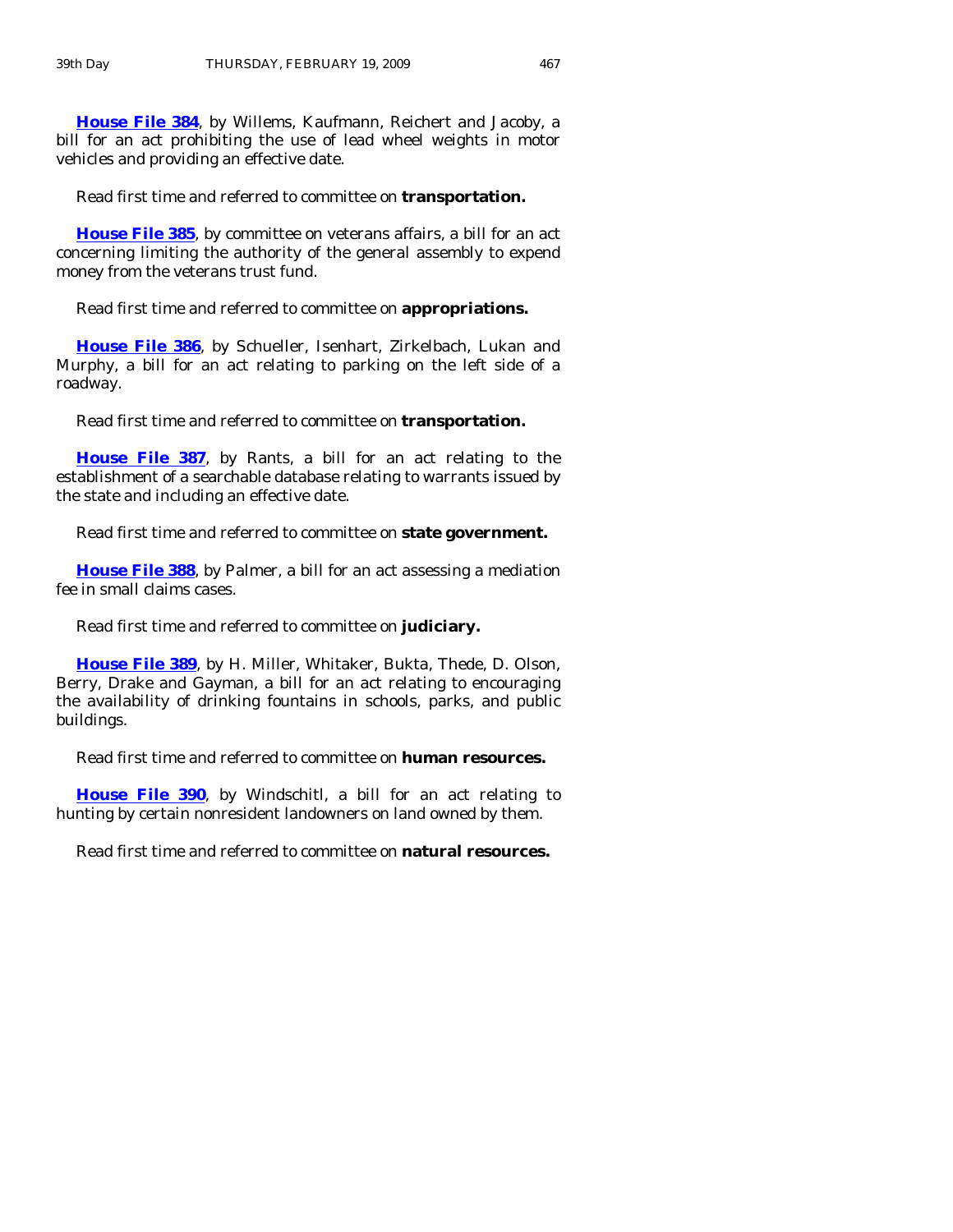**[House File 391](http://coolice.legis.state.ia.us/Cool-ICE/default.asp?Category=billinfo&Service=Billbook&frame=1&GA=83&hbill=HF391)**, by Windschitl, Schultz and De Boef, a bill for an act relating to lining exemptions for sanitary landfills.

 Read first time and referred to committee on **environmental protection.** 

**[House File 392](http://coolice.legis.state.ia.us/Cool-ICE/default.asp?Category=billinfo&Service=Billbook&frame=1&GA=83&hbill=HF392)**, by Windschitl, Schultz, Struyk, Huseman and De Boef, a bill for an act relating to walking and horseback riding trails on public land under the jurisdiction of the natural resource commission, and providing for penalties.

Read first time and referred to committee on **natural resources.** 

**[House File 393](http://coolice.legis.state.ia.us/Cool-ICE/default.asp?Category=billinfo&Service=Billbook&frame=1&GA=83&hbill=HF393)**, by Kaufmann and Worthan, a bill for an act relating to licenses and endorsements issued by the board of educational examiners.

Read first time and referred to committee on **education.** 

**[House File 394](http://coolice.legis.state.ia.us/Cool-ICE/default.asp?Category=billinfo&Service=Billbook&frame=1&GA=83&hbill=HF394)**, by Koester, a bill for an act establishing alternative project delivery procedures for certain public projects undertaken by political subdivisions.

Read first time and referred to committee on **state government.** 

**[House File 395](http://coolice.legis.state.ia.us/Cool-ICE/default.asp?Category=billinfo&Service=Billbook&frame=1&GA=83&hbill=HF395)**, by Kaufmann, Willems and Jacoby, a bill for an act relating to lead wheel weights on state-owned motor vehicles.

Read first time and referred to committee on **transportation.** 

**[House File 396](http://coolice.legis.state.ia.us/Cool-ICE/default.asp?Category=billinfo&Service=Billbook&frame=1&GA=83&hbill=HF396)**, by Gaskill, a bill for an act requiring a postelection audit after each general election and including effective and applicability date provisions.

Read first time and referred to committee on **state government.** 

**[House File 397](http://coolice.legis.state.ia.us/Cool-ICE/default.asp?Category=billinfo&Service=Billbook&frame=1&GA=83&hbill=HF397)**, by Schueller, a bill for an act relating to township property tax levies for emergency services and providing an applicability date.

Read first time and referred to committee on **local government.**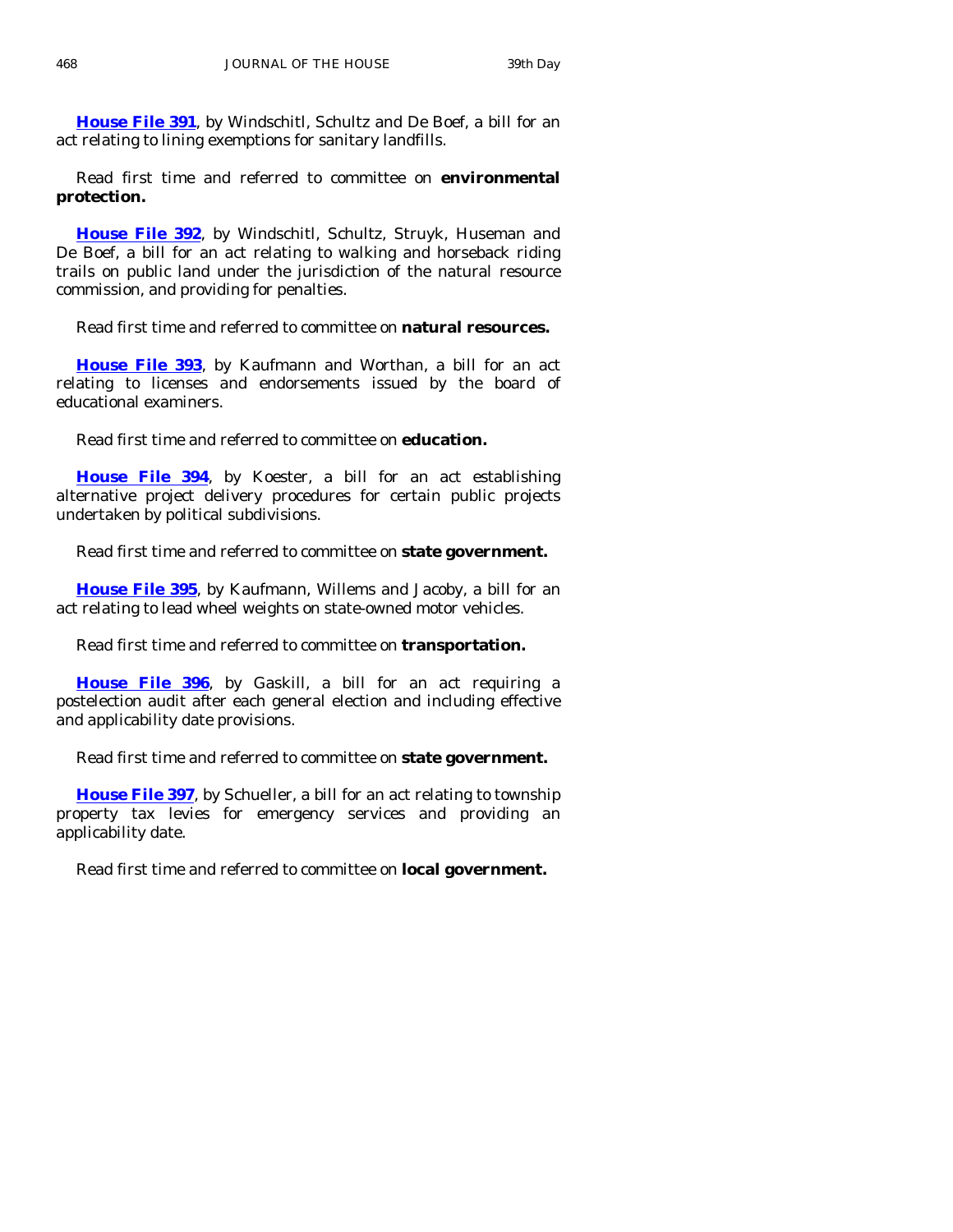**[House File 398](http://coolice.legis.state.ia.us/Cool-ICE/default.asp?Category=billinfo&Service=Billbook&frame=1&GA=83&hbill=HF398)**, by D. Olson, a bill for an act changing the deadline by which a pilot project city may enter into a targeted jobs withholding tax credit agreement for purposes of funding an urban renewal area and including effective and retroactive applicability date provisions.

Read first time and referred to committee on **ways and means.** 

**[House File 399](http://coolice.legis.state.ia.us/Cool-ICE/default.asp?Category=billinfo&Service=Billbook&frame=1&GA=83&hbill=HF399)**, by Windschitl, May, Kaufmann, Schultz, Struyk, Huseman, Dolecheck, Deyoe, Soderberg, De Boef and Sorenson, a bill for an act exempting retired veterans from the imposition of the individual income tax and including a retroactive applicability date provision.

Read first time and referred to committee on **veterans affairs.** 

**[House File 400](http://coolice.legis.state.ia.us/Cool-ICE/default.asp?Category=billinfo&Service=Billbook&frame=1&GA=83&hbill=HF400)**, by committee on state government, a bill for an act relating to the licensing of persons installing fire protection systems.

Read first time and placed on the **calendar.** 

#### SENATE MESSAGES CONSIDERED

**[Senate File 113](http://coolice.legis.state.ia.us/Cool-ICE/default.asp?Category=billinfo&Service=Billbook&frame=1&GA=83&hbill=SF113)**, by committee on judiciary, a bill for an act relating to orders for postsecondary education subsidies.

Read first time and referred to committee on **judiciary.** 

**[Senate File 114](http://coolice.legis.state.ia.us/Cool-ICE/default.asp?Category=billinfo&Service=Billbook&frame=1&GA=83&hbill=SF114), by committee on economic growth, a bill for an** act relating to the number of historic preservation grants that may be awarded in a county and providing an effective date.

Read first time and **passed on file.** 

 McCarthy of Polk asked and received unanimous consent that the debate be closed and the question put on [House File 333](http://coolice.legis.state.ia.us/Cool-ICE/default.asp?Category=billinfo&Service=Billbook&frame=1&GA=83&hbill=HF333) and all pending amendments thereto at a time not later than 5:20 p.m.

The motion prevailed.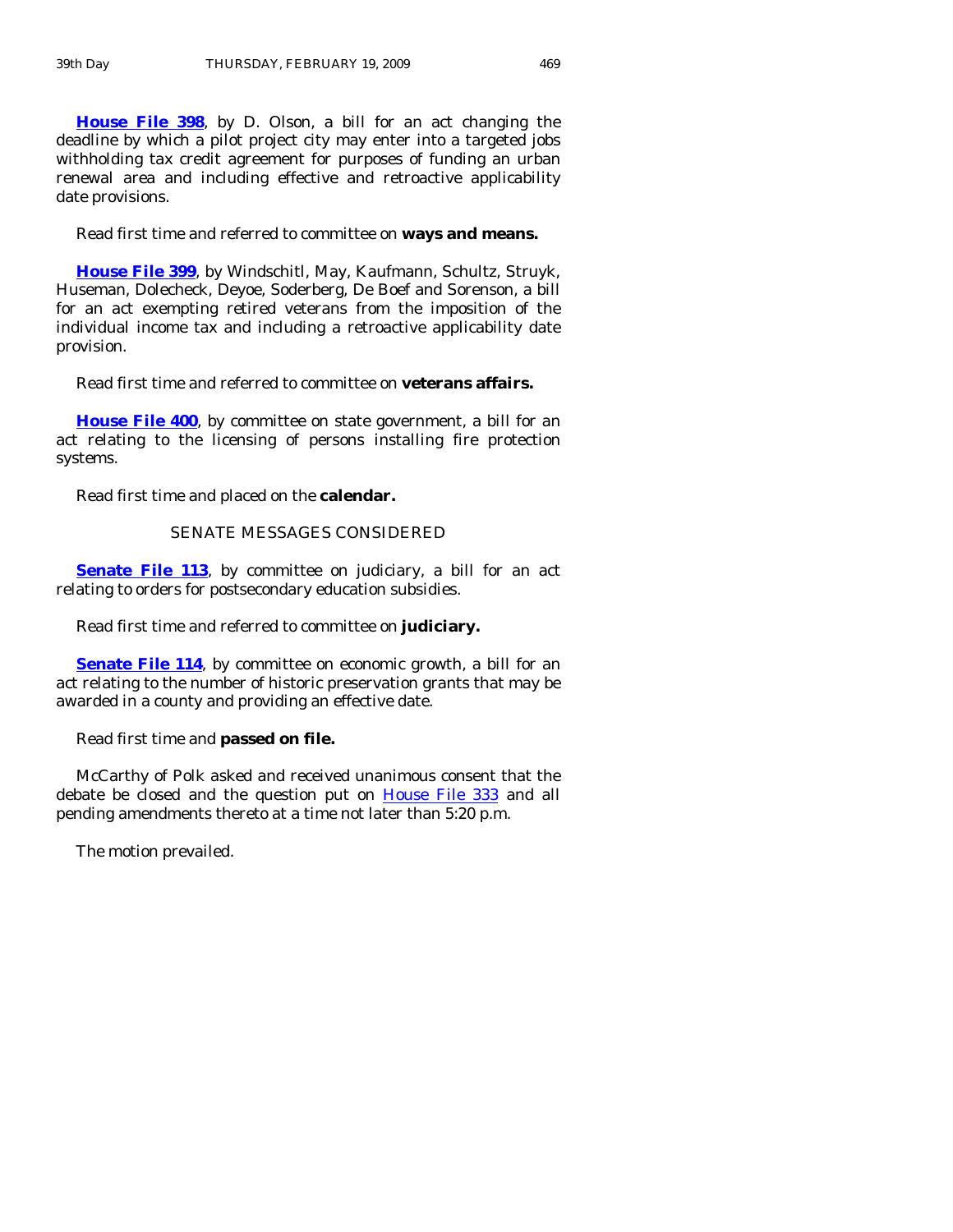# CONSIDERATION OF BILLS Regular Calendar

**[House File 333](http://coolice.legis.state.ia.us/Cool-ICE/default.asp?Category=billinfo&Service=Billbook&frame=1&GA=83&hbill=HF333),** a bill for an act requiring the payment of local prevailing wage rates to persons working on public improvements for public bodies, and providing penalties and effective and applicability dates, was taken up for consideration.

Horbach of Tama offered amendment  $H-1049$  filed by him as follows:

#### [H–1049](http://coolice.legis.state.ia.us/Cool-ICE/default.asp?Category=billinfo&Service=Billbook&frame=1&GA=83&hbill=H1049)

- 1 Amend [House File 333](http://coolice.legis.state.ia.us/Cool-ICE/default.asp?Category=billinfo&Service=Billbook&frame=1&GA=83&hbill=HF333) as follows:
- 2 1. By striking everything after the enacting
- 3 clause and inserting the following:
- 4 "Section 1. PREVAILING WAGE DETERMINATION PRIOR TO
- 5 ENACTMENT OF LEGISLATION. It is the intent of the
- 6 general assembly that the labor commissioner shall
- 7 determine the prevailing wage rates by county for each
- 8 craft, classification, and type of worker as is
- 9 commonly used on public improvements and shall post
- 10 the wage rates on the department of workforce
- 11 development's internet website at least ninety days 12 prior to the general assembly enactment of any
- 13 prevailing wage legislation.
- 14 Sec. 2. EFFECTIVE AND APPLICABILITY DATES. This
- 15 Act, being deemed of immediate importance, takes
- 16 effect upon enactment and applies to the consideration
- 17 of legislation on or after the date of enactment."

Horbach of Tama offered the following amendment  $H-1070$ , to amendment  $H-1049$ , filed by him from the floor and moved its adoption:

#### [H–1070](http://coolice.legis.state.ia.us/Cool-ICE/default.asp?Category=billinfo&Service=Billbook&frame=1&GA=83&hbill=H1070)

- 1 Amend the amendment, [H–1049](http://coolice.legis.state.ia.us/Cool-ICE/default.asp?Category=billinfo&Service=Billbook&frame=1&GA=83&hbill=H1049), to [House File 333,](http://coolice.legis.state.ia.us/Cool-ICE/default.asp?Category=billinfo&Service=Billbook&frame=1&GA=83&hbill=HF333) as
- 2 follows:
- 3 1. Page 1, by striking line 11 and inserting the
- 4 following: "development's internet website, and shall
- 5 hold a public hearing in each county at least ninety

6 days".

Amendment **H-1070** was adopted.

Horbach of Tama moved the adoption of amendment  $H-1049$ , as amended.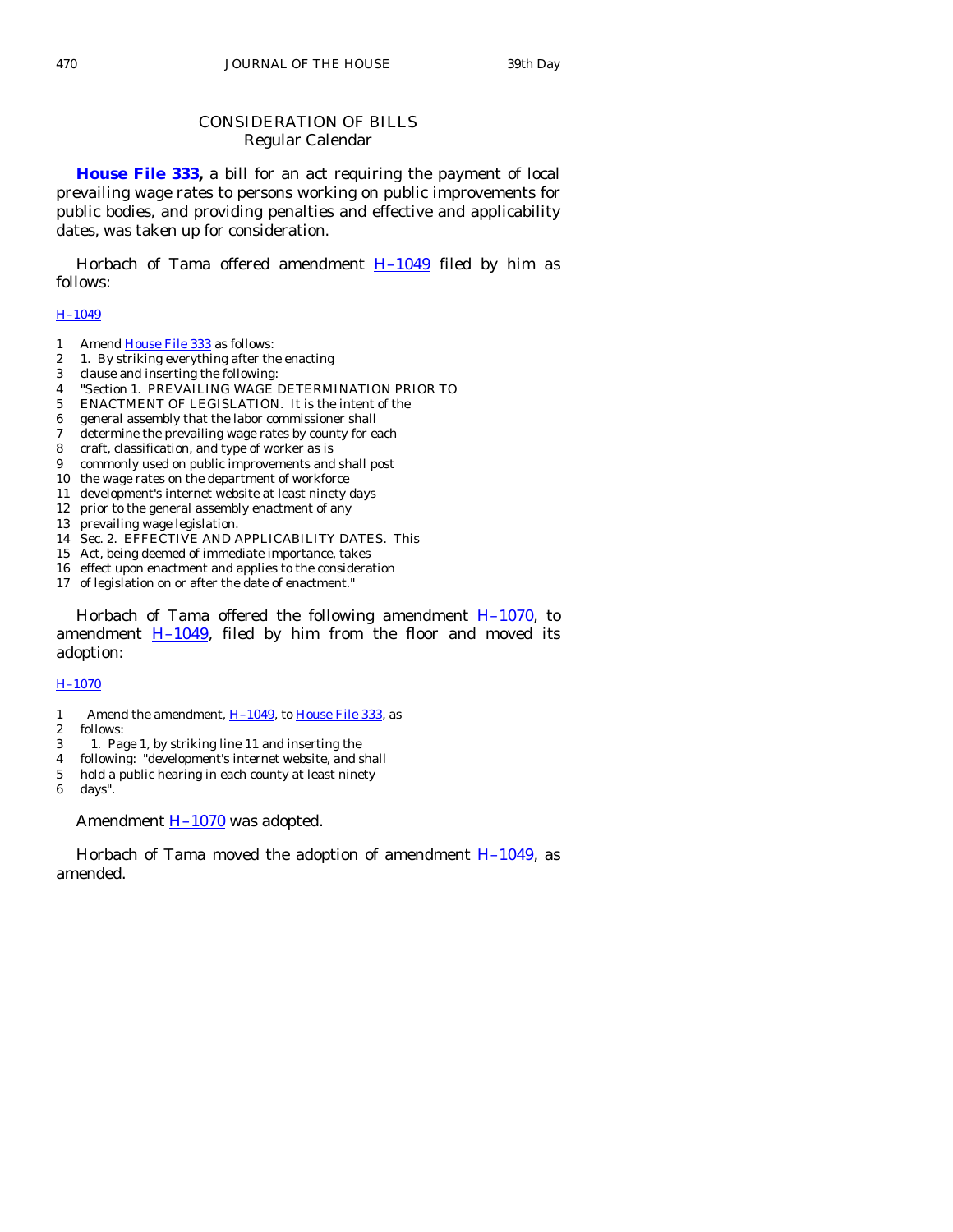Roll call was requested by Horbach of Tama and May of Dickinson.

On the question "Shall amendment  $H-1049$ , as amended, be adopted?" [\(H.F. 333](http://coolice.legis.state.ia.us/Cool-ICE/default.asp?Category=billinfo&Service=Billbook&frame=1&GA=83&hbill=HF333))

The ayes were, 40:

| <b>Alons</b> | Anderson       | Arnold     | <b>Baudler</b> |
|--------------|----------------|------------|----------------|
| Cownie       | De Boef        | Deyoe      | Dolecheck      |
| Drake        | Grassley       | Hagenow    | Heaton         |
| Helland      | Horbach        | Huseman    | Kaufmann       |
| Koester      | Lukan          | May        | Miller, L.     |
| Olson, S.    | Paulsen        | Pettengill | Rants          |
| Rayhons      | Roberts        | Sands      | Schulte        |
| Schultz      | Soderberg      | Sorenson   | Struyk         |
| Sweeney      | <b>Tjepkes</b> | Tymeson    | Upmeyer        |
| Wagner       | Watts          | Windschitl | Worthan        |

The nays were, 53:

| Abdul-Samad | <b>Bailey</b> | Beard             | Bell          |
|-------------|---------------|-------------------|---------------|
| Berry       | Bukta         | <b>Burt</b>       | Cohoon        |
| Ficken      | Ford          | Frevert           | Gaskill       |
| Gayman      | Heddens       | Hunter            | Jacoby        |
| Kearns      | Kelley        | Kressig           | Kuhn          |
| Lensing     | Lykam         | Marek             | Mascher       |
| McCarthy    | Mertz         | Miller. H.        | Oldson        |
| Olson, D.   | Olson, R.     | Olson, T.         | Palmer        |
| Petersen    | Reasoner      | <b>Reichert</b>   | Schueller     |
| Shomshor    | Smith         | Steckman          | Swaim         |
| Taylor, D.  | Taylor, T.    | Thede             | <b>Thomas</b> |
| Wendt       | Wenthe        | Wessel-Kroeschell | Whitaker      |
| Whitead     | Willems       | Winckler          | Zirkelbach    |
| Mr. Speaker |               |                   |               |
| Murphy      |               |                   |               |
|             |               |                   |               |

Absent or not voting, 7:

| <b>Chambers</b> | Forristall       | Huser | Isenhart | Quirk |
|-----------------|------------------|-------|----------|-------|
| Raecker         | Van Engelenhoven |       |          |       |

Amendment H-1049, as amended, lost.

 Tymeson of Madison asked and received unanimous consent to withdraw amendment  $H-1044$  filed by her on February 17, 2009.

Tymeson of Madison offered the following amendment **H-1041** filed by her and moved its adoption: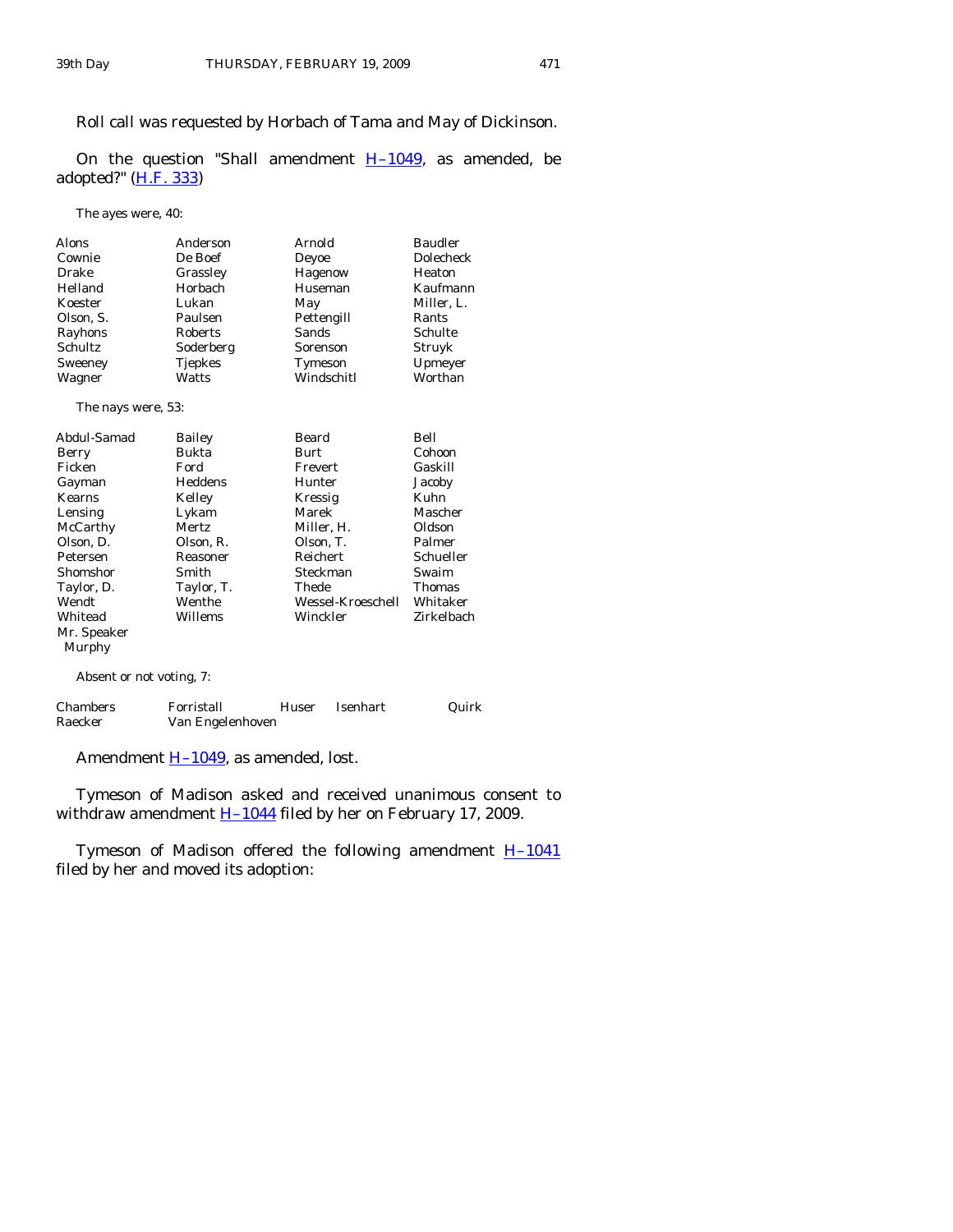#### [H–1041](http://coolice.legis.state.ia.us/Cool-ICE/default.asp?Category=billinfo&Service=Billbook&frame=1&GA=83&hbill=H1041)

- 1 Amend [House File 333](http://coolice.legis.state.ia.us/Cool-ICE/default.asp?Category=billinfo&Service=Billbook&frame=1&GA=83&hbill=HF333) as follows:
- 2 1. Page 1, by striking lines 14 and 15 and
- 3 inserting the following:
- 4 "This chapter shall be known and may be cited as
- 5 the "Price Fixing for Public Improvements Act"."

Amendment [H–1041](http://coolice.legis.state.ia.us/Cool-ICE/default.asp?Category=billinfo&Service=Billbook&frame=1&GA=83&hbill=H1041) lost.

 Tymeson of Madison asked and received unanimous consent to withdraw amendment  $H-1042$  filed by her on February 17, 2009.

Wagner of Linn offered amendment  $H-1030$  filed by Watts of Dallas as follows:

#### [H–1030](http://coolice.legis.state.ia.us/Cool-ICE/default.asp?Category=billinfo&Service=Billbook&frame=1&GA=83&hbill=H1030)

- 1 Amend [House File 333](http://coolice.legis.state.ia.us/Cool-ICE/default.asp?Category=billinfo&Service=Billbook&frame=1&GA=83&hbill=HF333) as follows:
- 2 1. Page 2, by inserting after line 6 the
- 3 following:
- 4 " . Protect local taxpayers from higher property
- 5 taxes that result from inflated public improvement
- 6 costs due to fringe benefits."
- 7 2. By renumbering as necessary.

Wagner of Linn offered the following amendment  $H-1071$ , to amendment  $H-1030$ , filed by Watts of Dallas from the floor and moved its adoption:

#### [H–1071](http://coolice.legis.state.ia.us/Cool-ICE/default.asp?Category=billinfo&Service=Billbook&frame=1&GA=83&hbill=H1071)

- 1 Amend the amendment,  $\underline{H-1030}$ , to  $\underline{House\ File\ 333}}$ , as<br>2 follows:
- follows:
- 3 1. Page 1, by striking line 4 and inserting the
- 4 following:
- 5 "" . Protect taxpayers from higher property,
- 6 income, or sales".

Amendment **H-1071** was adopted.

Wagner of Linn moved the adoption of amendment  $H-1030$ , as amended.

Roll call was requested by Wagner of Linn and Horbach of Tama.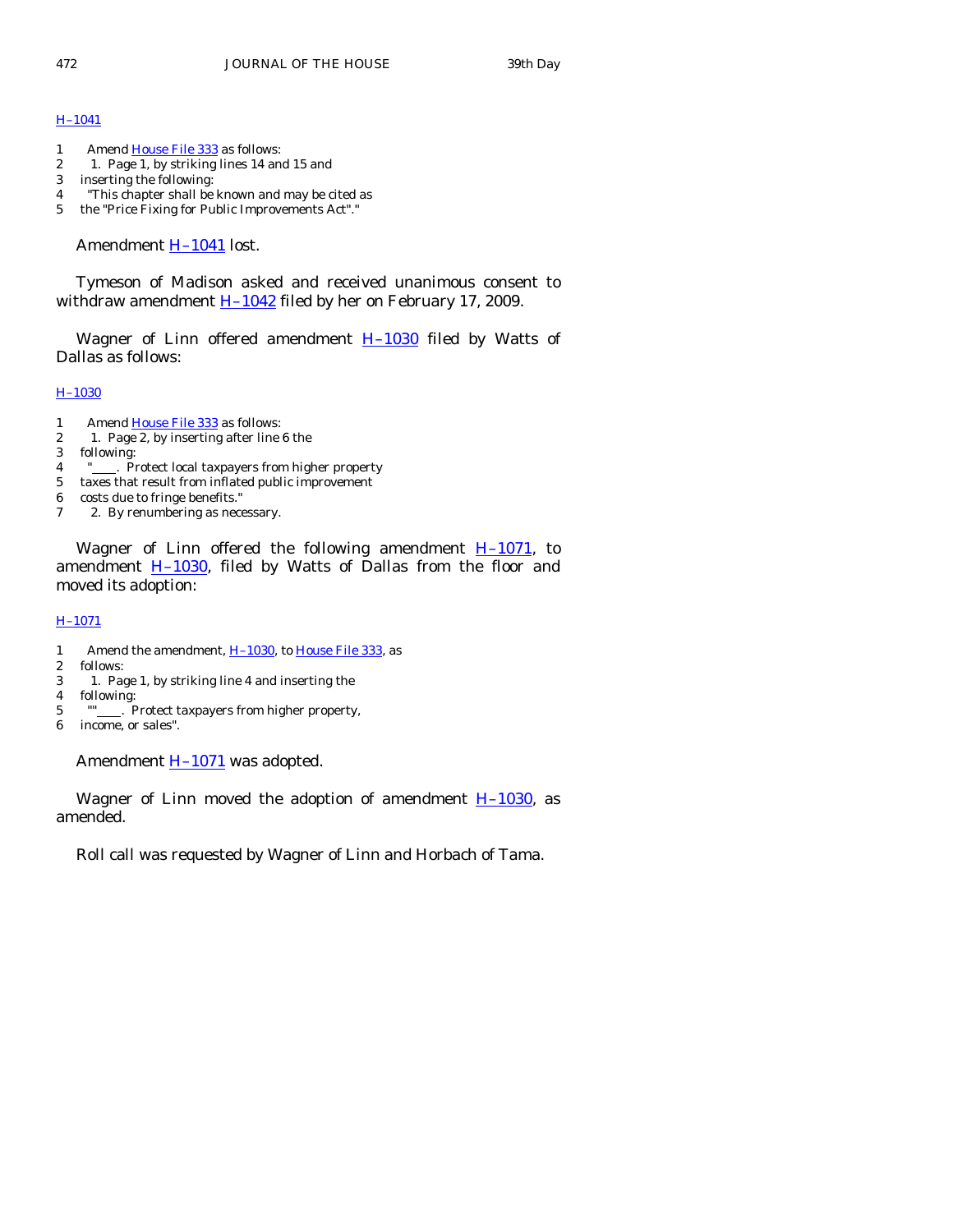On the question "Shall amendment  $H-1030$ , as amended, be adopted?" [\(H.F. 333](http://coolice.legis.state.ia.us/Cool-ICE/default.asp?Category=billinfo&Service=Billbook&frame=1&GA=83&hbill=HF333))

The ayes were, 40:

| Alons                                                                               | Anderson     | Arnold            | <b>Baudler</b> |
|-------------------------------------------------------------------------------------|--------------|-------------------|----------------|
| Cownie                                                                              | De Boef      | Deyoe             | Dolecheck      |
| Drake                                                                               | Grassley     | Hagenow           | Heaton         |
| Helland                                                                             | Horbach      | Huseman           | Kaufmann       |
| Koester                                                                             | Lukan        | May               | Miller, L.     |
| Olson, S.                                                                           | Paulsen      | Pettengill        | Rants          |
| Rayhons                                                                             | Roberts      | <b>Sands</b>      | Schulte        |
| Schultz                                                                             | Soderberg    | Sorenson          | Struyk         |
| Sweeney                                                                             | Tjepkes      | Tymeson           | Upmeyer        |
| Wagner                                                                              | Watts        | Windschitl        | Worthan        |
| The nays were, 53:                                                                  |              |                   |                |
| Abdul-Samad                                                                         | Bailey       | Beard             | Bell           |
| Bukta                                                                               | Burt         | Cohoon            | Ficken         |
| Ford                                                                                | Frevert      | Gaskill           | Gayman         |
| Heddens                                                                             | Hunter       | <b>Isenhart</b>   | Jacoby         |
| <b>Kearns</b>                                                                       | Kelley       | Kressig           | Kuhn           |
| Lensing                                                                             | Lykam        | Marek             | Mascher        |
| McCarthy                                                                            | <b>Mertz</b> | Miller, H.        | Oldson         |
| Olson, D.                                                                           | Olson, R.    | Olson, T.         | Palmer         |
| Petersen                                                                            | Reasoner     | <b>Reichert</b>   | Schueller      |
| Shomshor                                                                            | Smith        | Steckman          | Swaim          |
| Taylor, D.                                                                          | Taylor, T.   | Thede             | <b>Thomas</b>  |
| Wendt                                                                               | Wenthe       | Wessel-Kroeschell | Whitaker       |
| Whitead                                                                             | Willems      | Winckler          | Zirkelbach     |
| Mr. Speaker                                                                         |              |                   |                |
| Murphy                                                                              |              |                   |                |
| $\mathbf{A} \mathbf{I}$ , and $\mathbf{A} \mathbf{I}$ , and $\mathbf{A} \mathbf{I}$ |              |                   |                |

Absent or not voting, 7:

| Berry | <b>Chambers</b> | Forristall       | Huser |
|-------|-----------------|------------------|-------|
| Quirk | Raecker         | Van Engelenhoven |       |

Amendment **H-1030**, as amended, lost.

Watts of Dallas offered the following amendment  $H-1028$  filed by him and moved its adoption:

#### [H–1028](http://coolice.legis.state.ia.us/Cool-ICE/default.asp?Category=billinfo&Service=Billbook&frame=1&GA=83&hbill=H1028)

- 1 Amend [House File 333](http://coolice.legis.state.ia.us/Cool-ICE/default.asp?Category=billinfo&Service=Billbook&frame=1&GA=83&hbill=HF333) as follows:
- 2 1. Page 2, by striking lines 18 and 19 and
- 3 inserting the following:
- 4 "4. a. "Fringe benefits" means the following for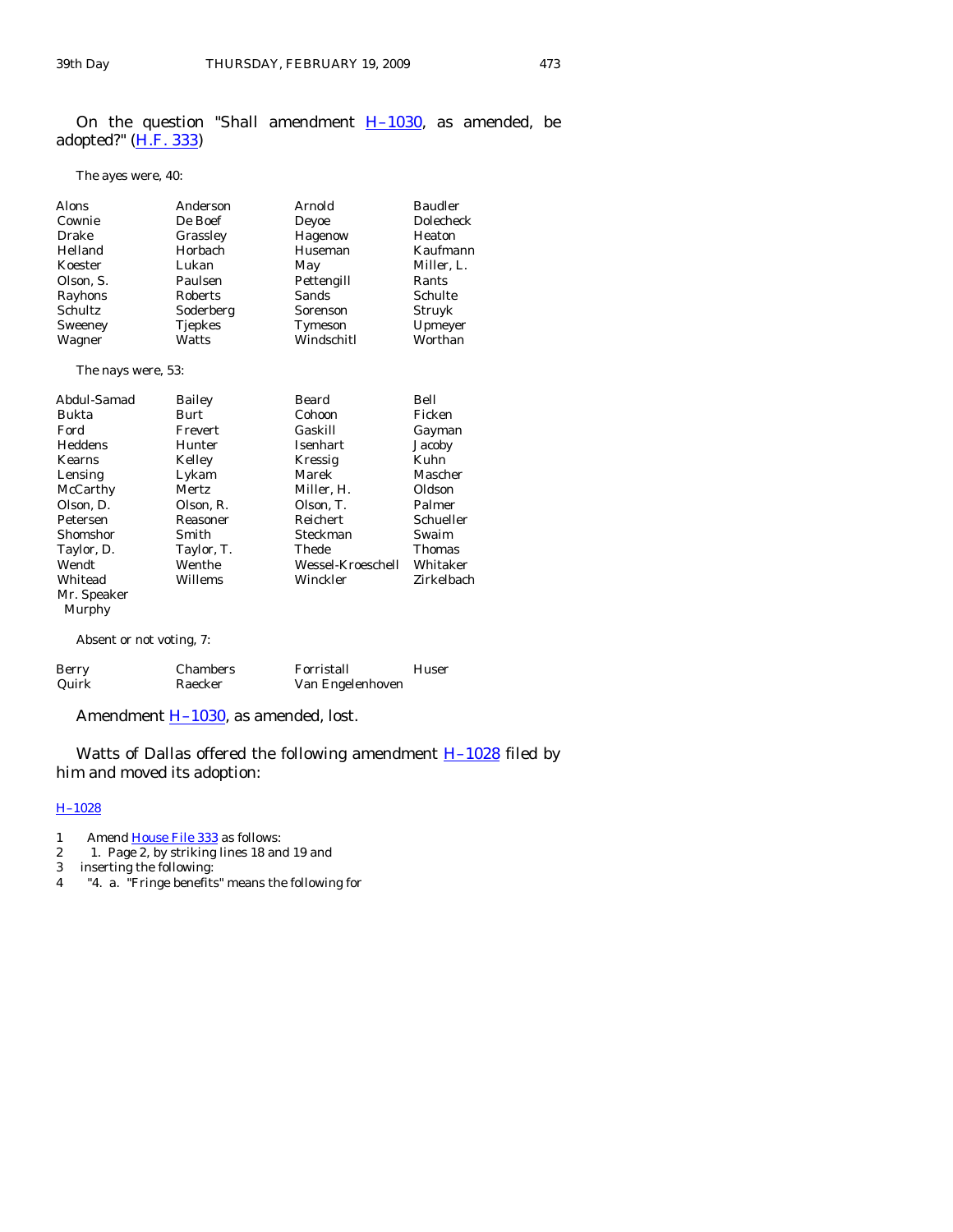- 5 the limited provision or purchase of actual benefits
- 6 enumerated in paragraph "b", but not including
- 7 nonessential administrative costs associated with<br>8 administration of third-party trustees, plans, or
- administration of third-party trustees, plans, or
- 9 funds."
- 10 2. Page 2, by striking line 33.
- 11 3. By renumbering as necessary.

 Roll call was requested by Watts of Dallas and Upmeyer of Hancock.

On the question "Shall amendment  $H-1028$  be adopted?" ( $H.F.$ [333\)](http://coolice.legis.state.ia.us/Cool-ICE/default.asp?Category=billinfo&Service=Billbook&frame=1&GA=83&hbill=HF333)

The ayes were, 40:

| <b>Alons</b>       | Anderson       | Arnold     | <b>Baudler</b> |
|--------------------|----------------|------------|----------------|
| Cownie             | De Boef        | Deyoe      | Dolecheck      |
| Drake              | Grassley       | Hagenow    | Heaton         |
| Helland            | Horbach        | Huseman    | Kaufmann       |
| Koester            | Lukan          | May        | Miller, L.     |
| Olson, S.          | Paulsen        | Pettengill | Rants          |
| Rayhons            | <b>Roberts</b> | Sands      | Schulte        |
| <b>Schultz</b>     | Soderberg      | Sorenson   | Struyk         |
| Sweeney            | <b>Tjepkes</b> | Tymeson    | Upmeyer        |
| Wagner             | Watts          | Windschitl | Worthan        |
| The nays were, 52: |                |            |                |
| Abdul-Samad        | Bailey         | Beard      | Bell           |

|            | -----             |               |                       |
|------------|-------------------|---------------|-----------------------|
| Berry      | Bukta             | Burt          | Cohoon                |
| Ficken     | Ford              | Frevert       | Gaskill               |
| Gayman     | Heddens           | Hunter        | <b>Isenhart</b>       |
| Jacoby     | Kearns            | Kressig       | Kuhn                  |
| Lensing    | Lykam             | Marek         | Mascher               |
| McCarthy   | Miller, H.        | Oldson        | Olson, D.             |
| Olson, R.  | Olson, T.         | Palmer        | Petersen              |
| Reasoner   | Reichert          | Schueller     | Shomshor              |
| Smith      | Steckman          | Swaim         | Taylor, D.            |
| Taylor, T. | Thede             | <b>Thomas</b> | Wendt                 |
| Wenthe     | Wessel-Kroeschell | Whitaker      | Whitead               |
| Willems    | Winckler          | Zirkelbach    | Mr. Speaker<br>Murphy |
|            |                   |               |                       |

Absent or not voting, 8:

| <b>Chambers</b> | Forristall | Huser   | Kelley           |
|-----------------|------------|---------|------------------|
| Mertz           | Quirk      | Raecker | Van Engelenhoven |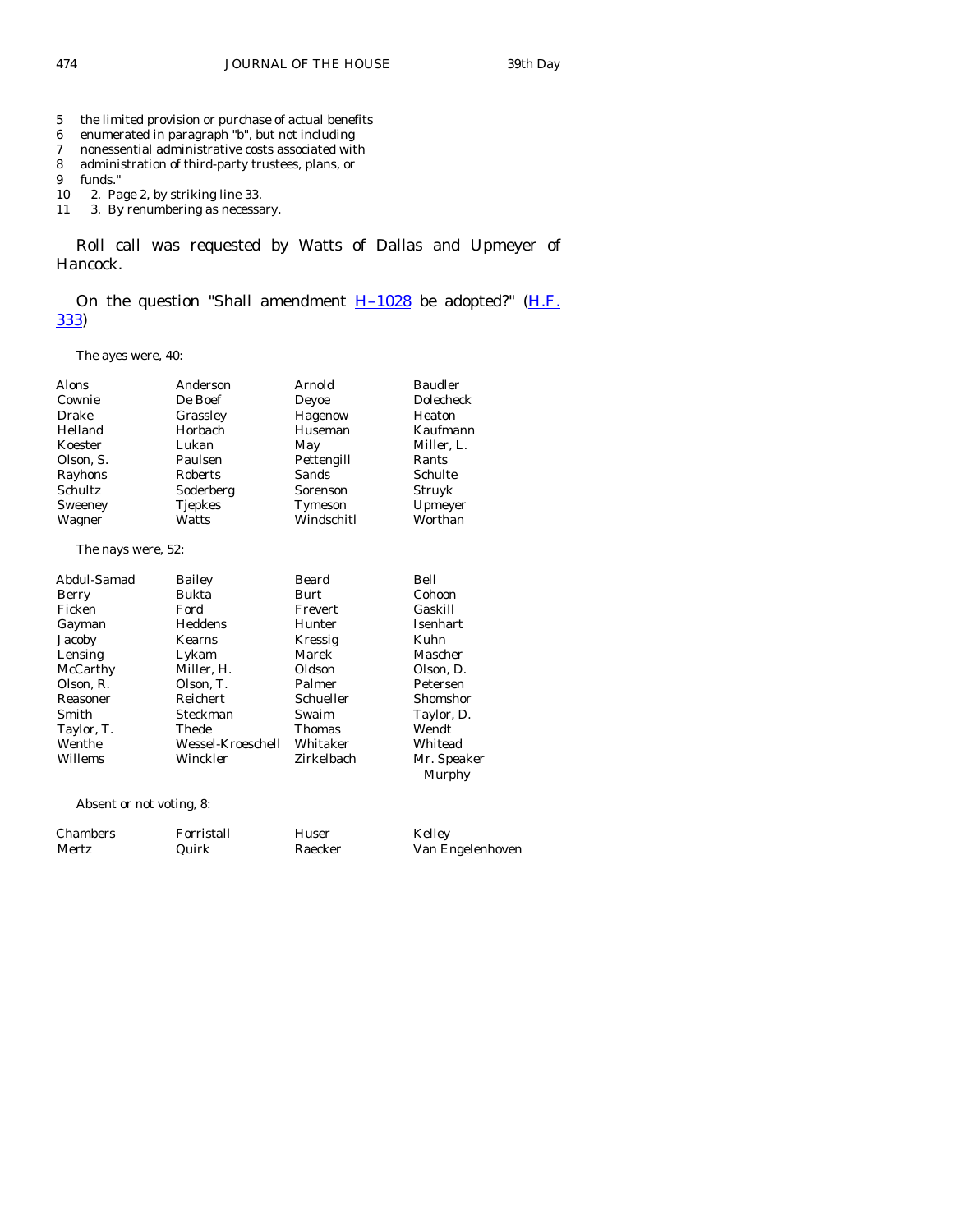# Amendment [H–1028](http://coolice.legis.state.ia.us/Cool-ICE/default.asp?Category=billinfo&Service=Billbook&frame=1&GA=83&hbill=H1028) lost.

Watts of Dallas offered the following amendment  $H-1023$  filed by him and moved its adoption:

#### [H–1023](http://coolice.legis.state.ia.us/Cool-ICE/default.asp?Category=billinfo&Service=Billbook&frame=1&GA=83&hbill=H1023)

- 1 Amend [House File 333](http://coolice.legis.state.ia.us/Cool-ICE/default.asp?Category=billinfo&Service=Billbook&frame=1&GA=83&hbill=HF333) as follows:
- 
- 2 1. Page 3, by striking lines 1 through 3.<br>3 2. Page 7, by striking lines 24 through 2 3 2. Page 7, by striking lines 24 through 26 and
- 4 inserting the following: "provide health insurance
- 
- 5 and retirement".<br>6 3. Page 20, by 6 3. Page 20, by striking lines 6 through 18.
- 4. By renumbering as necessary.

#### Roll call was requested by Watts of Dallas and Horbach of Tama.

On the question "Shall amendment  $H-1023$  be adopted?" (H.F. [333\)](http://coolice.legis.state.ia.us/Cool-ICE/default.asp?Category=billinfo&Service=Billbook&frame=1&GA=83&hbill=HF333)

The ayes were, 40:

| <b>Alons</b>       | Anderson          | Arnold        | <b>Baudler</b>        |
|--------------------|-------------------|---------------|-----------------------|
| Cownie             | De Boef           | Deyoe         | Dolecheck             |
| Drake              | Grassley          | Hagenow       | Heaton                |
| Helland            | Horbach           | Huseman       | Kaufmann              |
| Koester            | Lukan             | May           | Miller, L.            |
| Olson, S.          | Paulsen           | Pettengill    | Rants                 |
| Rayhons            | Roberts           | Sands         | Schulte               |
| <b>Schultz</b>     | Soderberg         | Sorenson      | Struyk                |
| Sweeney            | Tjepkes           | Tymeson       | Upmeyer               |
| Wagner             | Watts             | Windschitl    | Worthan               |
| The nays were, 52: |                   |               |                       |
| Abdul-Samad        | Bailey            | Beard         | Bell                  |
| Berry              | <b>Bukta</b>      | Burt          | Cohoon                |
| Ficken             | Ford              | Frevert       | Gaskill               |
| Gayman             | Heddens           | Hunter        | Isenhart              |
| Jacoby             | <b>Kearns</b>     | Kressig       | Kuhn                  |
| Lensing            | Lykam             | Marek         | Mascher               |
| McCarthy           | Miller, H.        | Oldson        | Olson, D.             |
| Olson, R.          | Olson, T.         | Palmer        | Petersen              |
| Reasoner           | Reichert          | Schueller     | Shomshor              |
| Smith              | Steckman          | Swaim         | Taylor, D.            |
| Taylor, T.         | Thede             | <b>Thomas</b> | Wendt                 |
| Wenthe             | Wessel-Kroeschell | Whitaker      | Whitead               |
| Willems            | Winckler          | Zirkelbach    | Mr. Speaker<br>Murphy |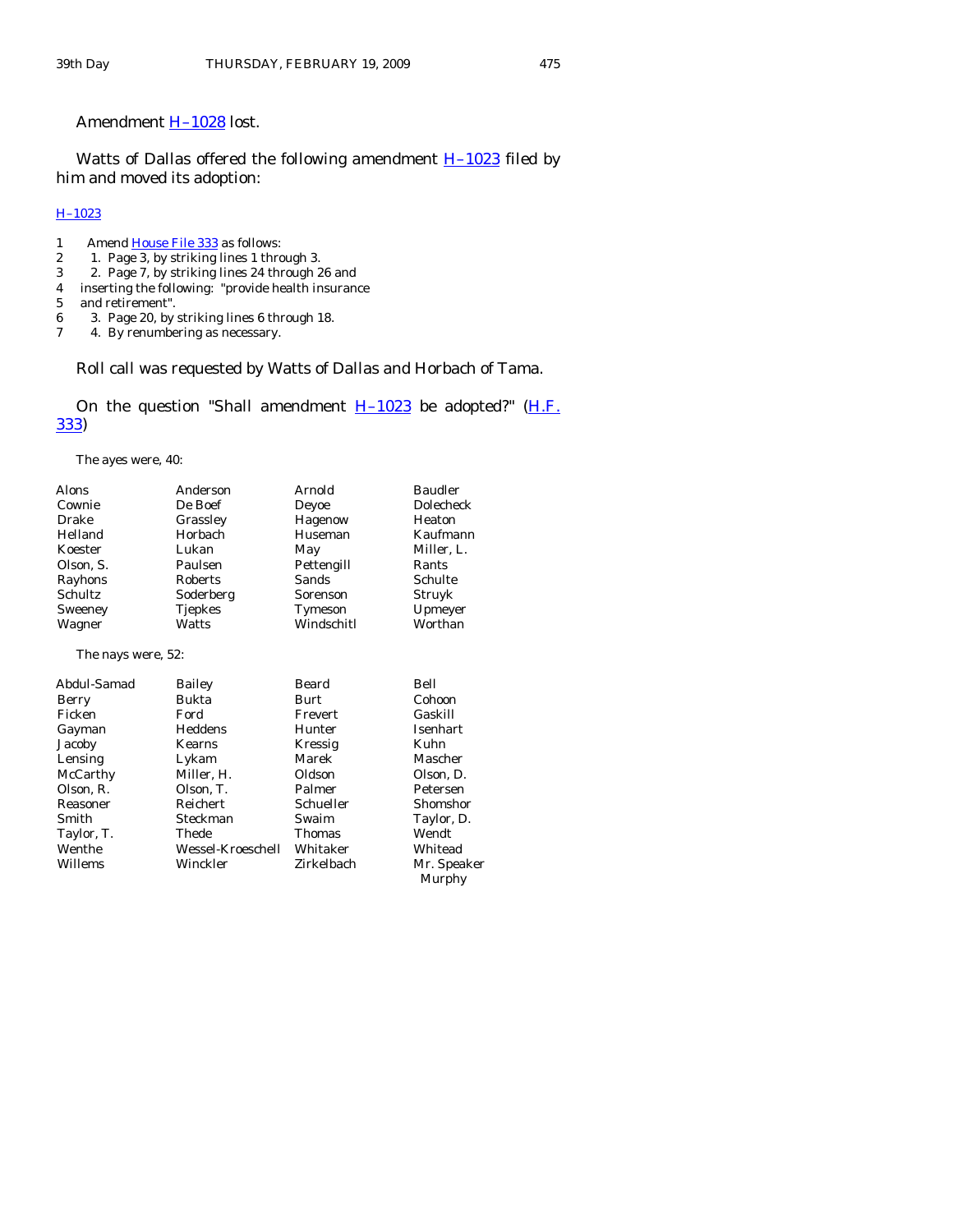Absent or not voting, 8:

| <b>Chambers</b> | Forristall | Huser   | Kelley           |
|-----------------|------------|---------|------------------|
| Mertz           | Quirk      | Raecker | Van Engelenhoven |

Amendment **H-1023** lost.

 Watts of Dallas asked and received unanimous consent to withdraw amendment  $H-1027$  filed by him on February 17, 2009.

 Horbach of Tama asked and received unanimous consent to withdraw amendment  $H-1047$  filed by him on February 17, 2009.

R. Olson of Polk offered amendment  $H-1063$  filed by him as follows:

#### [H–1063](http://coolice.legis.state.ia.us/Cool-ICE/default.asp?Category=billinfo&Service=Billbook&frame=1&GA=83&hbill=H1063)

- 1 Amend [House File 333](http://coolice.legis.state.ia.us/Cool-ICE/default.asp?Category=billinfo&Service=Billbook&frame=1&GA=83&hbill=HF333) as follows:
- 2 1. Page 3, line 28, by inserting after the word
- 3 "benefits" the following: "rates".
- 4 2. Page 3, line 32, by inserting after the word
- 5 "regents," the following: "community college,
- 6 publicly funded hospital,".
- 7 3. Page 5, line 17, by inserting after the word
- 8 "more." the following: "The locality for prevailing
- 9 wage rate purposes is determined by the physical
- 10 location of the public improvement project. This
- 11 subparagraph is not applicable to any public
- 12 improvement project that a school board has approved
- 13 at a public hearing on or before April 20, 2009."
- 14 4. Page 5, line 34, by striking the word "one"
- 15 and inserting the following: "three".
- 16 5. Page 7, line 30, by inserting after the word
- 17 "benefits" the following: "rates".
- 18 6. Page 8, by striking lines 10 and 11 and
- 19 inserting the following: "for the life of the
- 20 agreement."
- 21 7. Page 10, by striking lines 8 through 10.
- 22 8. Page 10, by striking lines 23 and 24 and
- 23 inserting the following: "prevailing wage rate under
- 24 this chapter shall pay the wages without any deduction
- 25 for food, sleeping".
- 26 9. Page 12, line 26, by inserting after the word
- 27 "chapter" the following: "in accordance with chapter 28 17A".
- 29 10. Page 13, by striking lines 26 through 28.
- 30 11. Page 15, line 27, by striking the word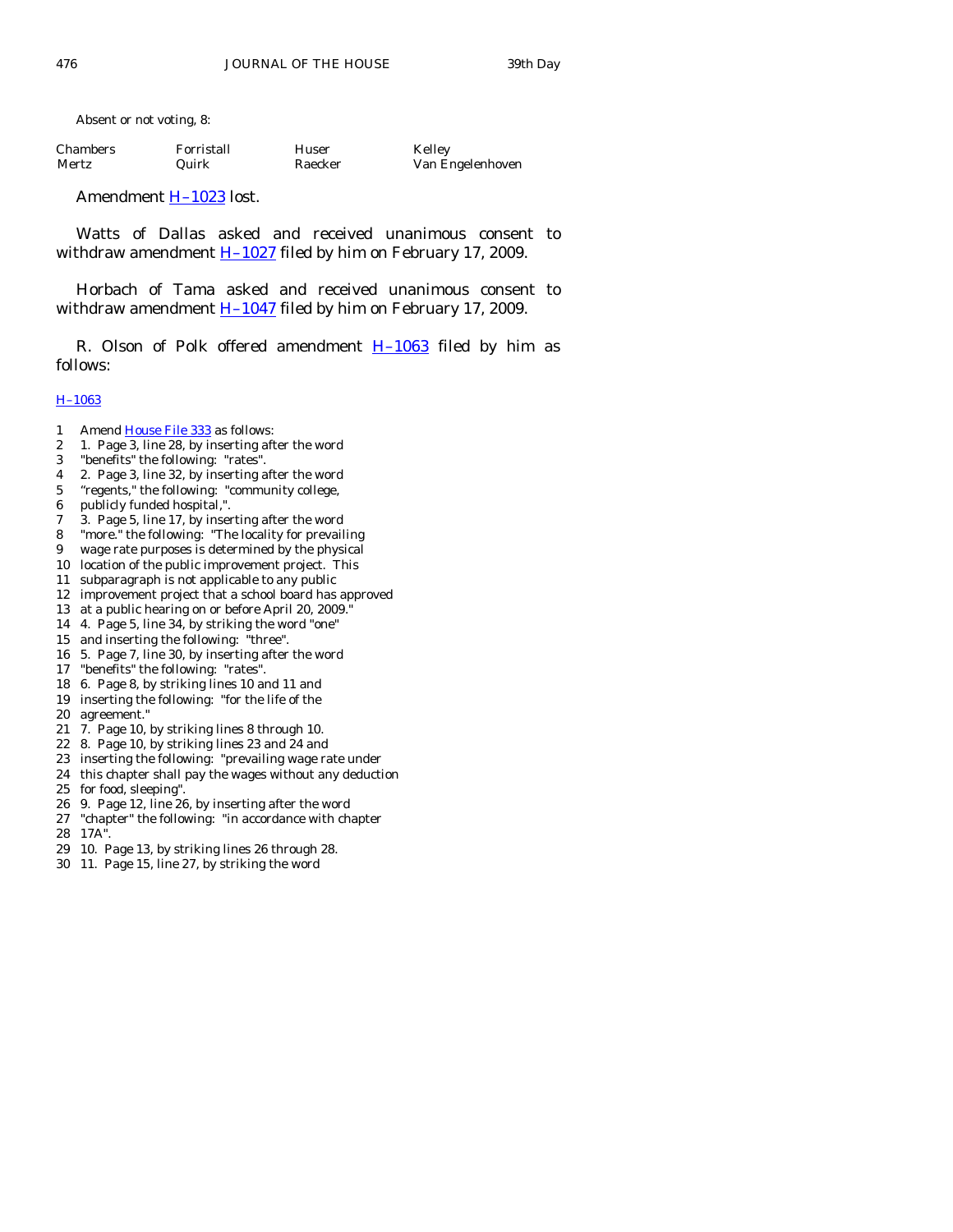- 31 "division" and inserting the following: "interested
- 32 party".
- 33 12. Page 19, line 4, by inserting after the word
- 34 "awarded" the following: "for three years".
- 35 13. Page 19, line 16, by striking the word "has"
- 36 and inserting the following: "may have".
- 37 14. Page 19, line 19, by striking the word "ten"
- 38 and inserting the following: "thirty".
- 39 15. Page 19, line 21, by striking the word "ten"
- 40 and inserting the following: "thirty".
- 41 16. Page 19, by striking line 22 and inserting
- 42 the following: "days shall result in an immediate and
- 43 indefinite barring of the".
- 44 17. Page 19, line 26, by striking the word "ten"
- 45 and inserting the following: "thirty".
- 46 18. Page 19, line 29, by striking the word
- 47 "violation." and inserting the following: "violation
- 48 to determine the length of the contractor or
- 49 subcontractor's bar, if any, not to exceed three
- 50 years."

Page 2

- 1 19. By striking page 19, line 34, through page
- 2 20, line 3.
- 3 20. Page 20, by inserting after line 5 the
- 4 following:
- 5 "12. Any penalties recovered pursuant to this
- 6 chapter shall be deposited in the general fund of the
- 7 state."
- 8 21. By renumbering as necessary.

R. Olson of Polk offered the following amendment  $H-1068$ , to amendment  $H-1063$ , filed by him from the floor and moved its adoption:

#### [H–1068](http://coolice.legis.state.ia.us/Cool-ICE/default.asp?Category=billinfo&Service=Billbook&frame=1&GA=83&hbill=H1068)

- 1 Amend the amendment, H-1063, to [House File 333](http://coolice.legis.state.ia.us/Cool-ICE/default.asp?Category=billinfo&Service=Billbook&frame=1&GA=83&hbill=HF333) as
- 2 follows:
- 3 1. Page 1, by inserting before line 2 the
- 4 following:
- 5  $"$  . Page 3, by inserting after line 3 the
- 6 following:
- 7 "
.... "Horizontal and transportation
- 8 infrastructure" includes but is not limited to water,
- 9 storm water, and sanitary sewer projects, and roads
- 10 and streets as defined in section 306.3.""
- 11 2. Page 1, by striking lines 7 through 20 and
- 12 inserting the following:
- 13 " . Page 4, lines 2 and 3, by striking the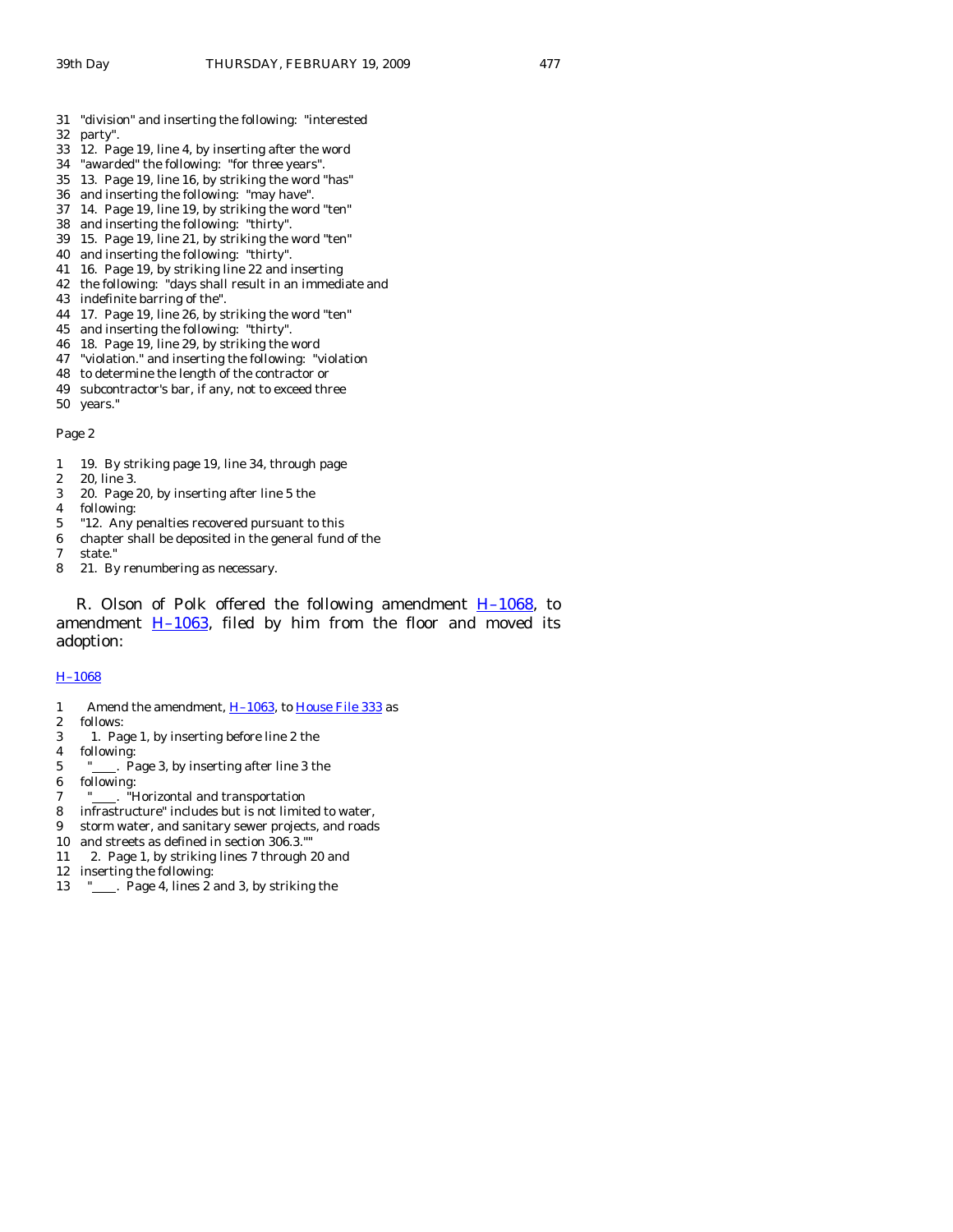14 words "paragraphs "b" and "c"" and inserting the

- 15 following: "paragraph "b"".
- 16 . By striking page 4, line 34, through page 5,
- 17 line 35, and inserting the following:
- 18 "b. The public improvement meets one of the
- 19 following criteria:
- 20 (1) The public improvement project's total
- 
- 21 estimated cost is one million five hundred thousand<br>22 dollars or more and at least twenty percent of the dollars or more and at least twenty percent of the
- 23 funding is satisfied by state funds, as defined in
- 24 section 8.2, directed for infrastructure purposes.
- 25 (2) The public improvement project is for a school
- 26 district and its total estimated cost is three hundred
- 27 thousand dollars or more.
- 28 (3) The public improvement project is under the
- 29 control of the state board of regents or a community 30 college."
- 31 . Page 6, by inserting before line 1 the
- 32 following:<br>33 " . "\ Vertical infrastructure" includes but is
- 34 not limited to the public improvement of buildings,
- 35 appurtenant structures, and utilities; and site 36 development."
- 37 . Page 7, by striking lines 20 through 35 and 38 inserting the following:
- 
- 39 "4. a. (1) Vertical infrastructure-related state 40 licensing boards shall require licensees to submit
- 41 wage rates and fringe benefits rates data once a year.
- 42 A state licensing board shall transmit the data
- 43 annually to the division.
- 44 (2) Vertical infrastructure-related contractors,
- 45 who are registered with the division pursuant to
- 46 chapter 91C, who participate in an apprenticeship
- 47 program approved by and registered with the United
- 48 States department of labor's office of apprenticeship,
- 49 and who provide health insurance and retirement
- 50 benefits for their workers shall submit wage rates and

#### Page 2

- 1 fringe benefits rates data once a year to the
- 2 division. The commissioner shall create an internet
- 3 website and paper forms for contractors to submit the
- 4 required information.
- 5 (3) All parties shall keep the wage rates and
- 6 fringe benefits rates information confidential.
- 7 (4) An individual who intentionally provides
- 8 misinformation about wage rates, fringe benefits
- 9 rates, or work locations commits a violation under
- 10 this chapter and shall be penalized one hundred
- 11 dollars per violation. A violation under this
- 12 subsection is grounds for a loss of licensure or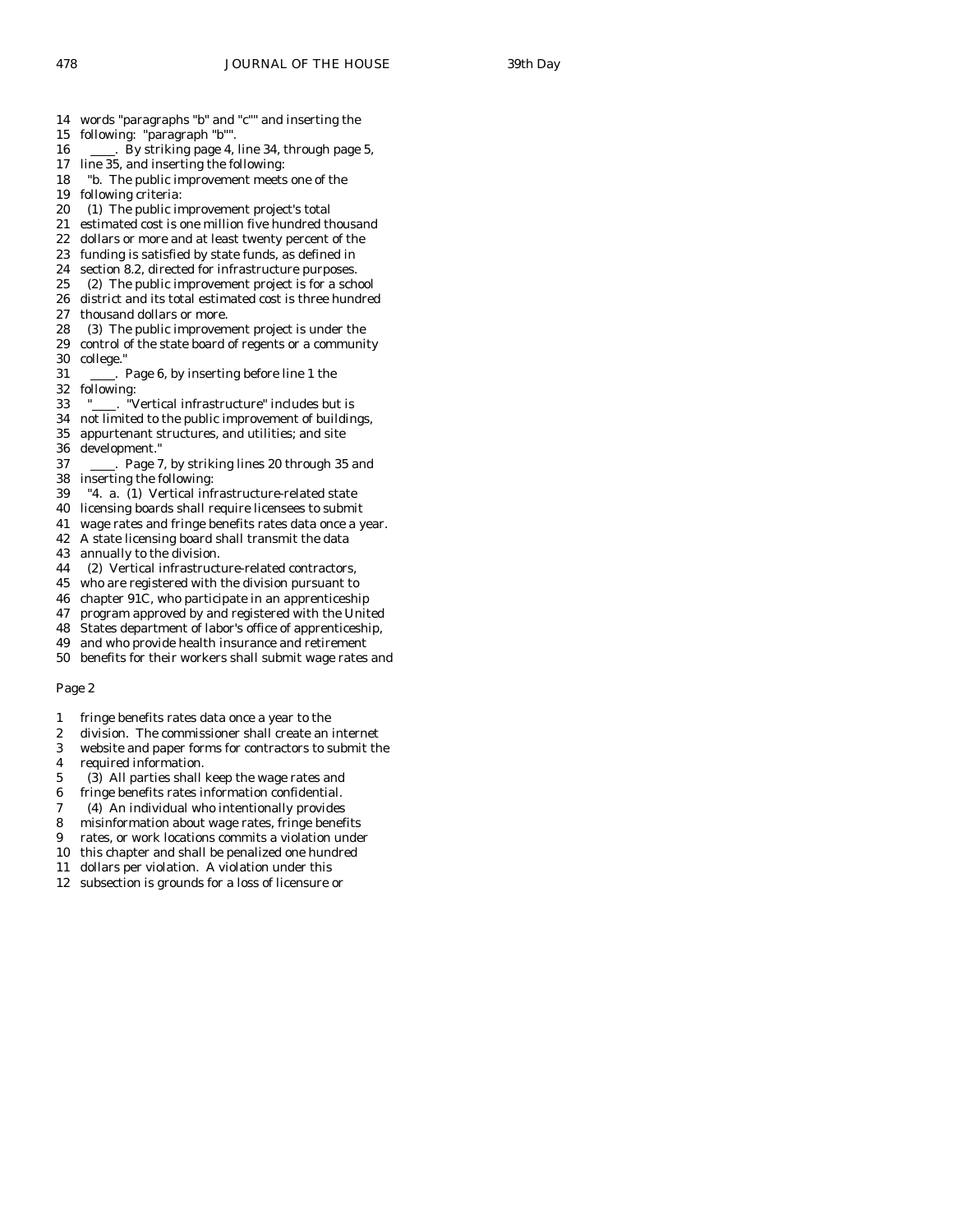- 13 registration with the division, as applicable, which
- 14 shall be in addition to any penalty otherwise
- 15 authorized by this subsection.
- 16 b. The labor commissioner shall determine wage
- 17 rates and fringe benefits rates using data only from
- 18 licensees who receive health insurance and retirement
- 19 benefits collected under paragraph "a", subparagraph
- 20 (1), and all data collected under paragraph "a",
- 21 subparagraph (2). The prevailing wage rates and 22 fringe benefits rates determined in each locality
- 23 shall be set at the wage rate and fringe benefits rate
- 24 that thirty percent or more of those employed in a
- 25 particular craft, classification, or type of work are
- 26 paid in total. If a common wage rate and fringe
- 27 benefits rate is not paid to at least thirty percent
- 28 of those employed in a particular craft,
- 29 classification, or type of work, the total of the wage
- 30 rates and fringe benefits rates of all workers in a
- 31 particular craft, classification, or type of work
- 32 shall be calculated and the average wage rate and
- 33 fringe benefits rate shall be the prevailing wage rate
- 34 for that particular craft, classification, or type of
- 35 worker in that locality."
- 36 . Page 8, line 1, by striking the word "b."
- 37 and inserting the following: "c."
- 38 . Page 8, by striking lines 5 through 11.
- 39 . Page 8, line 12, by inserting after the
- 40 figure "6." the following: "a."
- 41 . Page 8, by striking lines 17 through 23 and
- 42 inserting the following: "horizontal and
- 43 transportation infrastructure.
- 44 b. However, for federal Davis-Bacon Act prevailing
- 45 wage rates to apply, the public improvement described
- 46 in paragraph "a" must meet one of the following
- 47 descriptions:
- 48 (1) The project is funded by the state or the
- 49 state board of regents and the total estimated cost is
- 50 one hundred thousand dollars or more.

#### Page 3

- 1 (2) The project is funded by a school district and
- 2 the total estimated cost is three hundred thousand
- 3 dollars or more.
- 4 (3) The project is funded by a county with a
- 5 population of forty thousand or more and the total
- 6 estimated cost is one hundred thousand dollars or
- 7 more. Population, for the purposes of this
- 8 subparagraph, shall be based on the most recent United
- 9 States census bureau annual census figures. Beginning
- 10 in 2011, the most recent United States census bureau
- 11 decennial census figures shall be used to calculate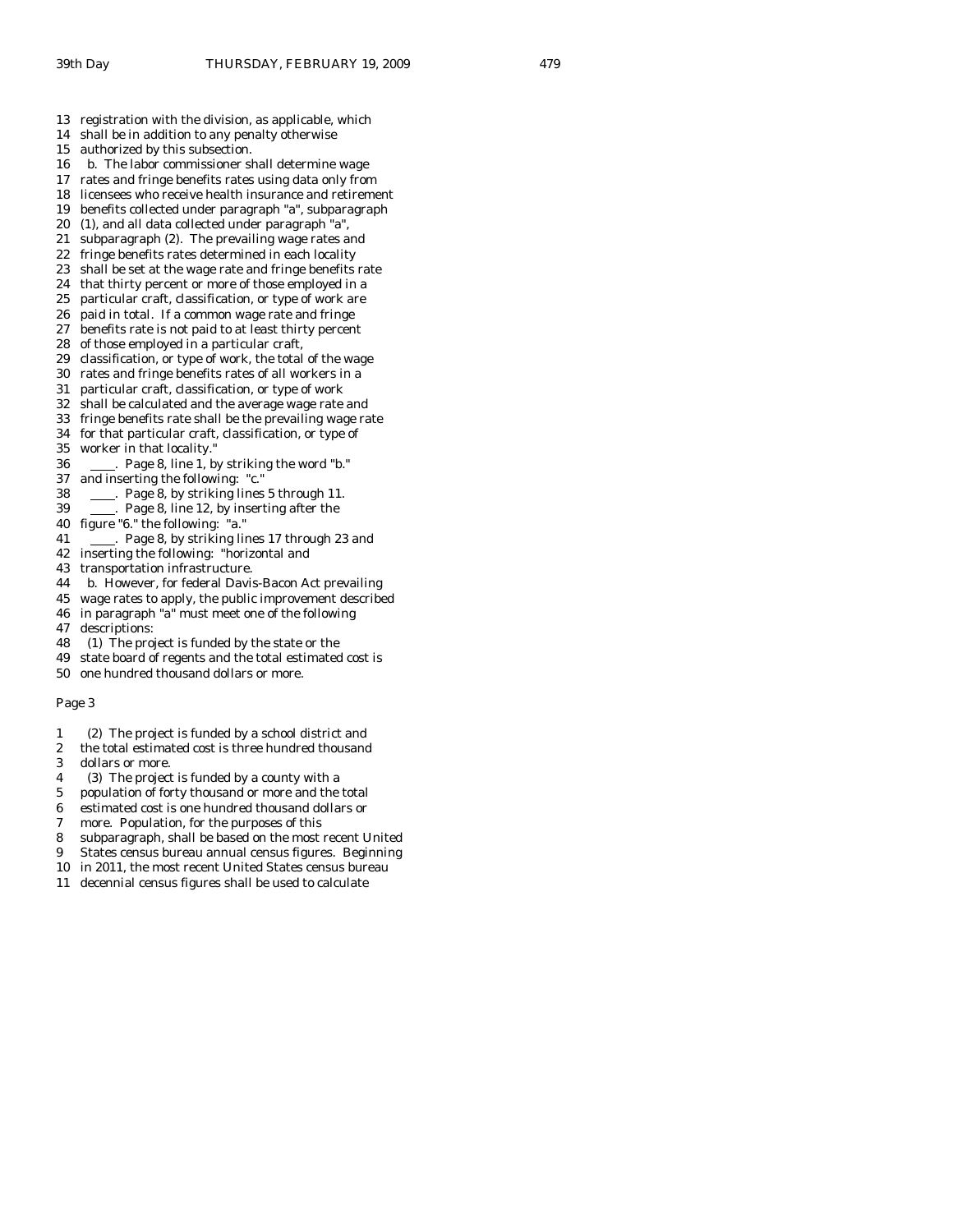- 12 population for the purposes of this subparagraph.
- 13 (4) The project is funded by a city with a
- 14 population of twenty thousand or more and the total
- 15 estimated cost is one hundred thousand dollars or
- 16 more. Population, for the purposes of this
- 17 subparagraph, shall be based on the most recent United
- 18 State census bureau annual census figures. Beginning
- 19 in 2011, the most recent United States census bureau
- 20 decennial census figures shall be used to calculate
- 21 population for the purposes of this subparagraph.
- 22 (5) The total estimated cost of the project is one 23 million five hundred thousand dollars or more,
- 24 regardless of the public body's population.
- 25 c. An objections and appeals process to be
- 26 established by the department of transportation in
- 27 accordance with chapter 17A shall be made applicable
- 28 to the public improvement described in paragraph
- 29 "a"."
- 30 3. Page 1, by inserting after line 32 the following:
- 32 "<sub>\_\_\_\_</sub>. Page 15, line 29, by inserting after the
- 33 word "file." the following: "An individual who
- 34 intentionally provides misinformation in a written
- 35 complaint commits a violation and shall be penalized
- 36 one hundred dollars and such a violation may result in
- 37 the loss of the individual's license or registration,
- 38 if applicable."
- 39 . Page 18, line 28, by inserting after the
- 40 word "assessments" the following: "from the
- 41 members"."
- 42 4. Page 2, by inserting after line 7 the
- 43 following:
- 44 "
... Page 20, by inserting after line 18 the
- 45 following:
- 46 "Sec. . NEW SECTION. 91F.14 DISASTER AREAS.
- 47 For public improvements in an area that includes a
- 48 county with a population according to the United
- 49 States census bureau 2000 decennial census between
- 50 110,000 and 375,000 that the governor has proclaimed a

#### Page 4

- 1 disaster emergency or the United States president has
- 2 declared a major disaster during 2008, the
- 3 commissioner shall utilize the wage rates and fringe
- 4 benefits rates as set by the federal Davis-Bacon Act,
- 5 40 U.S.C., § 3141, et seq., as they apply to this
- 6 section and the public improvement criteria in section
- 7 91F.3, subsection 10, paragraph "b", shall not apply
- 8 until such time as the commissioner may determine the
- 9 appropriate wage rates and fringe benefits rates for
- 10 each locality as prescribed in this chapter."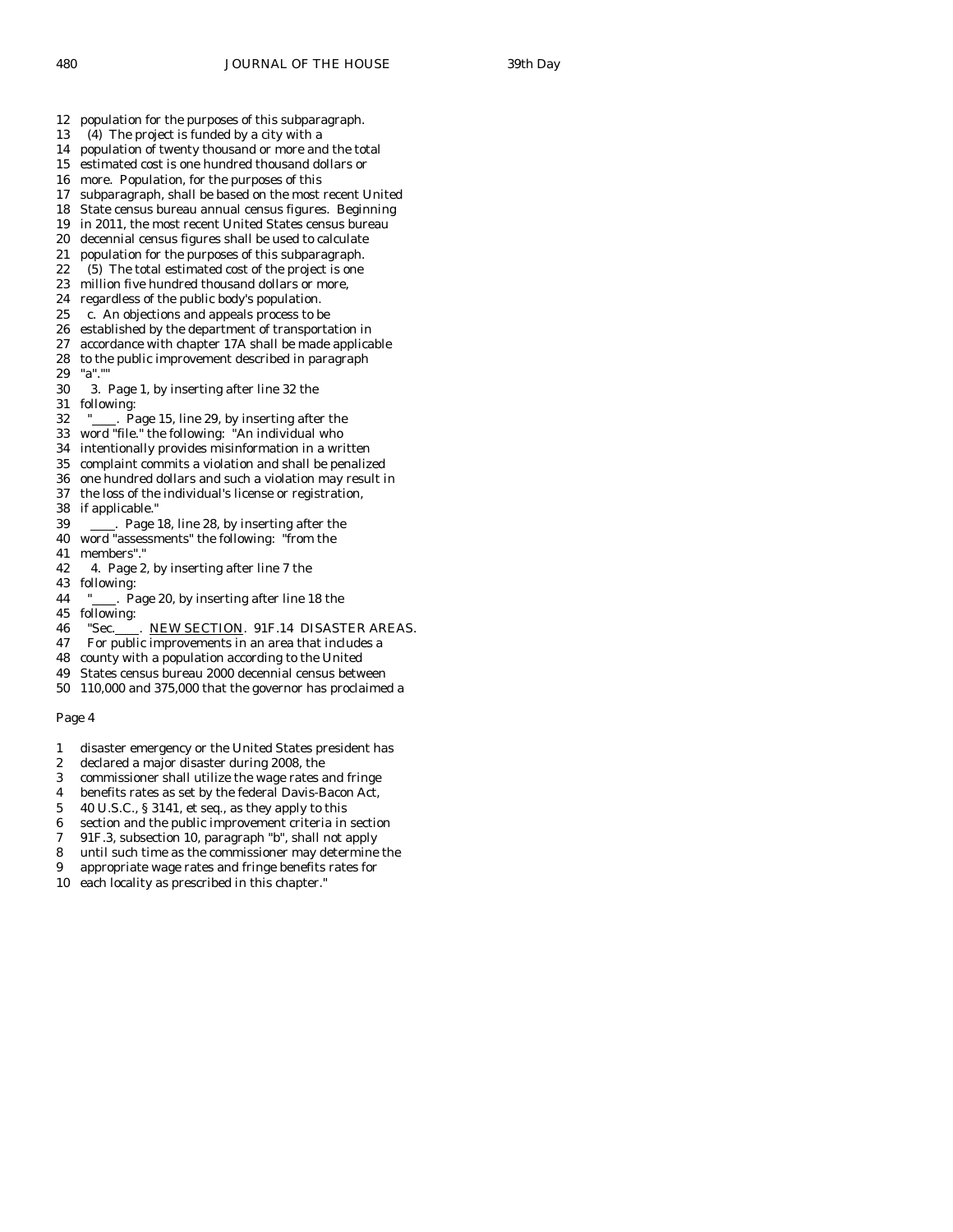- 11 . Page 20, by striking lines 29 through 35.
- 12 . Page 21, by striking line 1 and inserting
- 13 the following:
- 14 "Sec. . EFFECTIVE DATE. The section of this
- 15 act enacting section 91F.14, being deemed of".
- 16 . Page 21, line 2, by inserting after the word
- 17 "enactment." the following: "This Act shall not apply
- 18 to public improvement bids that have been awarded to a
- 19 contractor before July 1, 2009.""
- 20 5. By renumbering and correcting internal
- 21 references as necessary.

Wendt of Woodbury in the chair at 2:52 p.m.

Amendment  $H-1068$  was adopted, placing out of order the following amendments:

Amendment  $H-1031$  filed by Horbach of Tama on February 17, 2009.

Amendment H-1034 filed by Horbach of Tama on February 17, 2009.

Amendment **H**-1062 filed by Bailey of Hamilton on February 18, 2009.

Amendment **H-1066** filed by Kaufmann of Cedar and Dolecheck of Ringgold February from the floor.

Amendment **H**–1072 filed by Dolecheck of Ringgold from the floor. Amendment **H-1075** filed by Upmeyer of Hancock from the floor.

Upmeyer of Hancock offered the following amendment  $H-1065$ , to amendment  $H-1063$ , filed by her and Kaufmann of Cedar and moved its adoption:

#### [H–1065](http://coolice.legis.state.ia.us/Cool-ICE/default.asp?Category=billinfo&Service=Billbook&frame=1&GA=83&hbill=H1065)

- 1 Amend the amendment, H-1063, to [House File 333](http://coolice.legis.state.ia.us/Cool-ICE/default.asp?Category=billinfo&Service=Billbook&frame=1&GA=83&hbill=HF333) as
- 2 follows:
- 3 1. Page 1, line 5, by striking the words
- 4 "community college,".

Speaker Murphy in the chair at 3:25 p.m.

 Roll call was requested by Upmeyer of Hancock and De Boef of Keokuk.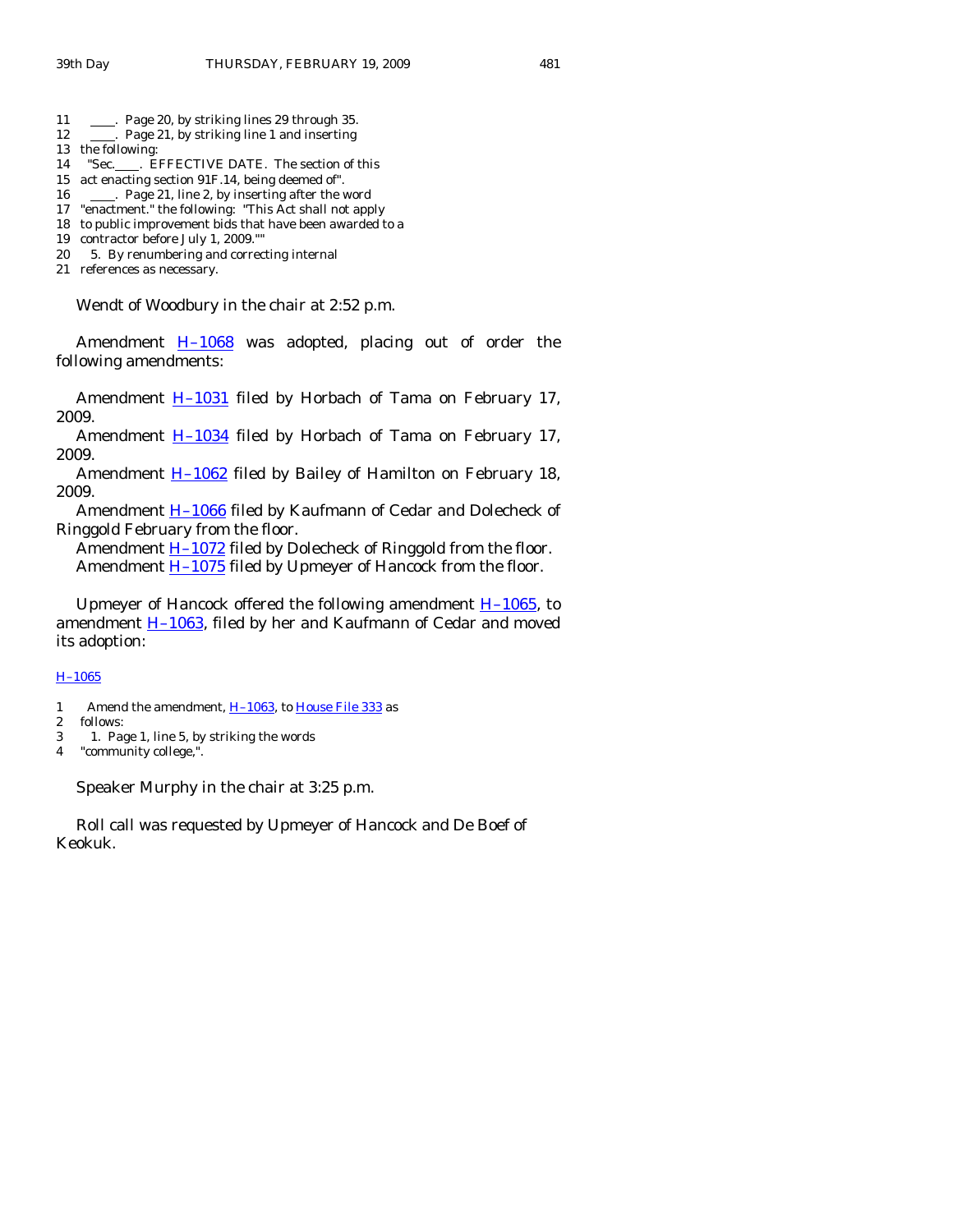# On the question "Shall amendment  $H-1065$  be adopted?" ( $H.F.$ [333\)](http://coolice.legis.state.ia.us/Cool-ICE/default.asp?Category=billinfo&Service=Billbook&frame=1&GA=83&hbill=HF333)

#### Rule 75 was invoked.

The ayes were, 42:

| <b>Alons</b> | Anderson  | Arnold  | <b>Baudler</b> |
|--------------|-----------|---------|----------------|
| Cownie       | De Boef   | Deyoe   | Dolecheck      |
| Drake        | Grassley  | Hagenow | Heaton         |
| Helland      | Horbach   | Huseman | Kaufmann       |
| Koester      | Lukan     | May     | Mertz          |
| Miller, L.   | Olson, S. | Paulsen | Pettengill     |
| Quirk        | Rants     | Rayhons | Roberts        |
| Sands        | Schulte   | Schultz | Soderberg      |
| Sorenson     | Struyk    | Sweeney | <b>Tjepkes</b> |
| Tymeson      | Upmeyer   | Wagner  | Watts          |
| Windschitl   | Worthan   |         |                |

The nays were, 52:

| Abdul-Samad | Bailey            | Beard           | Bell            |
|-------------|-------------------|-----------------|-----------------|
| Berry       | Bukta             | Burt            | Cohoon          |
| Ficken      | Ford              | Frevert         | Gaskill         |
| Gayman      | Heddens           | Hunter          | <b>Isenhart</b> |
| Jacoby      | Kearns            | Kelley          | Kressig         |
| Kuhn        | Lensing           | Lykam           | Marek           |
| Mascher     | McCarthy          | Miller, H.      | Oldson          |
| Olson, D.   | Olson, R.         | Olson, T.       | Palmer          |
| Petersen    | Reasoner          | <b>Reichert</b> | Schueller       |
| Shomshor    | Smith             | Steckman        | Taylor, D.      |
| Taylor, T.  | Thede             | <b>Thomas</b>   | Wendt           |
| Wenthe      | Wessel-Kroeschell | Whitaker        | Whitead         |
| Willems     | Winckler          | Zirkelbach      | Mr. Speaker     |
|             |                   |                 | Murphy          |

Absent or not voting, 6:

| Chambers | Forristall       | Huser | Raecker |
|----------|------------------|-------|---------|
| Swaim    | Van Engelenhoven |       |         |

Amendment **H-1065** lost.

 Dolecheck of Ringgold offered the following amendment [H–1074](http://coolice.legis.state.ia.us/Cool-ICE/default.asp?Category=billinfo&Service=Billbook&frame=1&GA=83&hbill=H1074), to amendment  $\underline{H-1063}$ , filed by him from the floor and moved its adoption: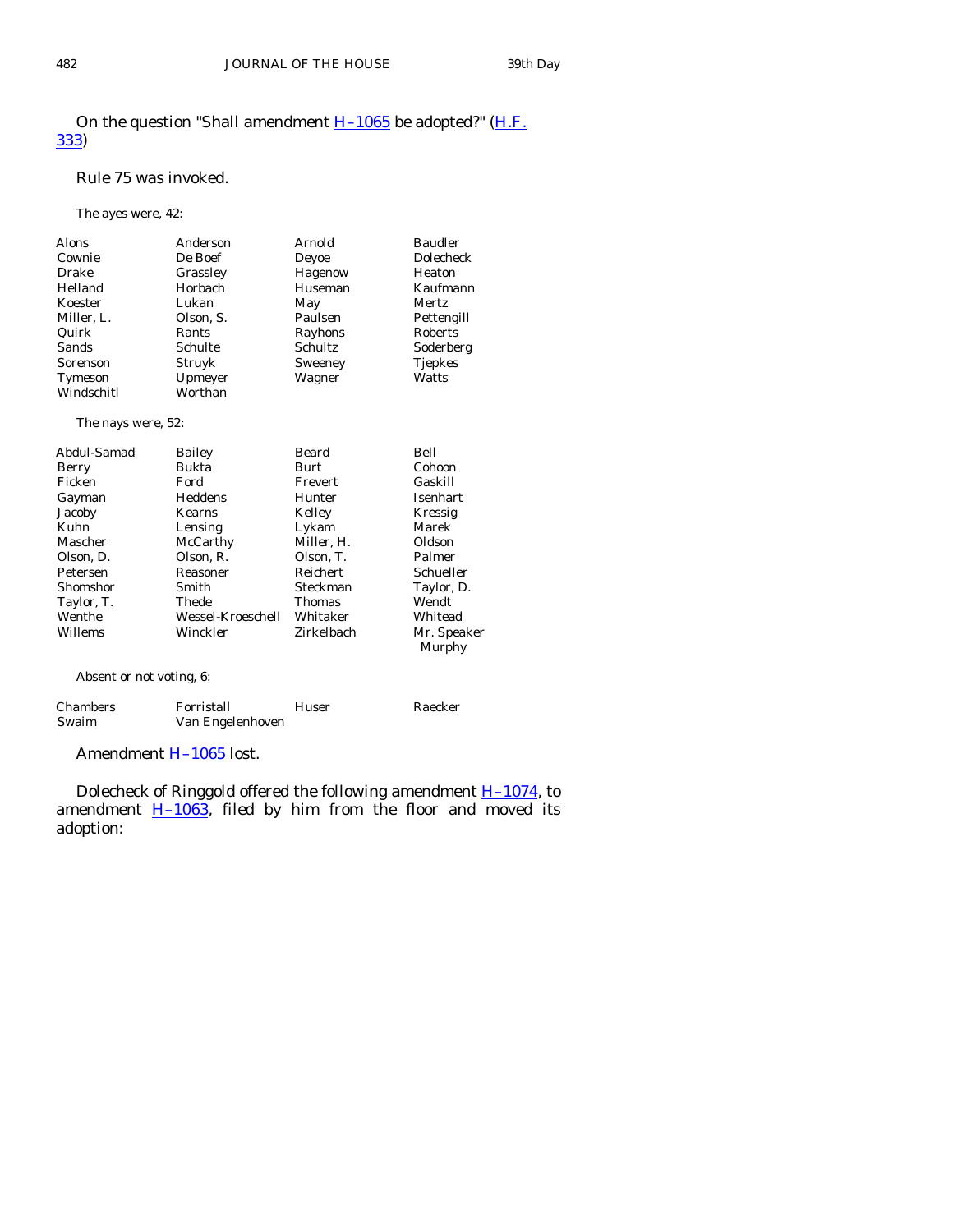# [H–1074](http://coolice.legis.state.ia.us/Cool-ICE/default.asp?Category=billinfo&Service=Billbook&frame=1&GA=83&hbill=H1074)

- 1 Amend the amendment, H-1063, to [House File 333](http://coolice.legis.state.ia.us/Cool-ICE/default.asp?Category=billinfo&Service=Billbook&frame=1&GA=83&hbill=HF333) as
- 2 follows:
- 3 1. Page 1, by inserting after line 6 the
- 4 following:
- "<sub>\_\_\_\_</sub>. Page 6, by inserting before line 1 the
- 6 following:
- 7 "For the purposes of this subsection, any public
- 8 improvement project funded in any part by secure an
- 9 advanced vision for education fund moneys pursuant to
- 10 chapter 423F shall be exempt from the requirement to
- 11 pay not less than the current specified prevailing
- 12 wage rate.""

 Roll call was requested by Dolecheck of Ringgold and Struyk of Pottawattamie.

On the question "Shall amendment  $H-1074$  be adopted?" ( $H.F.$ [333\)](http://coolice.legis.state.ia.us/Cool-ICE/default.asp?Category=billinfo&Service=Billbook&frame=1&GA=83&hbill=HF333)

The ayes were, 40:

| Alons<br>Cownie<br>Drake<br>Helland<br>Koester<br>Olson. S.<br>Rayhons<br><b>Schultz</b><br>Sweeney<br>Wagner | Anderson<br>De Boef<br>Grassley<br>Horbach<br>Lukan<br>Paulsen<br><b>Roberts</b><br>Soderberg<br><b>Tjepkes</b><br>Watts | Arnold<br>Deyoe<br>Hagenow<br>Huseman<br>May<br>Pettengill<br><b>Sands</b><br>Sorenson<br>Tymeson<br>Windschitl | <b>Baudler</b><br>Dolecheck<br>Heaton<br>Kaufmann<br>Miller, L.<br>Rants<br>Schulte<br>Struyk<br>Upmeyer<br>Worthan |
|---------------------------------------------------------------------------------------------------------------|--------------------------------------------------------------------------------------------------------------------------|-----------------------------------------------------------------------------------------------------------------|---------------------------------------------------------------------------------------------------------------------|
| The nays were, 53:                                                                                            |                                                                                                                          |                                                                                                                 |                                                                                                                     |
| Abdul-Samad                                                                                                   | Bailey                                                                                                                   | Beard                                                                                                           | Bell                                                                                                                |
| Berry                                                                                                         | Bukta                                                                                                                    | <b>Burt</b>                                                                                                     | Cohoon                                                                                                              |
| Ficken                                                                                                        | Ford                                                                                                                     | Frevert                                                                                                         | Gaskill                                                                                                             |
| Gayman                                                                                                        | <b>Heddens</b>                                                                                                           | Hunter                                                                                                          | Isenhart                                                                                                            |
| Jacoby                                                                                                        | Kearns                                                                                                                   | Kelley                                                                                                          | Kressig                                                                                                             |
| Kuhn                                                                                                          | Lensing                                                                                                                  | Lykam                                                                                                           | Marek                                                                                                               |
| Mascher                                                                                                       | McCarthy                                                                                                                 | Miller, H.                                                                                                      | Oldson                                                                                                              |
| Olson, D.                                                                                                     | Olson, R.                                                                                                                | Olson, T.                                                                                                       | Palmer                                                                                                              |
| Petersen                                                                                                      | Reasoner                                                                                                                 | <b>Reichert</b>                                                                                                 | Schueller                                                                                                           |
| Shomshor                                                                                                      | Smith                                                                                                                    | Steckman                                                                                                        | Swaim                                                                                                               |
| Taylor, D.                                                                                                    | Taylor, T.                                                                                                               | Thede                                                                                                           | Thomas                                                                                                              |
| Wendt                                                                                                         | Wenthe                                                                                                                   | Wessel-Kroeschell                                                                                               | Whitaker                                                                                                            |
| Whitead                                                                                                       | Willems                                                                                                                  | Winckler                                                                                                        | Zirkelbach                                                                                                          |
| Mr. Speaker                                                                                                   |                                                                                                                          |                                                                                                                 |                                                                                                                     |
| Murphy                                                                                                        |                                                                                                                          |                                                                                                                 |                                                                                                                     |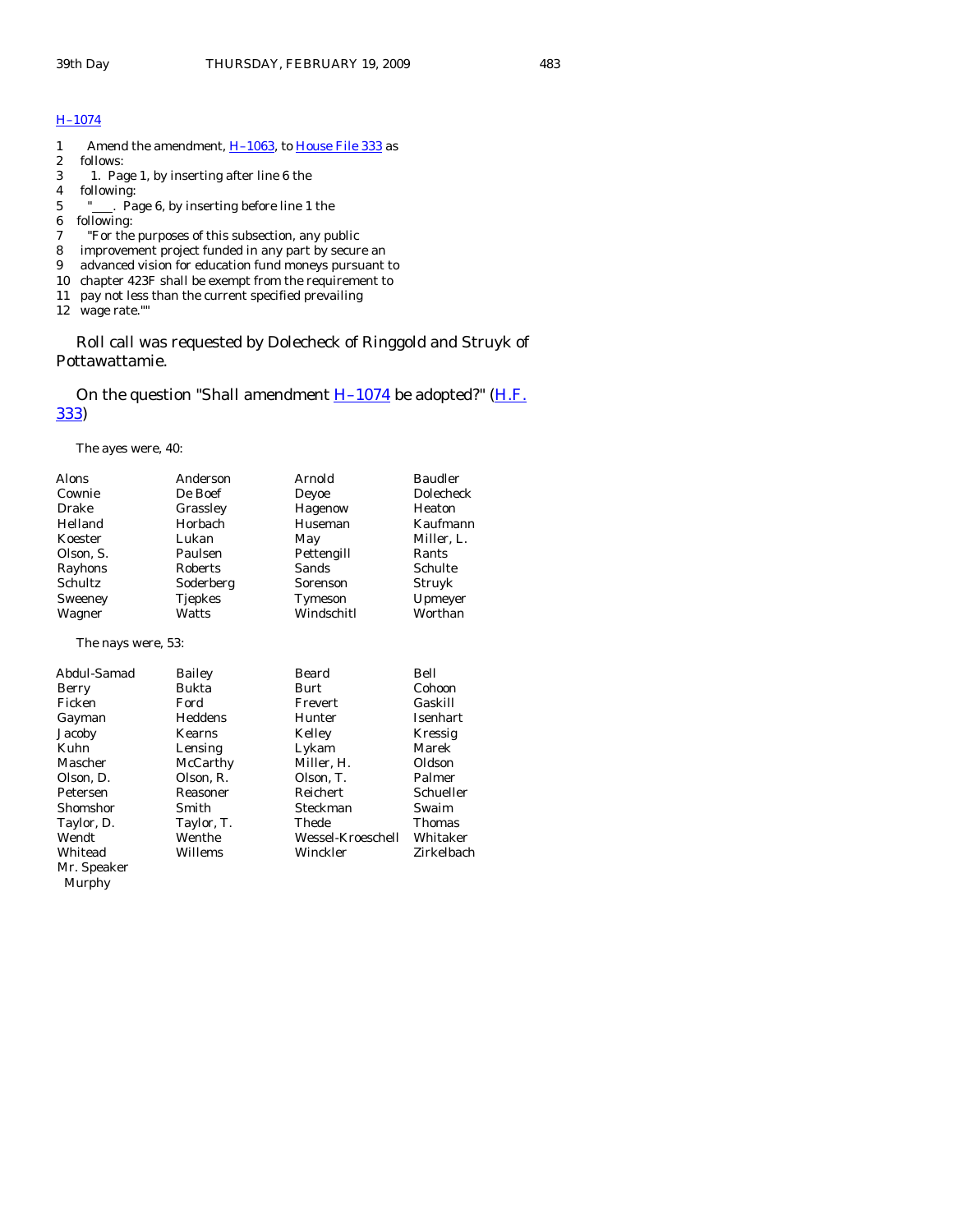Absent or not voting, 7:

| Chambers | Forristall | Huser            | Mertz |
|----------|------------|------------------|-------|
| Quirk    | Raecker    | Van Engelenhoven |       |

Amendment **H-1074** lost.

The House stood at ease at 3:53 p.m., until the fall of the gavel.

 The House resumed session at 3:58 p.m., Speaker Murphy in the chair.

 McCarthy of Polk asked and received unanimous consent that amendment H-1063 to [House File 333](http://coolice.legis.state.ia.us/Cool-ICE/default.asp?Category=billinfo&Service=Billbook&frame=1&GA=83&hbill=HF333) be deferred.

Anderson of Page offered the following amendment **H-1038** filed by him and moved its adoption:

# [H–1038](http://coolice.legis.state.ia.us/Cool-ICE/default.asp?Category=billinfo&Service=Billbook&frame=1&GA=83&hbill=H1038)

1 Amend [House File 333](http://coolice.legis.state.ia.us/Cool-ICE/default.asp?Category=billinfo&Service=Billbook&frame=1&GA=83&hbill=HF333) as follows:<br>2 1. Page 6. by striking lines 31 and

- 2 1. Page 6, by striking lines 31 and 32 and
- 3 inserting the following: "or for a longer period as
- 4 provided in".

 Roll call was requested by Paulsen of Linn and Pettengill of Benton.

On the question "Shall amendment  $H-1038$  be adopted?" (H.F. [333\)](http://coolice.legis.state.ia.us/Cool-ICE/default.asp?Category=billinfo&Service=Billbook&frame=1&GA=83&hbill=HF333)

The ayes were, 41:

| <b>Alons</b>     | Anderson       | Arnold       | <b>Baudler</b> |
|------------------|----------------|--------------|----------------|
| Cownie           | De Boef        | Devoe        | Dolecheck      |
| <b>Drake</b>     | Grassley       | Hagenow      | Heaton         |
| Helland          | Horbach        | Huseman      | Kaufmann       |
| Koester          | Lukan          | May          | Miller, L.     |
| Olson, S.        | Paulsen        | Pettengill   | Rants          |
| Rayhons          | Roberts        | <b>Sands</b> | Schulte        |
| Schultz          | Soderberg      | Sorenson     | Struyk         |
| Sweeney          | <b>Tjepkes</b> | Tymeson      | Upmeyer        |
| Van Engelenhoven | Wagner         | Watts        | Windschitl     |
| Worthan          |                |              |                |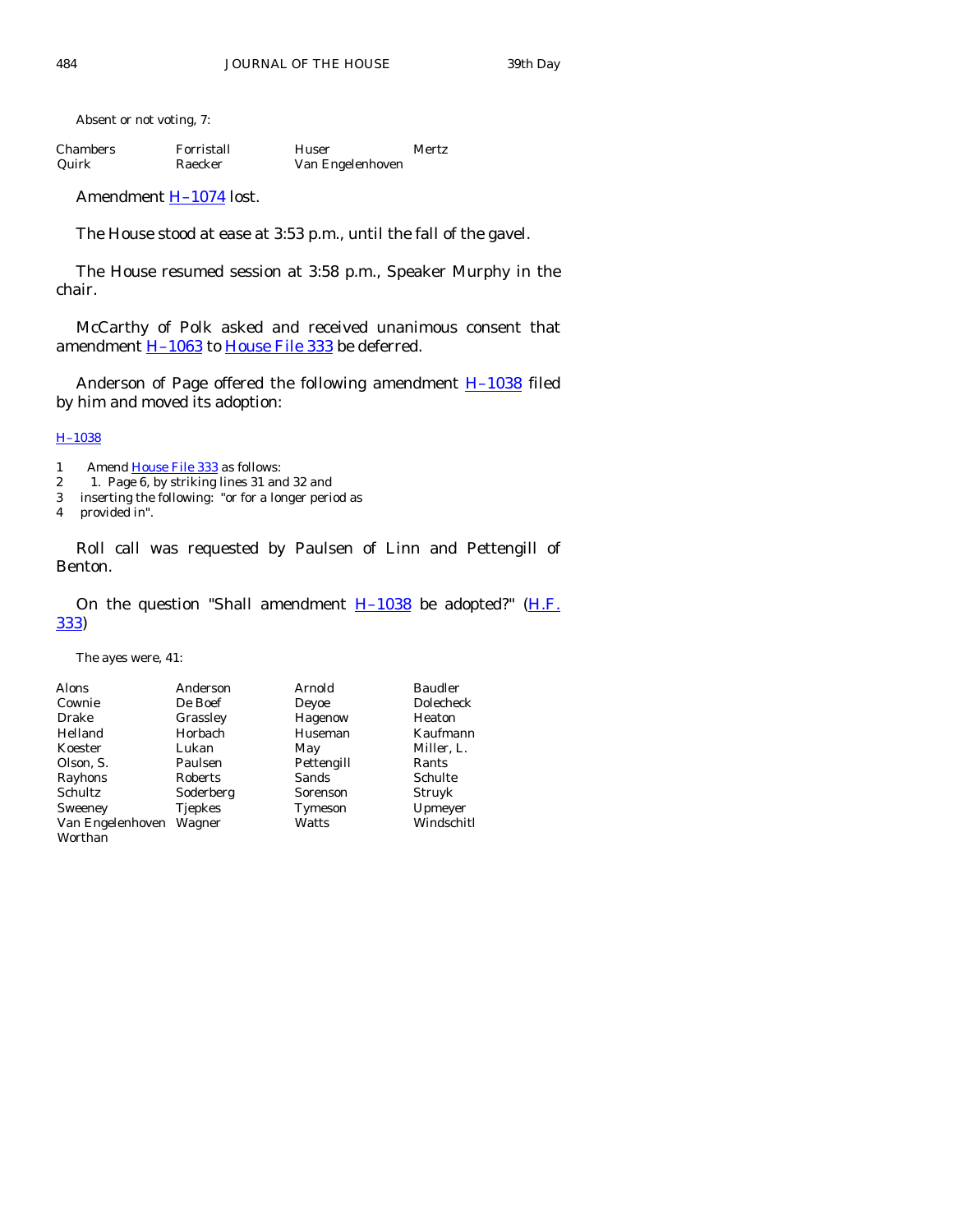The nays were, 52:

| Abdul-Samad | <b>Bailey</b>     | Beard         | Bell        |
|-------------|-------------------|---------------|-------------|
| Berry       | Bukta             | Burt          | Cohoon      |
| Ficken      | Ford              | Frevert       | Gaskill     |
| Gayman      | Heddens           | Hunter        | Isenhart    |
| Jacoby      | <b>Kearns</b>     | Kelley        | Kressig     |
| Kuhn        | Lensing           | Lykam         | Marek       |
| Mascher     | McCarthy          | Mertz         | Oldson      |
| Olson, D.   | Olson, R.         | Olson, T.     | Palmer      |
| Petersen    | Reasoner          | Reichert      | Schueller   |
| Shomshor    | Smith             | Steckman      | Swaim       |
| Taylor, T.  | Thede             | <b>Thomas</b> | Wendt       |
| Wenthe      | Wessel-Kroeschell | Whitaker      | Whitead     |
| Willems     | Winckler          | Zirkelbach    | Mr. Speaker |
|             |                   |               | Murphy      |

Absent or not voting, 7:

| Chambers | Forristall | Huser      | Miller, H. |
|----------|------------|------------|------------|
| Quirk    | Raecker    | Taylor, D. |            |

Amendment **H-1038** lost.

 Tymeson of Madison asked and received unanimous consent to withdraw amendment  $H-1045$  filed by her on February 17, 2009.

 Watts of Dallas asked and received unanimous consent that amendment  $H-1024$  be deferred.

 Schultz of Crawford asked and received unanimous consent that amendment  $H-1036$  be deferred.

 Horbach of Tama asked and received unanimous consent to withdraw amendment  $H-1061$  filed by him on February 18, 2009.

 Cownie of Polk asked and received unanimous consent to withdraw amendment  $H-1050$  filed by him on February 17, 2009.

 Horbach of Tama asked and received unanimous consent to withdraw amendment  $\underline{H-1035}$  filed by him on February 17, 2009.

 Watts of Dallas asked and received unanimous consent to withdraw amendment  $H-1025$  filed by him on February 17, 2009.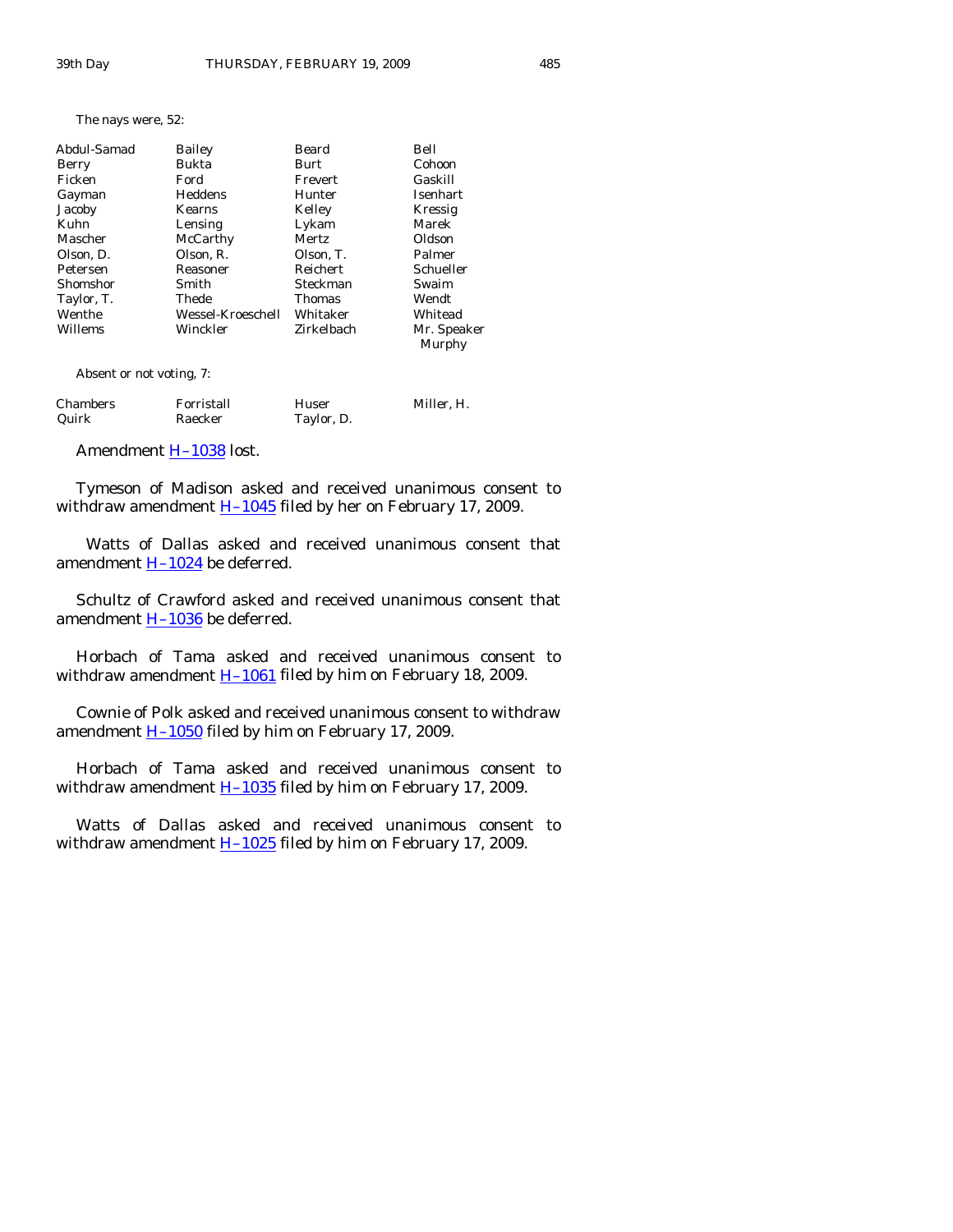Grassley of Butler offered the following amendment [H–1039](http://coolice.legis.state.ia.us/Cool-ICE/default.asp?Category=billinfo&Service=Billbook&frame=1&GA=83&hbill=H1039) filed by Grassley, et al., and moved its adoption:

#### [H–1039](http://coolice.legis.state.ia.us/Cool-ICE/default.asp?Category=billinfo&Service=Billbook&frame=1&GA=83&hbill=H1039)

- 1 Amend [House File 333](http://coolice.legis.state.ia.us/Cool-ICE/default.asp?Category=billinfo&Service=Billbook&frame=1&GA=83&hbill=HF333) as follows:
- 2 1. Page 12, by inserting after line 7 the
- 3 following:
- 4 "Notwithstanding contrary provisions of this
- 5 section, this chapter shall not apply to
- 6 disaster-related expenditures on public improvements.
- 7 "Disaster-related expenditures" means expenditures
- 8 that include any state funding for a public
- 9 improvement in an area that the governor has
- 10 proclaimed a disaster emergency or the United States
- 11 president has declared a major disaster during 2008
- 12 and in an area that experiences a disaster, as defined
- 13 in section 29C.2, on or after January 1, 2009."

T. Olson of Linn in the chair at 4:33 p.m.

Speaker Murphy in the chair at 5:17 p.m.

 Roll call was requested by Grassley of Butler and Struyk of Pottawattamie.

On the question "Shall amendment  $H-1039$  be adopted?" (*H.F.* [333\)](http://coolice.legis.state.ia.us/Cool-ICE/default.asp?Category=billinfo&Service=Billbook&frame=1&GA=83&hbill=HF333)

Rule 75 was invoked.

The ayes were, 42:

| <b>Alons</b> | Anderson         | Arnold         | <b>Baudler</b> |
|--------------|------------------|----------------|----------------|
| Cownie       | De Boef          | Deyoe          | Dolecheck      |
| Drake        | Grassley         | Hagenow        | Heaton         |
| Helland      | Horbach          | Huseman        | Kaufmann       |
| Koester      | Lukan            | May            | Miller, L.     |
| Olson, S.    | Paulsen          | Pettengill     | Quirk          |
| Rants        | Rayhons          | Roberts        | Sands          |
| Schulte      | Schultz          | Soderberg      | Sorenson       |
| Struyk       | Sweeney          | <b>Tjepkes</b> | Tymeson        |
| Upmeyer      | Van Engelenhoven | Wagner         | Watts          |
| Windschitl   | Worthan          |                |                |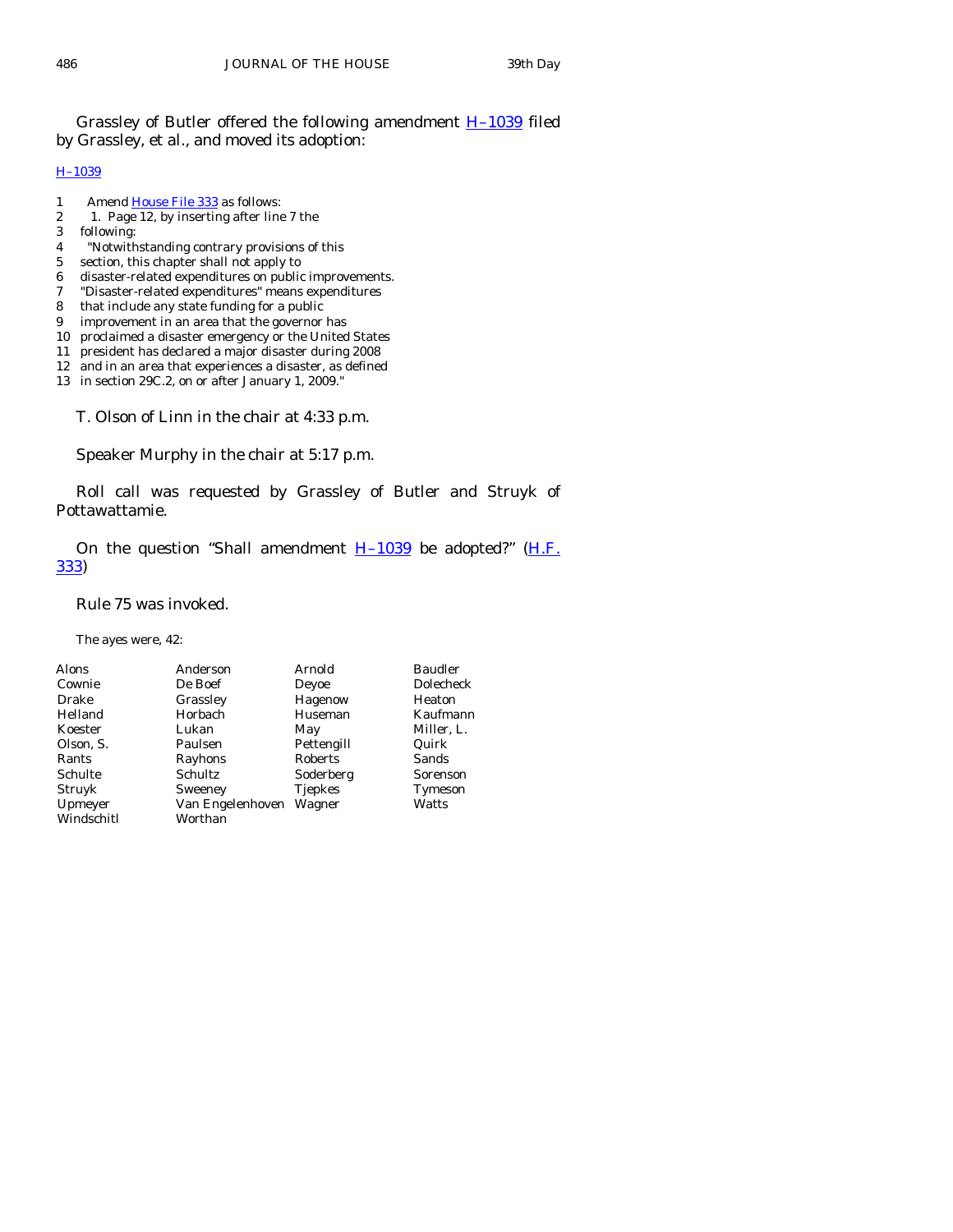| The nays were, 54: |  |
|--------------------|--|
|--------------------|--|

| Abdul-Samad              | Bailey      | Beard      | Bell              |
|--------------------------|-------------|------------|-------------------|
| Berry                    | Bukta       | Burt       | Cohoon            |
| Ficken                   | Ford        | Frevert    | Gaskill           |
| Gayman                   | Heddens     | Hunter     | Isenhart          |
| Jacoby                   | Kearns      | Kelley     | Kressig           |
| Kuhn                     | Lensing     | Lykam      | Marek             |
| Mascher                  | McCarthy    | Mertz      | Miller, H.        |
| Oldson                   | Olson, D.   | Olson. R.  | Olson. T.         |
| Palmer                   | Petersen    | Reasoner   | <b>Reichert</b>   |
| Schueller                | Shomshor    | Smith      | Steckman          |
| Swaim                    | Taylor, D.  | Taylor, T. | Thede             |
| Thomas                   | Wendt       | Wenthe     | Wessel-Kroeschell |
| Whitaker                 | Whitead     | Willems    | Winckler          |
| Zirkelbach               | Mr. Speaker |            |                   |
|                          | Murphy      |            |                   |
| Absent or not voting, 4: |             |            |                   |

| Chambers | Forristall | Huser | Raecker |
|----------|------------|-------|---------|
|          |            |       |         |

Amendment H-1039 lost.

 Horbach of Tama asked and received unanimous consent to withdraw amendment  $H-1033$  filed by him on February 17, 2009.

On motion by R. Olson of Polk amendment  $H-1063$ , as amended, was adopted.

 Watts of Dallas asked and received unanimous consent to withdraw amendment  $H-1024$ , previously deferred, filed by him on February 17, 2009.

Horbach of Tama offered the following amendment  $H-1036$ , previously deferred, filed by him and moved its adoption:

#### [H–1036](http://coolice.legis.state.ia.us/Cool-ICE/default.asp?Category=billinfo&Service=Billbook&frame=1&GA=83&hbill=H1036)

- 1 Amend [House File 333](http://coolice.legis.state.ia.us/Cool-ICE/default.asp?Category=billinfo&Service=Billbook&frame=1&GA=83&hbill=HF333) as follows:
- 2 1. Page 10, by inserting after line 27 the<br>3 following:
- following:
- 4 " . The prevailing wage rate is not required to
- 5 be paid to workers of a certified employee
- 6 organization unless the certified employee
- 7 organization certifies that all officers and employees
- of the employee organization are United States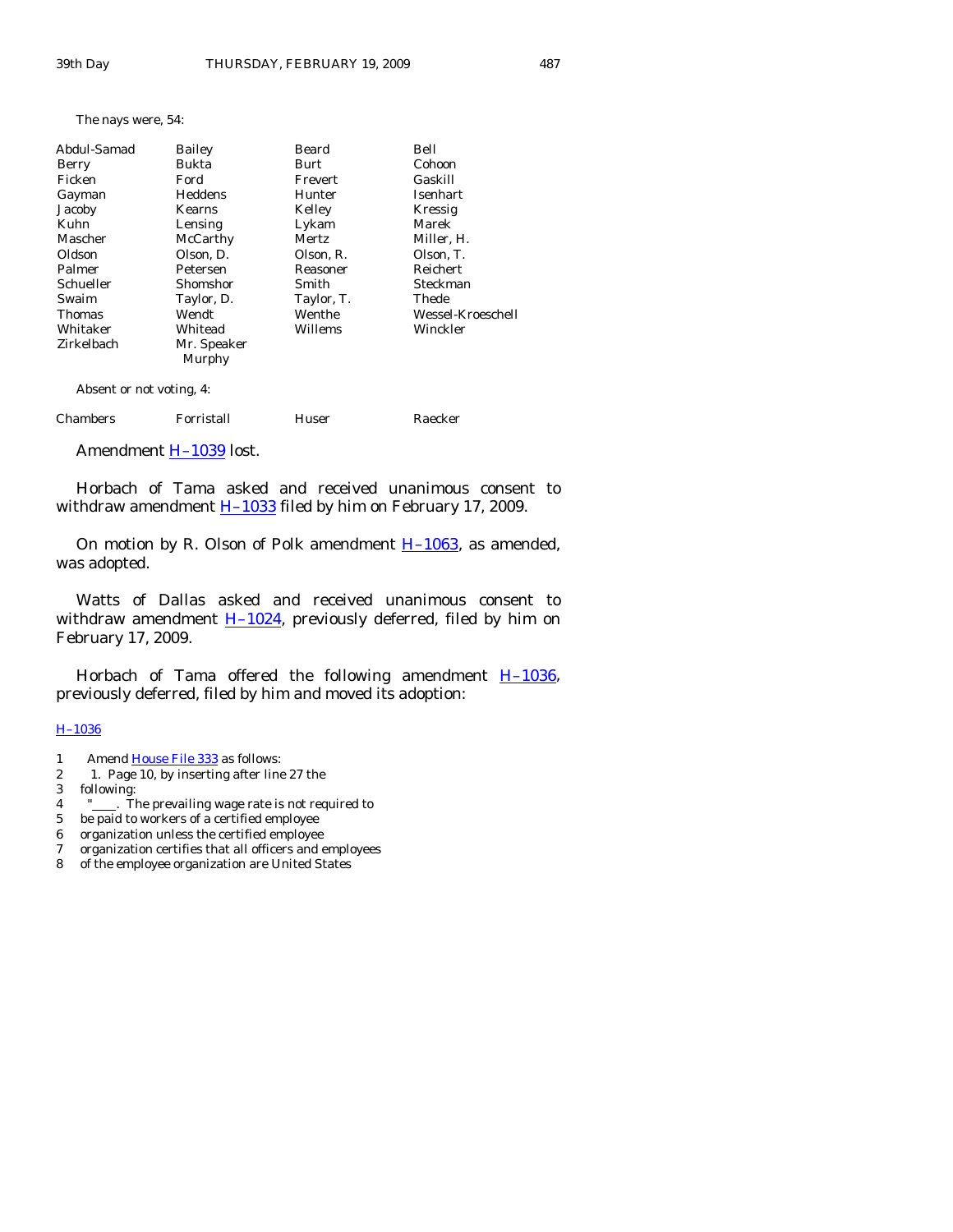9 citizens and have not been convicted of a felony."

10 2. By renumbering as necessary.

# Roll call was requested by Horbach of Tama and Paulsen of Linn.

On the question "Shall amendment  $H-1036$  be adopted?" ( $H.F.$ [333\)](http://coolice.legis.state.ia.us/Cool-ICE/default.asp?Category=billinfo&Service=Billbook&frame=1&GA=83&hbill=HF333)

The ayes were, 42:

| Alons                    | Anderson         | Arnold            | <b>Bailey</b> |
|--------------------------|------------------|-------------------|---------------|
| <b>Baudler</b>           | Cownie           | De Boef           | Deyoe         |
| Dolecheck                | Drake            | Grassley          | Hagenow       |
| Heaton                   | Helland          | Horbach           | Huseman       |
| Kaufmann                 | Koester          | Lukan             | May           |
| Miller, L.               | Olson, S.        | Paulsen           | Pettengill    |
| Rants                    | Rayhons          | Roberts           | Sands         |
| Schulte                  | Schultz          | Soderberg         | Sorenson      |
| Struyk                   | Sweeney          | Tjepkes           | Tymeson       |
| Upmeyer                  | Van Engelenhoven | Wagner            | Watts         |
| Windschitl               | Worthan          |                   |               |
| The nays were, 53:       |                  |                   |               |
|                          |                  |                   |               |
| Abdul-Samad              | Beard            | Bell              | Berry         |
| Bukta                    | Burt             | Cohoon            | Ficken        |
| Ford                     | Frevert          | Gaskill           | Gayman        |
| Heddens                  | Hunter           | Isenhart          | Jacoby        |
| Kearns                   | Kelley           | Kressig           | Kuhn          |
| Lensing                  | Lykam            | Marek             | Mascher       |
| McCarthy                 | <b>Mertz</b>     | Miller, H.        | Oldson        |
| Olson, D.                | Olson, R.        | Olson, T.         | Palmer        |
| Petersen                 | Reasoner         | Reichert          | Schueller     |
| Shomshor                 | Smith            | Steckman          | Swaim         |
| Taylor, D.               | Taylor, T.       | Thede             | Thomas        |
| Wendt                    | Wenthe           | Wessel-Kroeschell | Whitaker      |
| Whitead                  | Willems          | Winckler          | Zirkelbach    |
| Mr. Speaker              |                  |                   |               |
| Murphy                   |                  |                   |               |
| Absent or not voting, 5: |                  |                   |               |

| Chambers | Forristall | Huser | Quirk |
|----------|------------|-------|-------|
| Raecker  |            |       |       |

Amendment **H-1036** lost.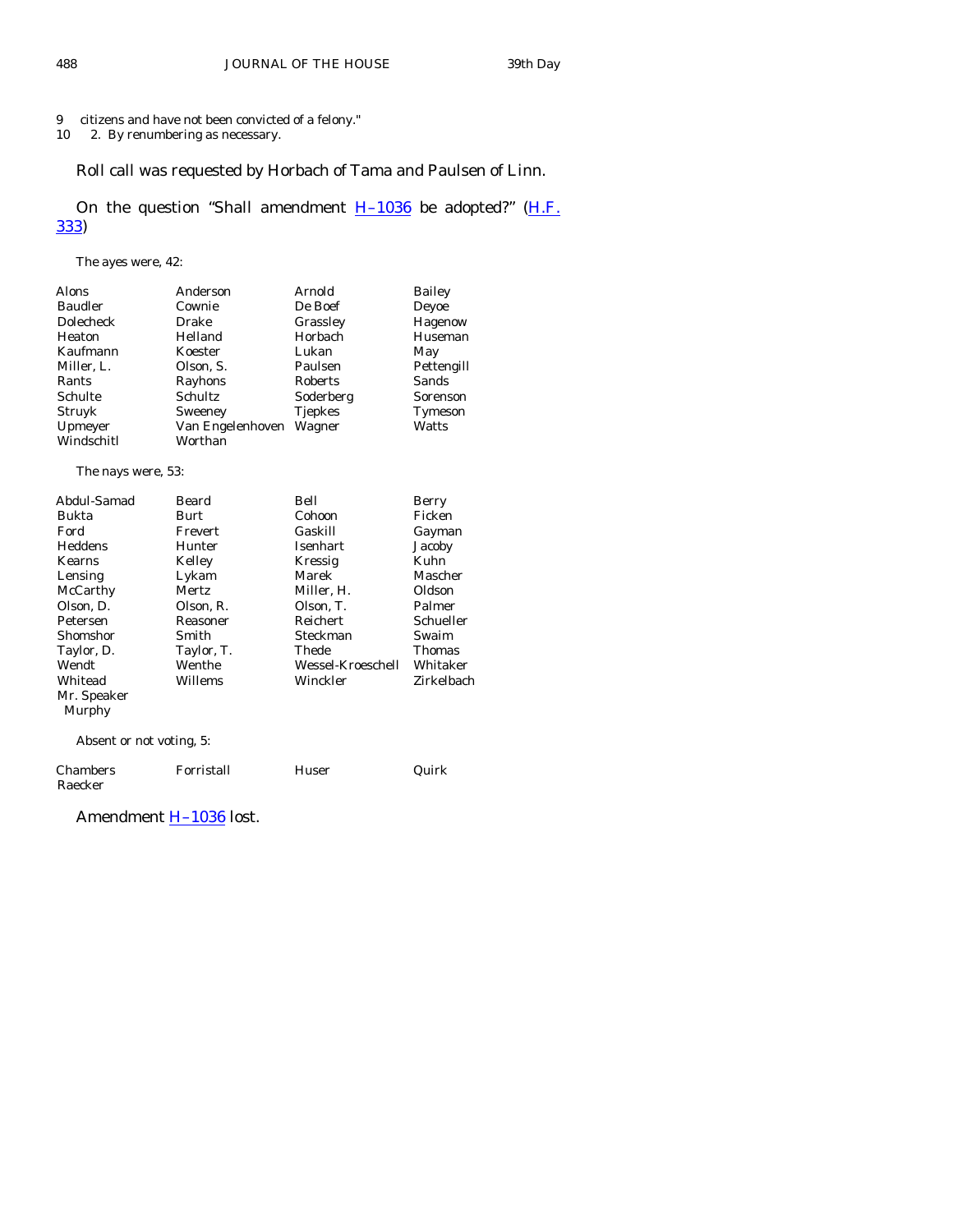Van Engelenhoven of Marion offered the following amendment [H–](http://coolice.legis.state.ia.us/Cool-ICE/default.asp?Category=billinfo&Service=Billbook&frame=1&GA=83&hbill=H1040) [1040](http://coolice.legis.state.ia.us/Cool-ICE/default.asp?Category=billinfo&Service=Billbook&frame=1&GA=83&hbill=H1040), previously deferred, filed by him and moved its adoption:

#### [H–1040](http://coolice.legis.state.ia.us/Cool-ICE/default.asp?Category=billinfo&Service=Billbook&frame=1&GA=83&hbill=H1040)

- 1 Amend [House File 333](http://coolice.legis.state.ia.us/Cool-ICE/default.asp?Category=billinfo&Service=Billbook&frame=1&GA=83&hbill=HF333) as follows:<br>2 1. Page 12, by striking lines 25 th
- 2 1. Page 12, by striking lines 25 through 28 and
- 3 inserting the following:
- 4 "The commissioner, in collaboration with the
- 5 auditor of state's office and the attorney general's
- office, shall adopt rules for the administration of
- 7 this chapter as provided in section 91.6, and the
- 8 commissioner and the division shall administer this
- 9 chapter."
- 10 2. Page 13, by striking lines 26 through 28.
- 11 3. By renumbering as necessary.

 Roll call was requested by Paulsen of Linn and Van Engelenhoven of Marion.

On the question "Shall amendment  $H-1040$  be adopted?" ( $H.F.$ [333\)](http://coolice.legis.state.ia.us/Cool-ICE/default.asp?Category=billinfo&Service=Billbook&frame=1&GA=83&hbill=HF333)

The ayes were, 41:

| Alons              | Anderson  | Arnold      | <b>Baudler</b> |
|--------------------|-----------|-------------|----------------|
| Cownie             | De Boef   | Deyoe       | Dolecheck      |
| Drake              | Grassley  | Hagenow     | Heaton         |
| Helland            | Horbach   | Huseman     | Kaufmann       |
| Koester            | Lukan     | May         | Miller, L.     |
| Olson, S.          | Paulsen   | Pettengill  | Rants          |
| Rayhons            | Roberts   | Sands       | Schulte        |
| Schultz            | Soderberg | Sorenson    | Struyk         |
| Sweeney            | Tjepkes   | Tymeson     | Upmeyer        |
| Van Engelenhoven   | Wagner    | Watts       | Windschitl     |
| Worthan            |           |             |                |
| The nays were, 54: |           |             |                |
| Abdul-Samad        | Bailey    | Beard       | Bell           |
| Berry              | Bukta     | <b>Burt</b> | Cohoon         |
| Ficken             | Ford      | Frevert     | Gaskill        |
| Gayman             | Heddens   | Hunter      | Isenhart       |
| Jacoby             | Kearns    | Kelley      | Kressig        |
| Kuhn               | Lensing   | Lykam       | Marek          |
| Mascher            | McCarthy  | Mertz       | Miller, H.     |
| Oldson             | Olson, D. | Olson, R.   | Olson, T.      |
| Palmer             | Petersen  | Reasoner    | Reichert       |
| Schueller          | Shomshor  | Smith       | Steckman       |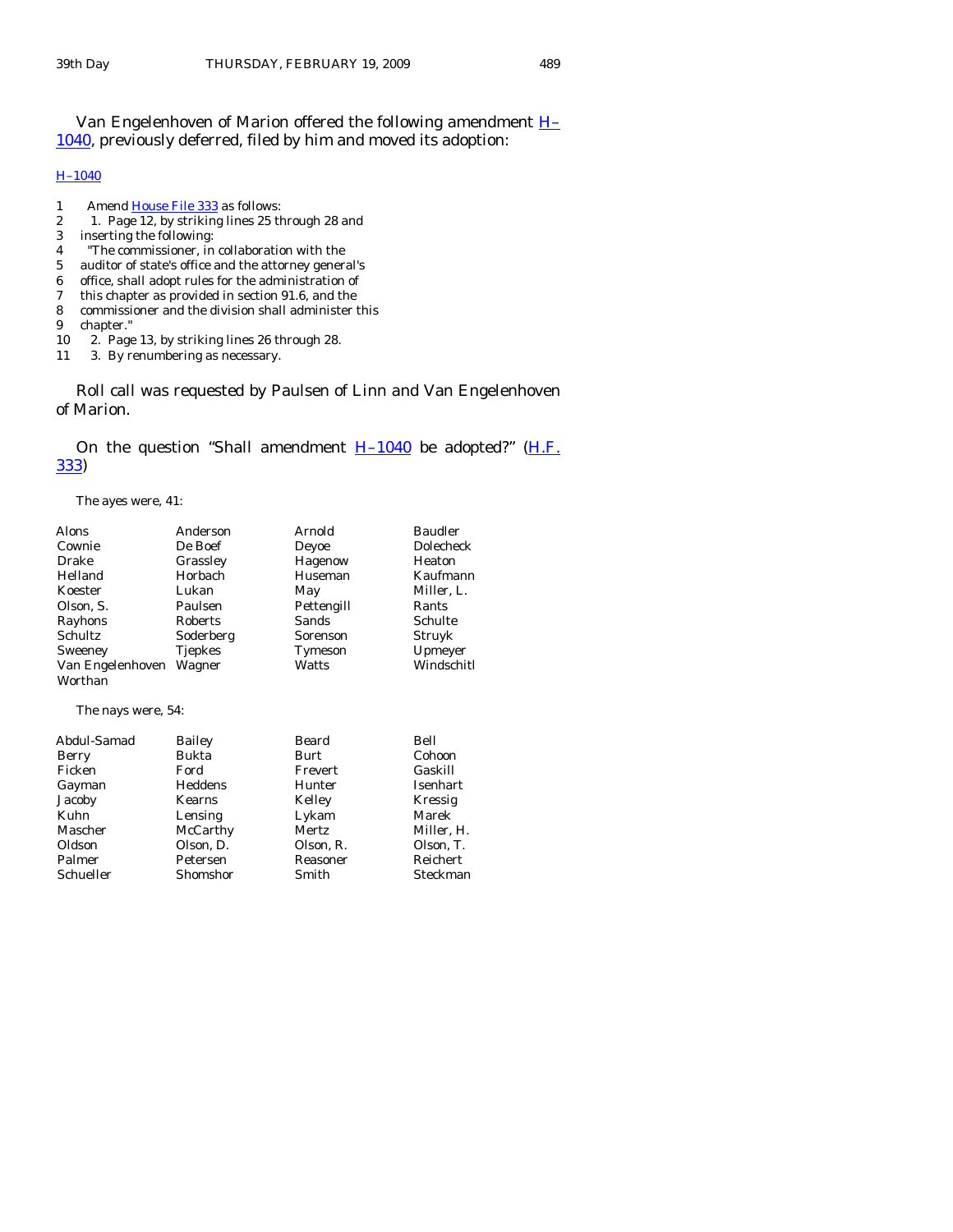490 JOURNAL OF THE HOUSE 39th Day

| Swaim<br><b>Thomas</b><br>Whitaker<br>Zirkelbach | Taylor, D.<br>Wendt<br>Whitead<br>Mr. Speaker<br>Murphy | Taylor, T.<br>Wenthe<br>Willems | Thede<br>Wessel-Kroeschell<br>Winckler |
|--------------------------------------------------|---------------------------------------------------------|---------------------------------|----------------------------------------|
| Absent or not voting, 5:                         |                                                         |                                 |                                        |
| <b>Chambers</b><br>Raecker                       | Forristall                                              | Huser                           | Quirk                                  |

Amendment [H–1040](http://coolice.legis.state.ia.us/Cool-ICE/default.asp?Category=billinfo&Service=Billbook&frame=1&GA=83&hbill=H1040) lost.

Watts of Dallas offered the following amendment  $H-1029$  filed by him and moved its adoption:

# [H–1029](http://coolice.legis.state.ia.us/Cool-ICE/default.asp?Category=billinfo&Service=Billbook&frame=1&GA=83&hbill=H1029)

1 Amend [House File 333](http://coolice.legis.state.ia.us/Cool-ICE/default.asp?Category=billinfo&Service=Billbook&frame=1&GA=83&hbill=HF333) as follows:

2 1. Page 13, by striking lines 17 through 21.<br>
2. By renumbering as necessary.

2. By renumbering as necessary.

Roll call was requested by Horbach of Tama and Paulsen of Linn.

On the question "Shall amendment  $H-1029$  be adopted?" ( $H.F.$ [333\)](http://coolice.legis.state.ia.us/Cool-ICE/default.asp?Category=billinfo&Service=Billbook&frame=1&GA=83&hbill=HF333)

The ayes were, 42:

| Alons            | Anderson         | Arnold         | <b>Bailey</b> |
|------------------|------------------|----------------|---------------|
| Baudler          | Cownie           | De Boef        | Deyoe         |
| <b>Dolecheck</b> | Drake            | Grassley       | Hagenow       |
| Heaton           | Helland          | Horbach        | Huseman       |
| Kaufmann         | Koester          | Lukan          | May           |
| Miller, L.       | Olson, S.        | Paulsen        | Pettengill    |
| Rants            | Rayhons          | Roberts        | Sands         |
| Schulte          | Schultz          | Soderberg      | Sorenson      |
| Struyk           | Sweeney          | <b>Tjepkes</b> | Tymeson       |
| Upmeyer          | Van Engelenhoven | Wagner         | Watts         |
| Windschitl       | Worthan          |                |               |

The nays were, 52:

| Abdul-Samad | Beard    | Bell    | Berry    |
|-------------|----------|---------|----------|
| Bukta       | Burt     | Cohoon  | Ficken   |
| Frevert     | Gaskill  | Gayman  | Heddens  |
| Hunter      | Isenhart | Jacoby  | Kearns   |
| Kelley      | Kressig  | Kuhn    | Lensing  |
| Lykam       | Marek    | Mascher | McCarthy |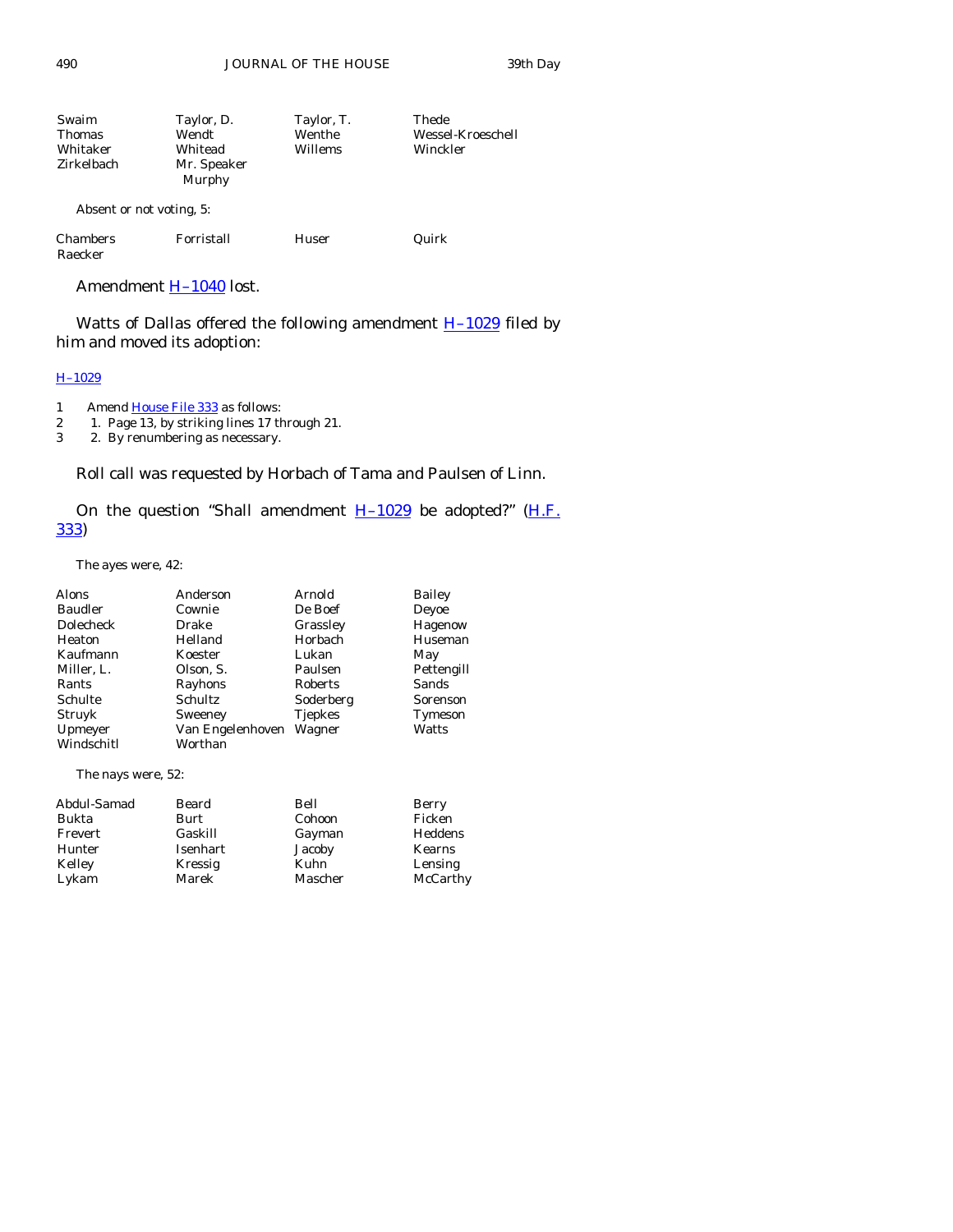| Mertz      | Miller, H.        | Oldson        | Olson, D.             |
|------------|-------------------|---------------|-----------------------|
| Olson, R.  | Olson, T.         | Palmer        | Petersen              |
| Reasoner   | Reichert          | Schueller     | Shomshor              |
| Smith      | Steckman          | Swaim         | Taylor, D.            |
| Taylor, T. | Thede             | <b>Thomas</b> | Wendt                 |
| Wenthe     | Wessel-Kroeschell | Whitaker      | Whitead               |
| Willems    | Winckler          | Zirkelbach    | Mr. Speaker<br>Murphy |
|            |                   |               |                       |

Absent or not voting, 6:

| Chambers | Ford    | Forristall | Huser |
|----------|---------|------------|-------|
| Quirk    | Raecker |            |       |

Amendment **H-1029** lost.

Helland of Polk offered the following amendment  $H-1037$  filed by him and moved its adoption:

#### [H–1037](http://coolice.legis.state.ia.us/Cool-ICE/default.asp?Category=billinfo&Service=Billbook&frame=1&GA=83&hbill=H1037)

- 1 Amend [House File 333](http://coolice.legis.state.ia.us/Cool-ICE/default.asp?Category=billinfo&Service=Billbook&frame=1&GA=83&hbill=HF333) as follows:
- 2 1. Page 17, by striking line 23 and inserting the
- 3 following: "prevailing wage rate,".

Roll call was requested by Paulsen of Linn and Deyoe of Story.

On the question "Shall amendment  $H-1037$  be adopted?" ( $H.F.$ [333\)](http://coolice.legis.state.ia.us/Cool-ICE/default.asp?Category=billinfo&Service=Billbook&frame=1&GA=83&hbill=HF333)

The ayes were, 42:

| Anderson         | Arnold         | <b>Bailey</b> |
|------------------|----------------|---------------|
| Cownie           | De Boef        | Deyoe         |
| Drake            | Grassley       | Hagenow       |
| Helland          | Horbach        | Huseman       |
| Koester          | Lukan          | May           |
| Olson, S.        | Paulsen        | Pettengill    |
| Rayhons          | Roberts        | Sands         |
| Schultz          | Soderberg      | Sorenson      |
| Sweeney          | <b>Tjepkes</b> | Tymeson       |
| Van Engelenhoven | Wagner         | Watts         |
| Worthan          |                |               |
|                  |                |               |
|                  |                |               |

The nays were, 53:

| Berry  |
|--------|
| Ficken |
| Gayman |
| Jacoby |
|        |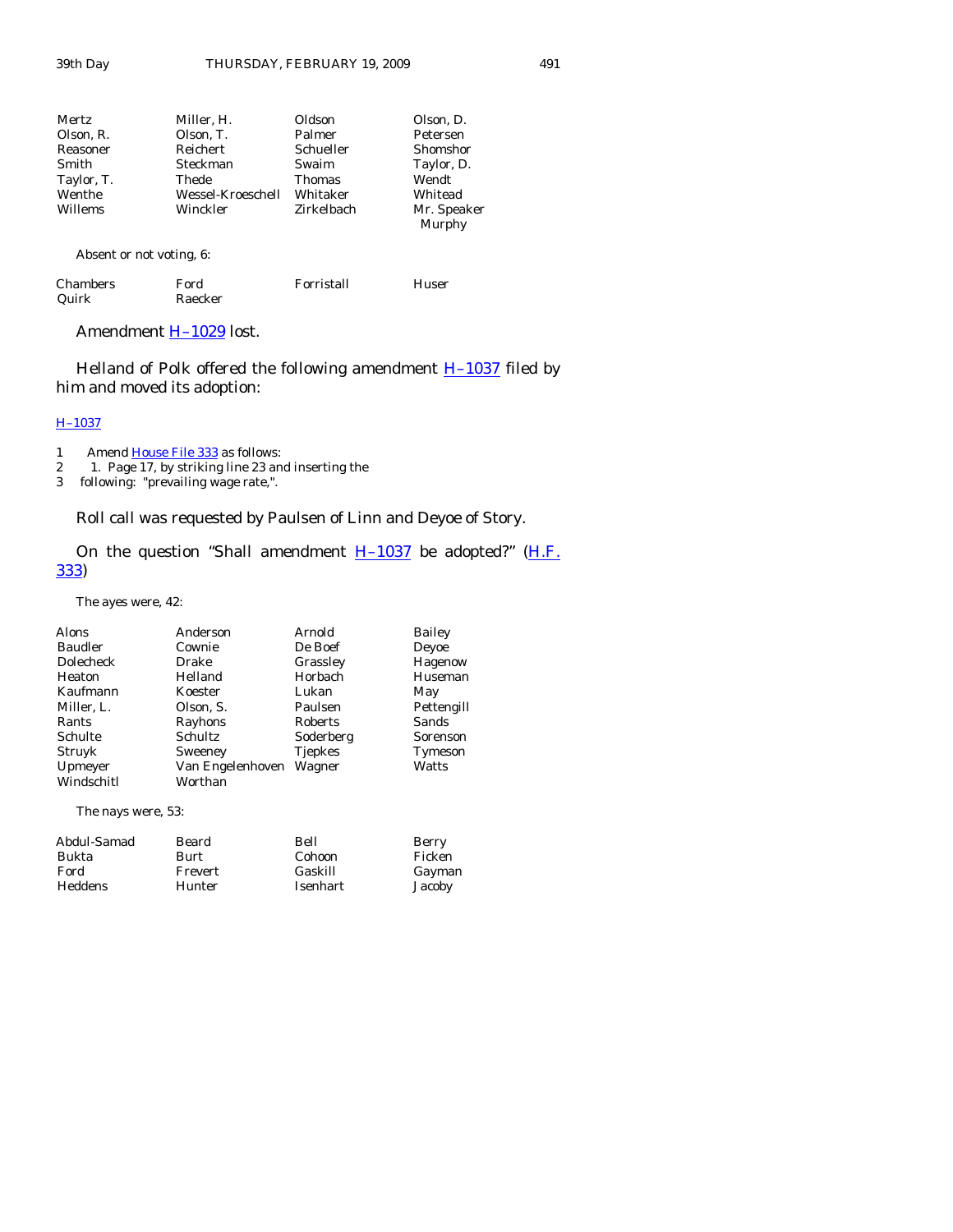| Kearns      | Kelley     | Kressig           | Kuhn          |
|-------------|------------|-------------------|---------------|
| Lensing     | Lykam      | Marek             | Mascher       |
| McCarthy    | Mertz      | Miller, H.        | Oldson        |
| Olson, D.   | Olson, R.  | Olson, T.         | Palmer        |
| Petersen    | Reasoner   | Reichert          | Schueller     |
| Shomshor    | Smith      | Steckman          | Swaim         |
| Taylor, D.  | Taylor, T. | Thede             | <b>Thomas</b> |
| Wendt       | Wenthe     | Wessel-Kroeschell | Whitaker      |
| Whitead     | Willems    | Winckler          | Zirkelbach    |
| Mr. Speaker |            |                   |               |
| Murphy      |            |                   |               |
|             |            |                   |               |

Absent or not voting, 5:

| <b>Chambers</b> | Forristall | Huser | Quirk |
|-----------------|------------|-------|-------|
| Raecker         |            |       |       |

Amendment [H–1037](http://coolice.legis.state.ia.us/Cool-ICE/default.asp?Category=billinfo&Service=Billbook&frame=1&GA=83&hbill=H1037) lost.

Tymeson of Madison offered the following amendment  $H-1043$ , previously deferred, filed by her and moved its adoption:

#### [H–1043](http://coolice.legis.state.ia.us/Cool-ICE/default.asp?Category=billinfo&Service=Billbook&frame=1&GA=83&hbill=H1043)

- 1 Amend [House File 333](http://coolice.legis.state.ia.us/Cool-ICE/default.asp?Category=billinfo&Service=Billbook&frame=1&GA=83&hbill=HF333) as follows:
- 2 1. Page 18, line 15, by striking the word
- 3 "contractor" and inserting the following:
- 4 "contractor,".
- 5 2. Page 18, by striking line 16 and inserting the<br>6 following: "subcontractor, or labor organization to
- following: "subcontractor, or labor organization to
- 7 do any of the following:"
- 8 3. Page 18, line 26, by striking the word "not".

 Roll call was requested by Tymeson of Madison and Paulsen of Linn.

# On the question "Shall amendment  $H-1043$  be adopted?" (H.F. [333\)](http://coolice.legis.state.ia.us/Cool-ICE/default.asp?Category=billinfo&Service=Billbook&frame=1&GA=83&hbill=HF333)

The ayes were, 41:

| Alons          | Anderson  | Arnold     | <b>Bailey</b> |
|----------------|-----------|------------|---------------|
| <b>Baudler</b> | Cownie    | De Boef    | Deyoe         |
| Dolecheck      | Drake     | Grassley   | Hagenow       |
| Heaton         | Helland   | Huseman    | Kaufmann      |
| Koester        | Lukan     | May        | Miller, L.    |
| Olson, S.      | Paulsen   | Pettengill | Rants         |
| Rayhons        | Roberts   | Sands      | Schulte       |
| Schultz        | Soderberg | Sorenson   | Struyk        |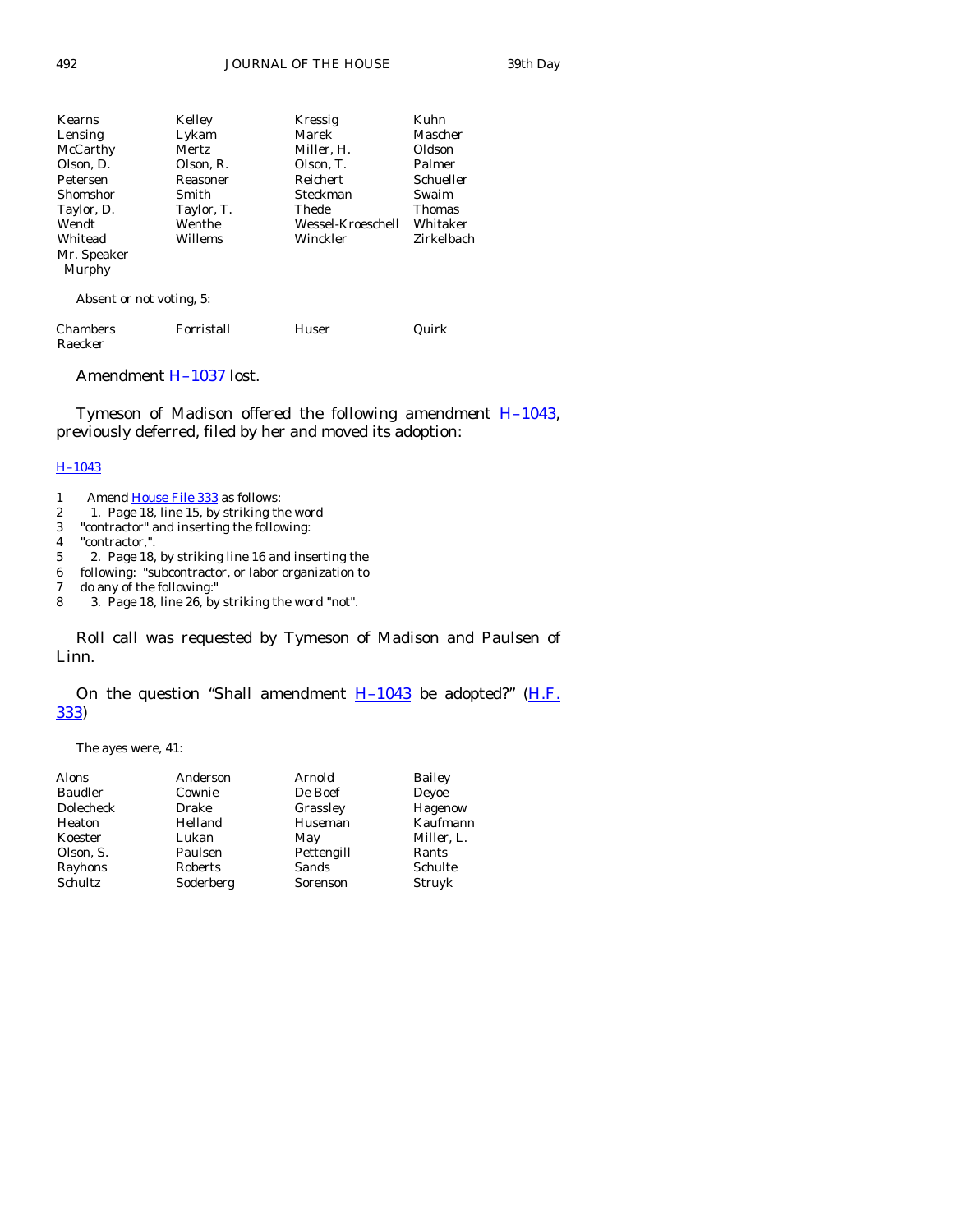| Sweeney<br>Van Engelenhoven Wagner<br>Worthan | Tjepkes | Tymeson<br>Watts | Upmeyer<br>Windschitl         |
|-----------------------------------------------|---------|------------------|-------------------------------|
| The nays were, 52:                            |         |                  |                               |
| Abdul Samad                                   | Roard   | <b>B</b> oll     | $\mathbf{R}_{\mathbf{OPT}^I}$ |

| Abuul-Saillau | реаги             | рен           | Delly                 |
|---------------|-------------------|---------------|-----------------------|
| Burt          | Cohoon            | Ficken        | Ford                  |
| Frevert       | Gaskill           | Gayman        | Heddens               |
| Hunter        | Isenhart          | Jacoby        | <b>Kearns</b>         |
| Kelley        | Kressig           | Kuhn          | Lensing               |
| Lykam         | Marek             | Mascher       | McCarthy              |
| Mertz         | Miller, H.        | Oldson        | Olson, D.             |
| Olson, R.     | Olson, T.         | Palmer        | Petersen              |
| Reasoner      | Reichert          | Schueller     | Shomshor              |
| Smith         | Steckman          | Swaim         | Taylor, D.            |
| Taylor, T.    | Thede             | <b>Thomas</b> | Wendt                 |
| Wenthe        | Wessel-Kroeschell | Whitaker      | Whitead               |
| Willems       | Winckler          | Zirkelbach    | Mr. Speaker<br>Murphy |
|               |                   |               |                       |

Absent or not voting, 7:

| Bukta | Chambers | Forristall | Horbach |
|-------|----------|------------|---------|
| Huser | Quirk    | Raecker    |         |

# Amendment **H-1043** lost.

Watts of Dallas offered the following amendment  $H-1026$  filed by him and moved its adoption:

#### [H–1026](http://coolice.legis.state.ia.us/Cool-ICE/default.asp?Category=billinfo&Service=Billbook&frame=1&GA=83&hbill=H1026)

- 1 Amend [House File 333](http://coolice.legis.state.ia.us/Cool-ICE/default.asp?Category=billinfo&Service=Billbook&frame=1&GA=83&hbill=HF333) as follows:<br>2 1. Page 18, by inserting after line
- 2 1. Page 18, by inserting after line 28 the<br>3 following:
- following:
- 4 "
... All approved third-party fringe funds,
- 5 trustees, or third-party plans shall provide employee
- 6 fringe funds for the actual purchase of benefits only
- 7 and not including nonessential administrative
- 8 purposes. The auditor of state has jurisdiction to
- 9 determine what constitutes nonessential administrative
- 10 expenses. Violations of this subsection shall result
- 11 in civil and criminal penalties consistent with other
- 12 provisions of this section including but not limited
- 13 to back payment of interest accrued benefits or
- 14 payment of back payments. All such fringe funds and
- 15 third-party trustee plans, including all records and
- 16 meetings, are subject to chapters 21 and 22 and to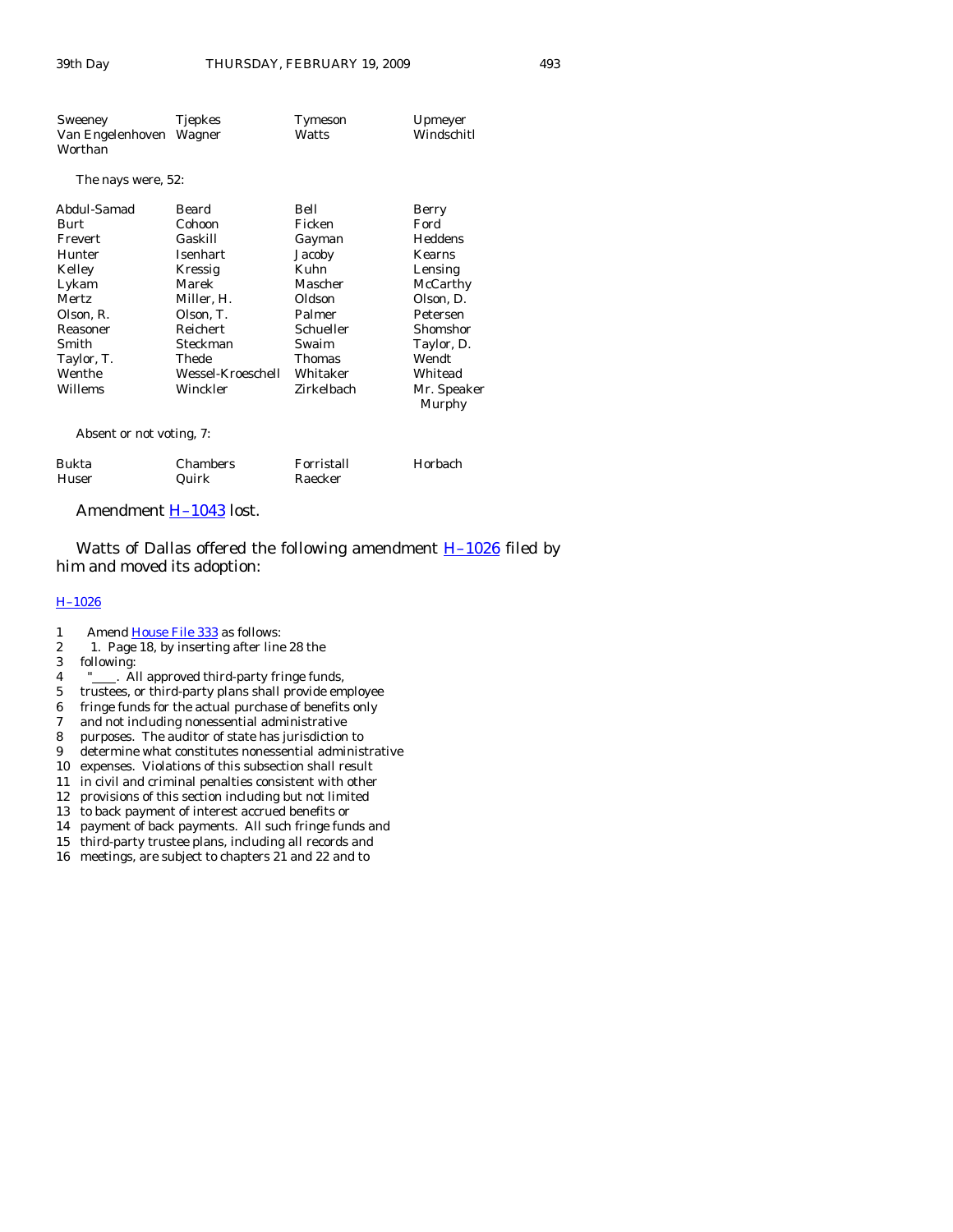# 17 audit by the auditor of state's office."

18 2. By renumbering as necessary.

# Roll call was requested by Watts of Dallas and Paulsen of Linn.

# On the question "Shall amendment  $H-1026$  be adopted?" (H.F. [333\)](http://coolice.legis.state.ia.us/Cool-ICE/default.asp?Category=billinfo&Service=Billbook&frame=1&GA=83&hbill=HF333)

The ayes were, 41:

| Alons              | Anderson       | Arnold     | <b>Baudler</b>        |
|--------------------|----------------|------------|-----------------------|
| Cownie             | De Boef        | Deyoe      | Dolecheck             |
| Drake              | Grassley       | Hagenow    | Heaton                |
| Helland            | <b>Horbach</b> | Huseman    | Kaufmann              |
| Koester            | Lukan          | May        | Miller, L.            |
| Olson, S.          | Paulsen        | Pettengill | Rants                 |
| Rayhons            | Roberts        | Sands      | Schulte               |
| Schultz            | Soderberg      | Sorenson   | Struyk                |
| Sweeney            | <b>Tjepkes</b> | Tymeson    | Upmeyer               |
| Van Engelenhoven   | Wagner         | Watts      | Windschitl            |
| Worthan            |                |            |                       |
| The nays were, 52: |                |            |                       |
| Abdul-Samad        | Bailey         | Beard      | Bell                  |
| Berry              | Bukta          | Burt       | Cohoon                |
| Ficken             | Ford           | Frevert    | Gaskill               |
| Gayman             | Heddens        | Hunter     | <b>Isenhart</b>       |
| Jacoby             | Kearns         | Kelley     | Kressig               |
| Kuhn               | Lensing        | Lykam      | Marek                 |
| Mascher            | McCarthy       | Mertz      | Miller, H.            |
| Oldson             | Olson, D.      | Olson, R.  | Olson, T.             |
| Palmer             | Petersen       | Reasoner   | Reichert              |
| Schueller          | Shomshor       | Smith      | Steckman              |
| Swaim              | Taylor, D.     | Taylor, T. | Thede                 |
| Thomas             | Wendt          | Wenthe     | Wessel-Kroeschell     |
| Whitaker           | Whitead        | Willems    | Mr. Speaker<br>Murphy |
|                    |                |            |                       |

Absent or not voting, 7:

| Chambers | Forristall | Huser      | Quirk |
|----------|------------|------------|-------|
| Raecker  | Winckler   | Zirkelbach |       |

Amendment **H-1026** lost.

Horbach of Tama offered amendment  $H-1032$  filed by him as follows: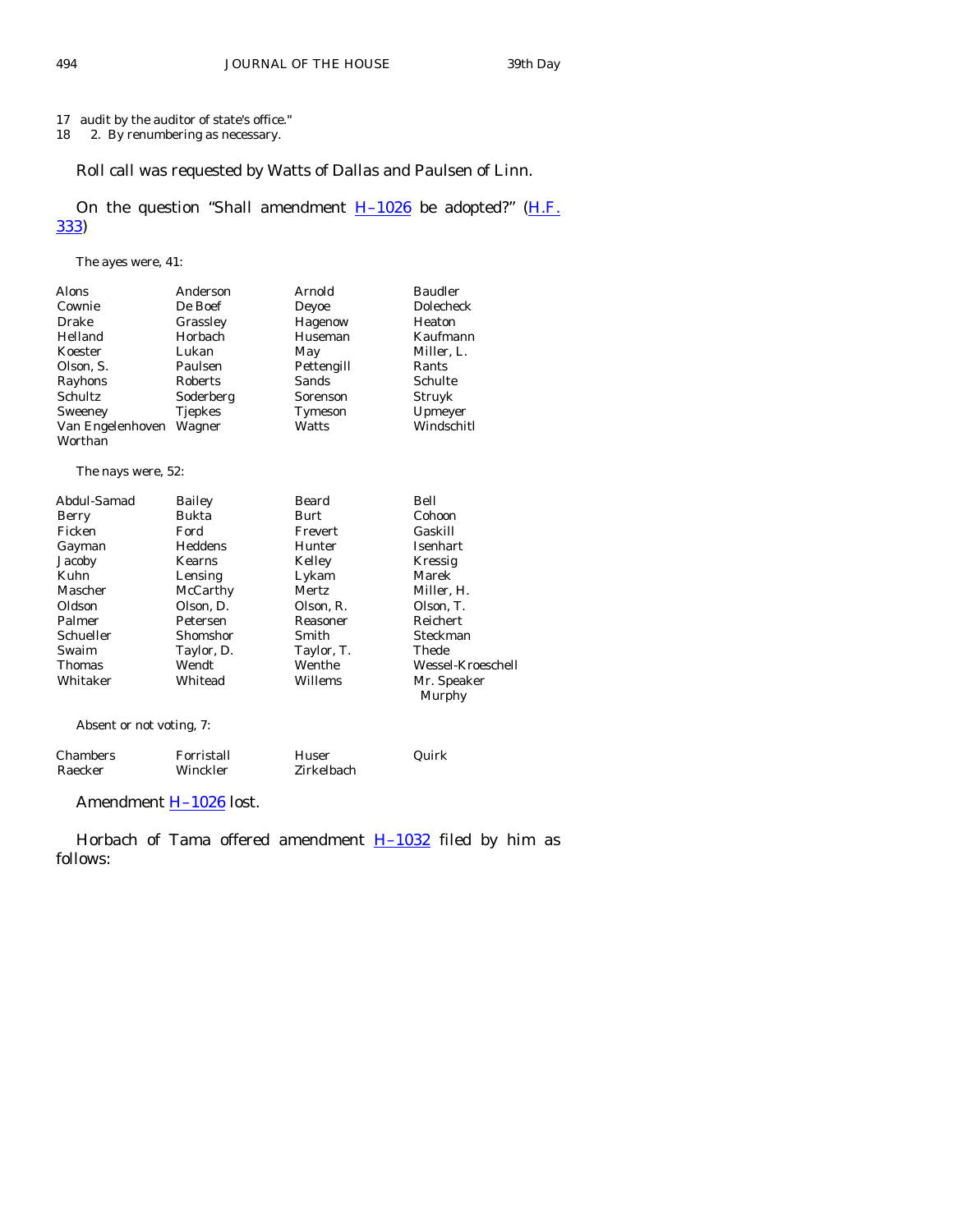#### [H–1032](http://coolice.legis.state.ia.us/Cool-ICE/default.asp?Category=billinfo&Service=Billbook&frame=1&GA=83&hbill=H1032)

- 1 Amend [House File 333](http://coolice.legis.state.ia.us/Cool-ICE/default.asp?Category=billinfo&Service=Billbook&frame=1&GA=83&hbill=HF333) as follows:
- 2 1. Page 19, by inserting after line 3 the
- 3 following:
- 4 "\_\_\_\_. It is a violation of this chapter for any
- 5 person, firm, association, or corporation working
- 6 under a prevailing wage system on a public improvement  $\tau$  to coerce, intimidate, threaten, or interfere with the
- to coerce, intimidate, threaten, or interfere with the
- 8 work of any person who is not working under a
- 9 prevailing wage system on a public improvement."
- 10 2. By renumbering as necessary.

Horbach of Tama offered the following amendment  $H-1069$ , to amendment  $H-1032$ , filed by him and moved its adoption:

#### [H](http://coolice.legis.state.ia.us/Cool-ICE/default.asp?Category=billinfo&Service=Billbook&frame=1&GA=83&hbill=H1069)[–1069](http://coolice.legis.state.ia.us/Cool-ICE/default.asp?Category=billinfo&Service=Billbook&frame=1&GA=83&hbill=H1069)

- 1 Amend the amendment, [H–1032](http://coolice.legis.state.ia.us/Cool-ICE/default.asp?Category=billinfo&Service=Billbook&frame=1&GA=83&hbill=H1032), to [House File 333](http://coolice.legis.state.ia.us/Cool-ICE/default.asp?Category=billinfo&Service=Billbook&frame=1&GA=83&hbill=HF333) as
- 2 follows:<br>3 1. Pas
- 3 1. Page 1, by striking line 5 and inserting the
- 4 following: "person, firm, association, corporation,
- 5 or labor organization working".

Amendment H-1069 was adopted.

Horbach of Tama moved the adoption of amendment  $H-1032$ , as amended.

Roll call was requested by Horbach of Tama and Paulsen of Linn.

On the question "Shall amendment  $H-1032$ , as amended, be adopted?" [\(H.F. 333](http://coolice.legis.state.ia.us/Cool-ICE/default.asp?Category=billinfo&Service=Billbook&frame=1&GA=83&hbill=HF333))

The ayes were, 41:

| Alons            | Anderson       | Arnold     | <b>Baudler</b> |
|------------------|----------------|------------|----------------|
| Cownie           | De Boef        | Deyoe      | Dolecheck      |
| Drake            | Grassley       | Hagenow    | Heaton         |
| Helland          | Horbach        | Huseman    | Kaufmann       |
| Koester          | Lukan          | May        | Miller, L.     |
| Olson, S.        | Paulsen        | Pettengill | Rants          |
| Rayhons          | Roberts        | Sands      | Schulte        |
| Schultz          | Soderberg      | Sorenson   | Struyk         |
| Sweeney          | <b>Tjepkes</b> | Tymeson    | Upmeyer        |
| Van Engelenhoven | Wagner         | Watts      | Windschitl     |
| Worthan          |                |            |                |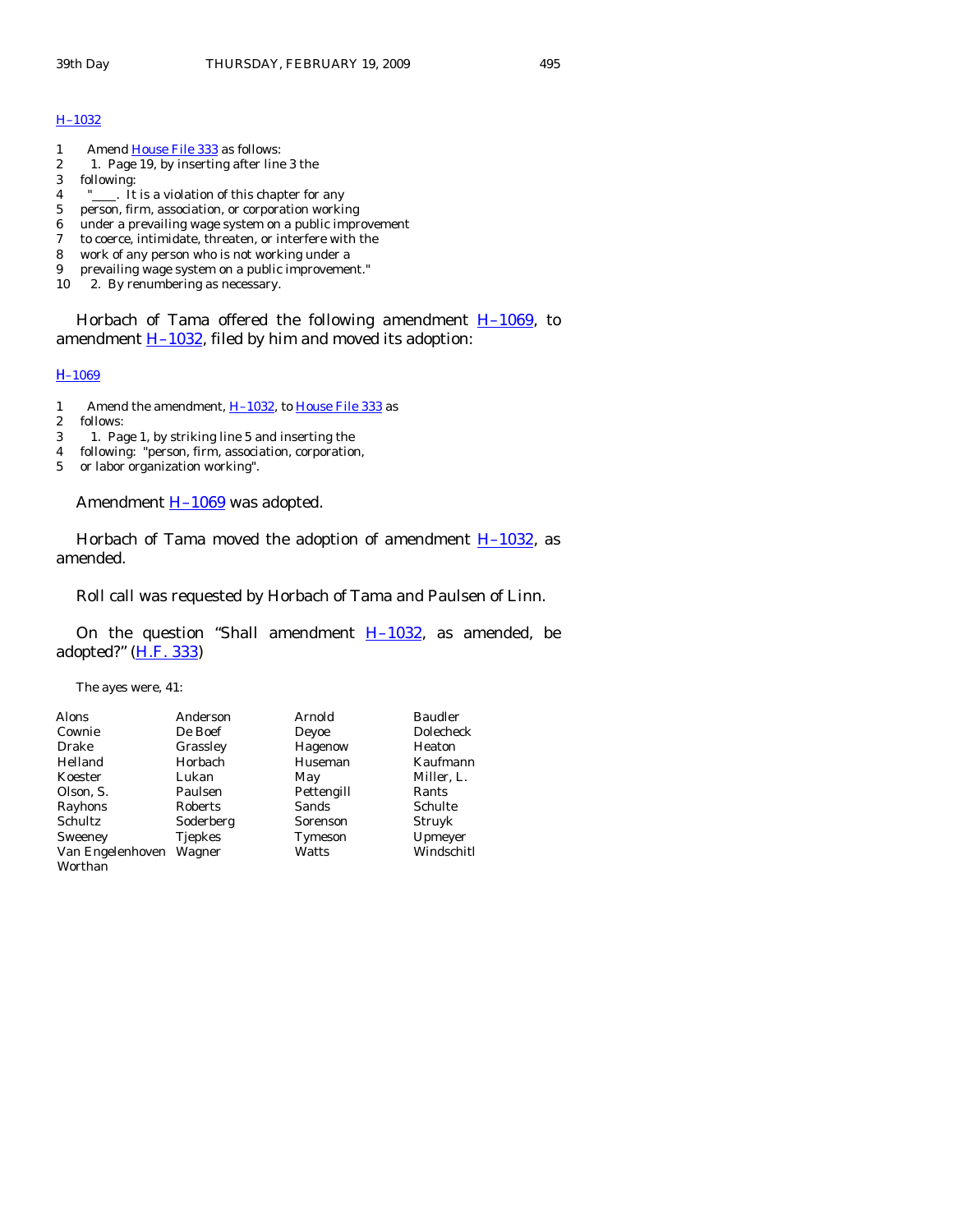#### The nays were, 54:

| Abdul-Samad              | Bailey                | Beard      | Bell              |
|--------------------------|-----------------------|------------|-------------------|
| Berry                    | Bukta                 | Burt       | Cohoon            |
| Ficken                   | Ford                  | Frevert    | Gaskill           |
| Gayman                   | Heddens               | Hunter     | Isenhart          |
| Jacoby                   | Kearns                | Kelley     | Kressig           |
| Kuhn                     | Lensing               | Lykam      | Marek             |
| Mascher                  | McCarthy              | Mertz      | Miller, H.        |
| Oldson                   | Olson, D.             | Olson, R.  | Olson, T.         |
| Palmer                   | Petersen              | Reasoner   | Reichert          |
| Schueller                | Shomshor              | Smith      | Steckman          |
| Swaim                    | Taylor, D.            | Taylor, T. | Thede             |
| Thomas                   | Wendt                 | Wenthe     | Wessel-Kroeschell |
| Whitaker                 | Whitead               | Willems    | Winckler          |
| Zirkelbach               | Mr. Speaker<br>Murphy |            |                   |
| Absent or not voting, 5: |                       |            |                   |
| Chambers<br>Raecker      | Forristall            | Huser      | Quirk             |

#### Amendment H-1032 lost.

Lukan of Dubuque offered the following amendment **H-1048** filed by him and moved its adoption:

#### [H–1048](http://coolice.legis.state.ia.us/Cool-ICE/default.asp?Category=billinfo&Service=Billbook&frame=1&GA=83&hbill=H1048)

- 1 Amend [House File 333](http://coolice.legis.state.ia.us/Cool-ICE/default.asp?Category=billinfo&Service=Billbook&frame=1&GA=83&hbill=HF333) as follows:
- 2 1. Page 20, by inserting after line 18 the
- 3 following:
- 4 "Sec.\_\_. NEW SECTION. 91F.14 ENGLISH ONLY
- 5 COMPLIANCE.
- 6 All public bodies shall comply with section 1.18
- 7 while implementing the provisions of this chapter."<br>8 2. By renumbering as necessary.
- 2. By renumbering as necessary.

Roll call was requested by Lukan of Dubuque and Paulsen of Linn.

On the question "Shall amendment  $H-1048$  be adopted?" ( $H.F.$ [333\)](http://coolice.legis.state.ia.us/Cool-ICE/default.asp?Category=billinfo&Service=Billbook&frame=1&GA=83&hbill=HF333)

The ayes were, 41:

Anderson Arnold Baudler<br>
De Boef Deyoe Dolechee Grassley Hagenow Heaton

Dolecheck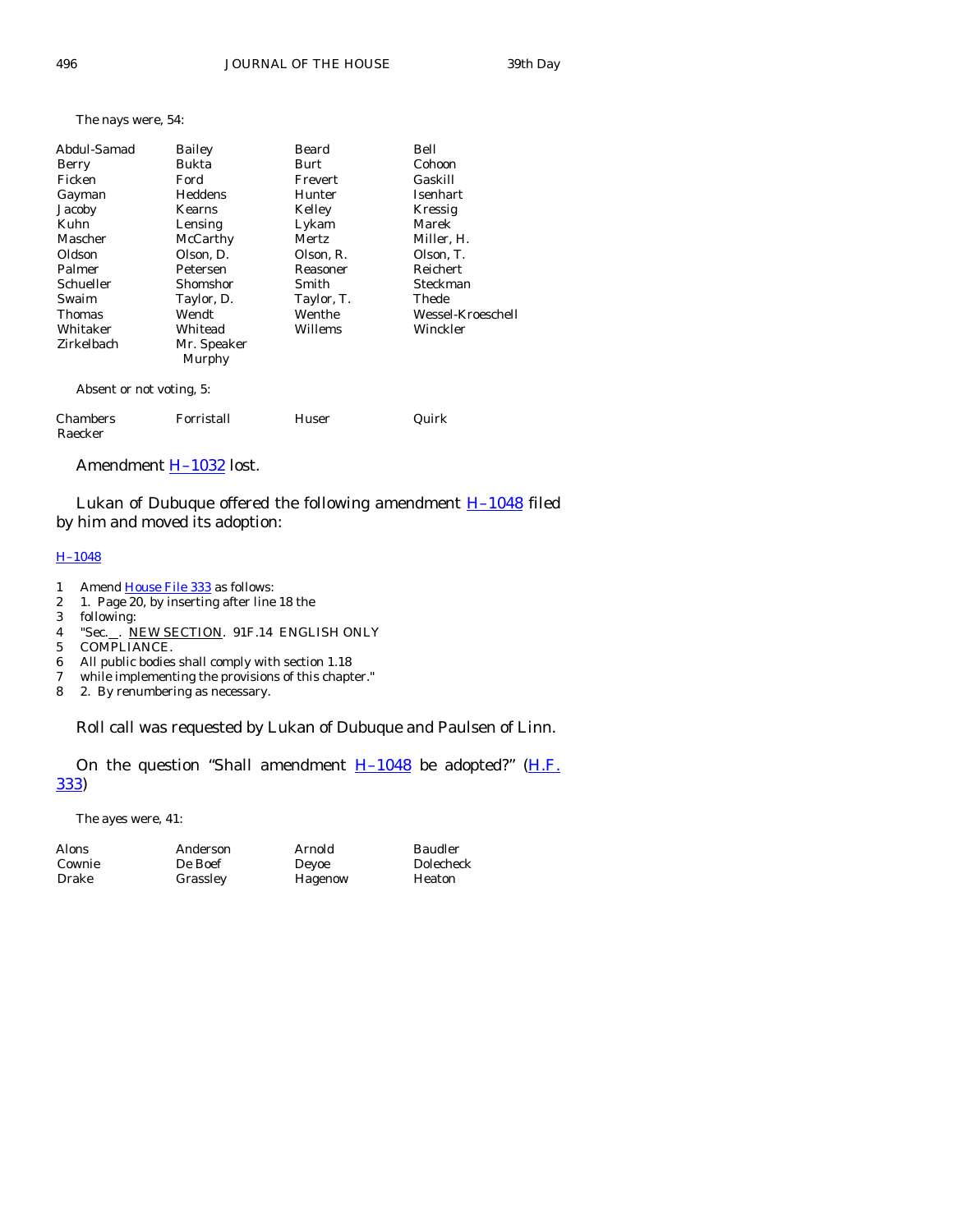#### The nays were, 53:

| Abdul-Samad | Bailey     | Beard             | Bell       |
|-------------|------------|-------------------|------------|
| Berry       | Bukta      | Burt              | Cohoon     |
| Ficken      | Ford       | Frevert           | Gaskill    |
| Gayman      | Heddens    | Hunter            | Isenhart   |
| Jacoby      | Kearns     | Kelley            | Kressig    |
| Kuhn        | Lensing    | Lykam             | Marek      |
| Mascher     | McCarthy   | Miller, H.        | Oldson     |
| Olson, D.   | Olson, R.  | Olson, T.         | Palmer     |
| Petersen    | Reasoner   | Reichert          | Schueller  |
| Shomshor    | Smith      | Steckman          | Swaim      |
| Taylor, D.  | Taylor, T. | Thede             | Thomas     |
| Wendt       | Wenthe     | Wessel-Kroeschell | Whitaker   |
| Whitead     | Willems    | Winckler          | Zirkelbach |
| Mr. Speaker |            |                   |            |
| Murphy      |            |                   |            |

Absent or not voting, 6:

| <b>Chambers</b> | Forristall | Huser | Mertz |
|-----------------|------------|-------|-------|
| Quirk           | Raecker    |       |       |

Amendment [H–1048](http://coolice.legis.state.ia.us/Cool-ICE/default.asp?Category=billinfo&Service=Billbook&frame=1&GA=83&hbill=H1048) lost.

Deyoe of Story offered the following amendment  $H-1058$  filed by him and moved its adoption:

### [H–1058](http://coolice.legis.state.ia.us/Cool-ICE/default.asp?Category=billinfo&Service=Billbook&frame=1&GA=83&hbill=H1058)

- 1 Amend <u>[House File 333](http://coolice.legis.state.ia.us/Cool-ICE/default.asp?Category=billinfo&Service=Billbook&frame=1&GA=83&hbill=HF333)</u> as follows:<br>2 1. Page 20, by inserting after line
- 1. Page 20, by inserting after line 18 the
- 3 following:
- 4 "Sec. FEW SECTION. 91F.14 PREAPPROVED BOND
- 5 EXEMPTION.
- 6 This chapter shall not apply to a public
- 7 improvement that would otherwise qualify for
- 8 prevailing wage rates if the public improvement is
- 9 funded by a bond issuance that was approved prior to

10 the effective date of this Act."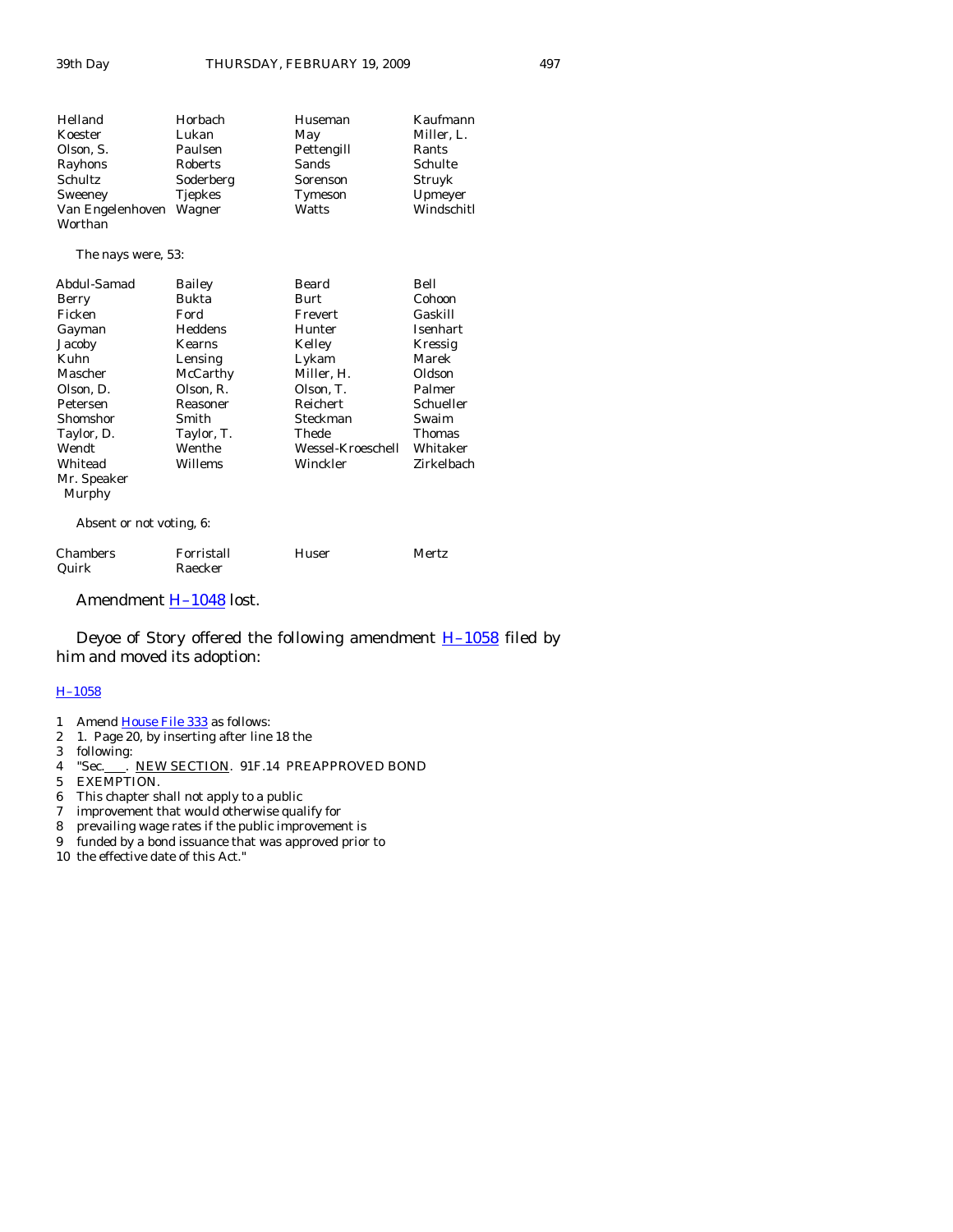Roll call was requested by Deyoe of Story and Paulsen of Linn.

On the question "Shall amendment  $H-1058$  be adopted?" ( $H.F.$ [333\)](http://coolice.legis.state.ia.us/Cool-ICE/default.asp?Category=billinfo&Service=Billbook&frame=1&GA=83&hbill=HF333)

The ayes were, 41:

| Alons              | Anderson    | Arnold     | <b>Baudler</b>    |
|--------------------|-------------|------------|-------------------|
| Cownie             | De Boef     | Deyoe      | Dolecheck         |
| Drake              | Grassley    | Hagenow    | Heaton            |
| Helland            | Horbach     | Huseman    | Kaufmann          |
| Koester            | Lukan       | May        | Miller, L.        |
| Olson, S.          | Paulsen     | Pettengill | Rants             |
| Rayhons            | Roberts     | Sands      | Schulte           |
| Schultz            | Soderberg   | Sorenson   | Struyk            |
| Sweeney            | Tjepkes     | Tymeson    | Upmeyer           |
| Van Engelenhoven   | Wagner      | Watts      | Windschitl        |
| Worthan            |             |            |                   |
| The nays were, 54: |             |            |                   |
| Abdul-Samad        | Bailey      | Beard      | Bell              |
| Berry              | Bukta       | Burt       | Cohoon            |
| Ficken             | Ford        | Frevert    | Gaskill           |
| Gayman             | Heddens     | Hunter     | Isenhart          |
| Jacoby             | Kearns      | Kelley     | Kressig           |
| Kuhn               | Lensing     | Lykam      | Marek             |
| Mascher            | McCarthy    | Mertz      | Miller, H.        |
| Oldson             | Olson, D.   | Olson, R.  | Olson, T.         |
| Palmer             | Petersen    | Reasoner   | <b>Reichert</b>   |
| Schueller          | Shomshor    | Smith      | Steckman          |
| Swaim              | Taylor, D.  | Taylor, T. | Thede             |
| Thomas             | Wendt       | Wenthe     | Wessel-Kroeschell |
| Whitaker           | Whitead     | Willems    | Winckler          |
| Zirkelbach         | Mr. Speaker |            |                   |

Absent or not voting, 5:

| Chambers | Forristall | Huser | Quirk |
|----------|------------|-------|-------|
| Raecker  |            |       |       |

Amendment **H-1058** lost.

Murphy

Struyk of Pottawattamie offered amendment **H-1059** filed by him as follows: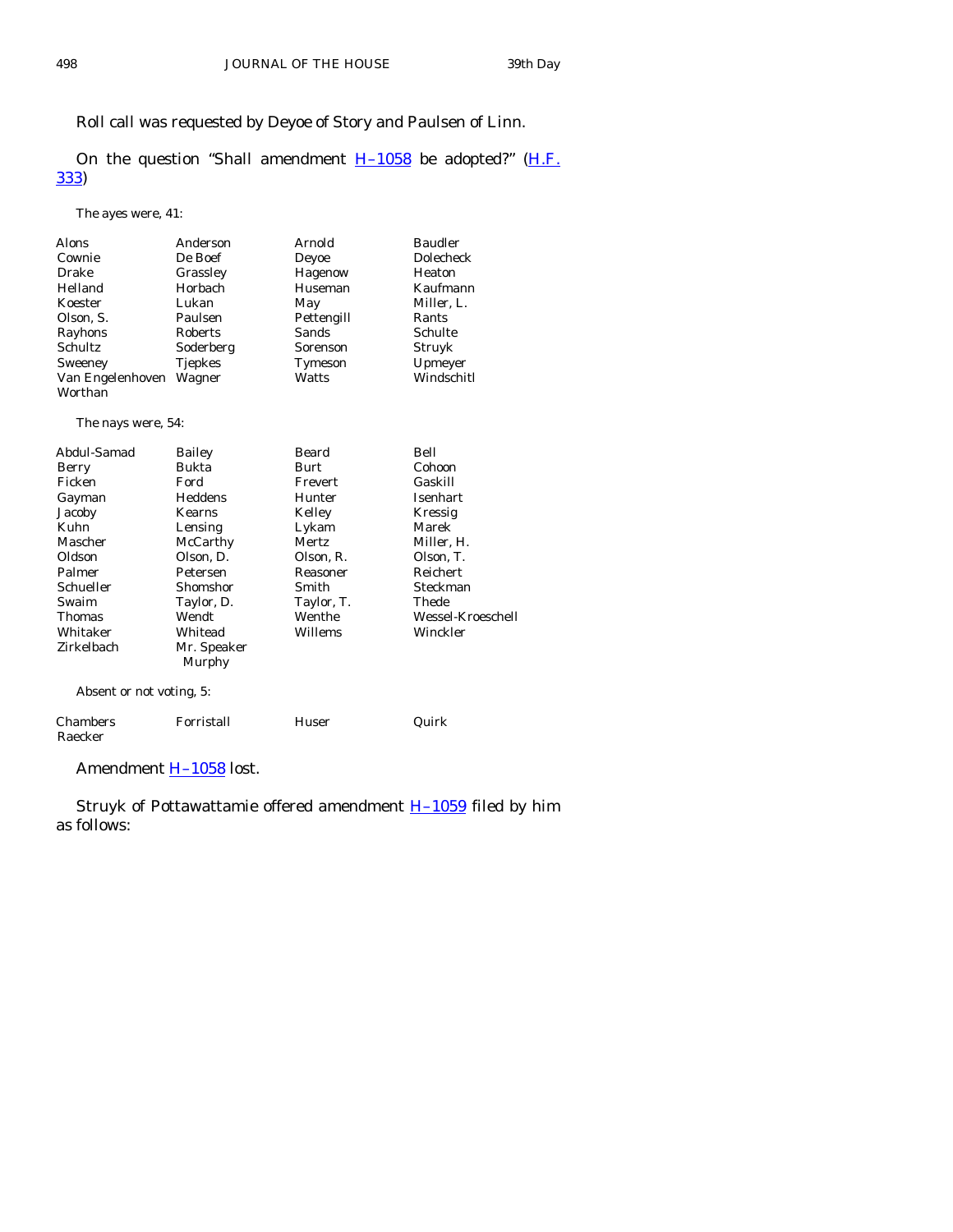#### [H–1059](http://coolice.legis.state.ia.us/Cool-ICE/default.asp?Category=billinfo&Service=Billbook&frame=1&GA=83&hbill=H1059)

- 1 Amend [House File 333](http://coolice.legis.state.ia.us/Cool-ICE/default.asp?Category=billinfo&Service=Billbook&frame=1&GA=83&hbill=HF333) as follows:
- 2 1. Page 20, by inserting after line 18 the
- 3 following:
- 4 "Sec. . NEW SECTION. 421.71 STATE AIDE –
- 5 EMPLOYER ELIGIBILITY.
- 6 1. An employer who chooses not to use the federal
- 7 employment eligibility program as authorized by the
- 8 federal Illegal Immigration Reform and Immigrant
- 9 Responsibility Act of 1996, Pub. L. No. 104-208, shall
- 10 not be eligible for any developmental assistance.
- 11 2. For the purposes of this section,
- 12 "developmental assistance" means any form of public
- 13 assistance, including tax expenditures, made for the
- 14 purpose of stimulating the economic development of a
- 15 corporation, industry, geographic jurisdiction, or any
- 16 other sector of the state's economy, including but not
- 17 limited to public assistance involving industrial 18 development bonds, training grants, loans, loan
- 19 guarantees, enterprise zones, empowerment zones, tax
- 20 increment financing, fee waivers, land price
- 
- 21 subsidies, infrastructure constructed or improved for 22 the benefit of a single business or defined group of
- 23 businesses at the time it is built or improved,
- 24 matching funds, tax abatements, tax credits and tax
- 25 discounts of every kind, including corporate,
- 26 franchise, personal income, sales and use, raw
- 27 materials, real property, job creation, individual
- 28 investment, excise, utility, inventory, accelerated
- 29 depreciation, and research and development tax credits
- 30 and discounts."
- 31 2. Title page, line 2, by inserting after the
- 32 word "bodies," the following: "and denying
- 33 developmental assistance to employers who choose not
- 34 to use the federal employment eligibility program,".

35 3. By renumbering as necessary.

R. Olson of Polk rose on a point of order that amendment  $H-1059$ was not germane.

The Speaker ruled the point well taken and amendment  $H-1059$ not germane.

 Struyk of Pottawattamie moved to suspend the rules to consider amendment [H–1059](http://coolice.legis.state.ia.us/Cool-ICE/default.asp?Category=billinfo&Service=Billbook&frame=1&GA=83&hbill=H1059).

 Roll call was requested by Struyk of Pottawattamie and Paulsen of Linn.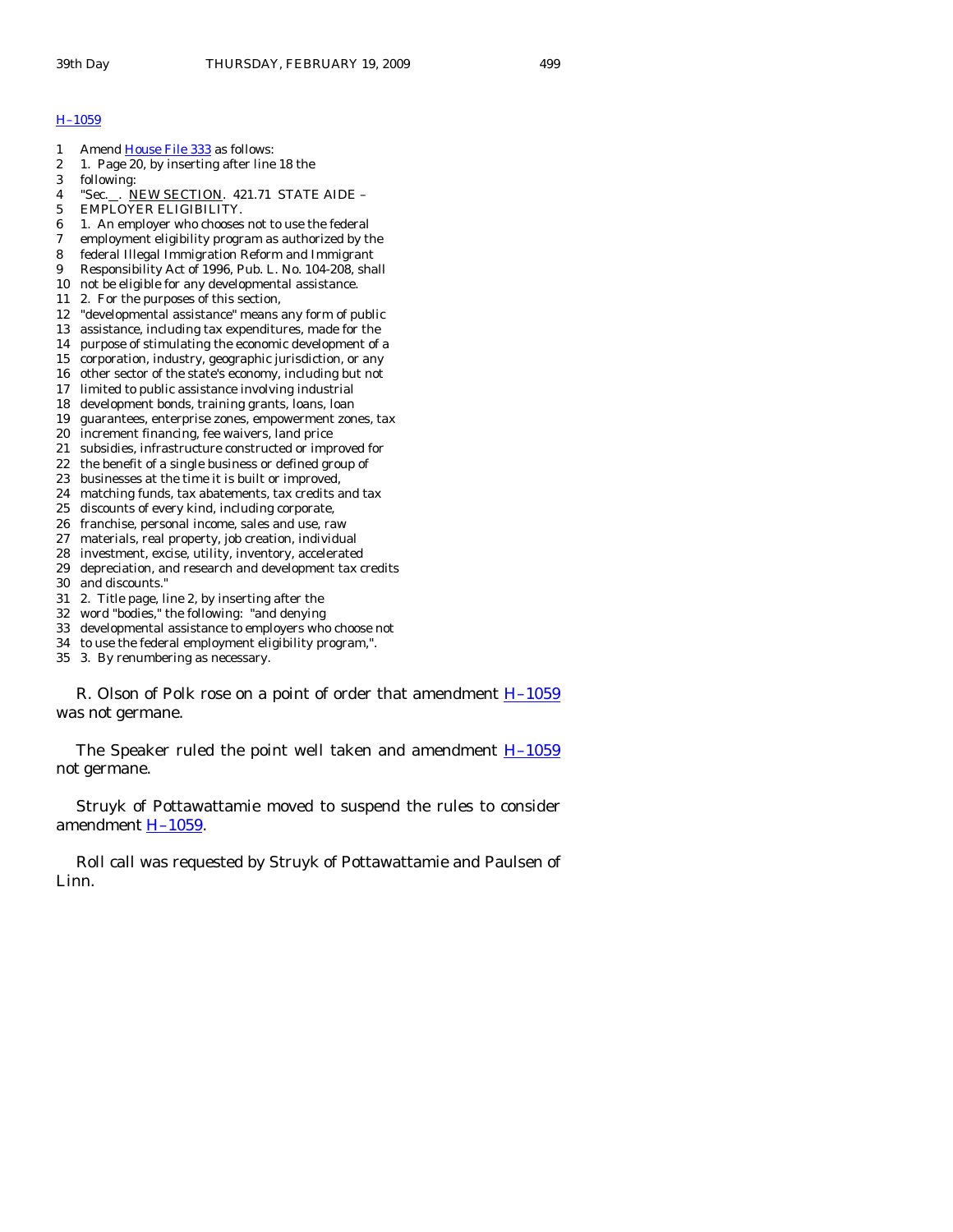On the question "Shall the rules be suspended to consider amendment **H-1059?**" ([H.F. 333\)](http://coolice.legis.state.ia.us/Cool-ICE/default.asp?Category=billinfo&Service=Billbook&frame=1&GA=83&hbill=HF333)

The ayes were, 41:

| Alons            | Anderson       | Arnold     | <b>Baudler</b> |
|------------------|----------------|------------|----------------|
| Cownie           | De Boef        | Deyoe      | Dolecheck      |
| Drake            | Grassley       | Hagenow    | Heaton         |
| Helland          | Horbach        | Huseman    | Kaufmann       |
| Koester          | Lukan          | May        | Miller, L.     |
| Olson, S.        | Paulsen        | Pettengill | Rants          |
| Rayhons          | Roberts        | Sands      | Schulte        |
| Schultz          | Soderberg      | Sorenson   | Struyk         |
| Sweeney          | <b>Tjepkes</b> | Tymeson    | Upmeyer        |
| Van Engelenhoven | Wagner         | Watts      | Windschitl     |
| Worthan          |                |            |                |

The nays were, 54:

| Abdul-Samad              | Bailey                | Beard      | Bell              |
|--------------------------|-----------------------|------------|-------------------|
| Berry                    | Bukta                 | Burt       | Cohoon            |
| Ficken                   | Ford                  | Frevert    | Gaskill           |
| Gayman                   | Heddens               | Hunter     | <b>Isenhart</b>   |
| Jacoby                   | Kearns                | Kelley     | Kressig           |
| Kuhn                     | Lensing               | Lykam      | Marek             |
| Mascher                  | McCarthy              | Mertz      | Miller, H.        |
| Oldson                   | Olson, D.             | Olson, R.  | Olson, T.         |
| Palmer                   | Petersen              | Reasoner   | Reichert          |
| Schueller                | Shomshor              | Smith      | Steckman          |
| Swaim                    | Taylor, D.            | Taylor, T. | Thede             |
| Thomas                   | Wendt                 | Wenthe     | Wessel-Kroeschell |
| Whitaker                 | Whitead               | Willems    | Winckler          |
| Zirkelbach               | Mr. Speaker<br>Murphy |            |                   |
| Absent or not voting, 5: |                       |            |                   |

| Chambers | Forristall | Huser | Quirk |
|----------|------------|-------|-------|
| Raecker  |            |       |       |

The motion to suspend the rules lost.

 Struyk of Pottawattamie offered amendment [H–1060](http://coolice.legis.state.ia.us/Cool-ICE/default.asp?Category=billinfo&Service=Billbook&frame=1&GA=83&hbill=H1060) filed by him as follows:

# [H–1060](http://coolice.legis.state.ia.us/Cool-ICE/default.asp?Category=billinfo&Service=Billbook&frame=1&GA=83&hbill=H1060)

- 1 Amend [House File 333](http://coolice.legis.state.ia.us/Cool-ICE/default.asp?Category=billinfo&Service=Billbook&frame=1&GA=83&hbill=HF333) as follows:
- 2 1. Page 20, by inserting after line 18 the
- following: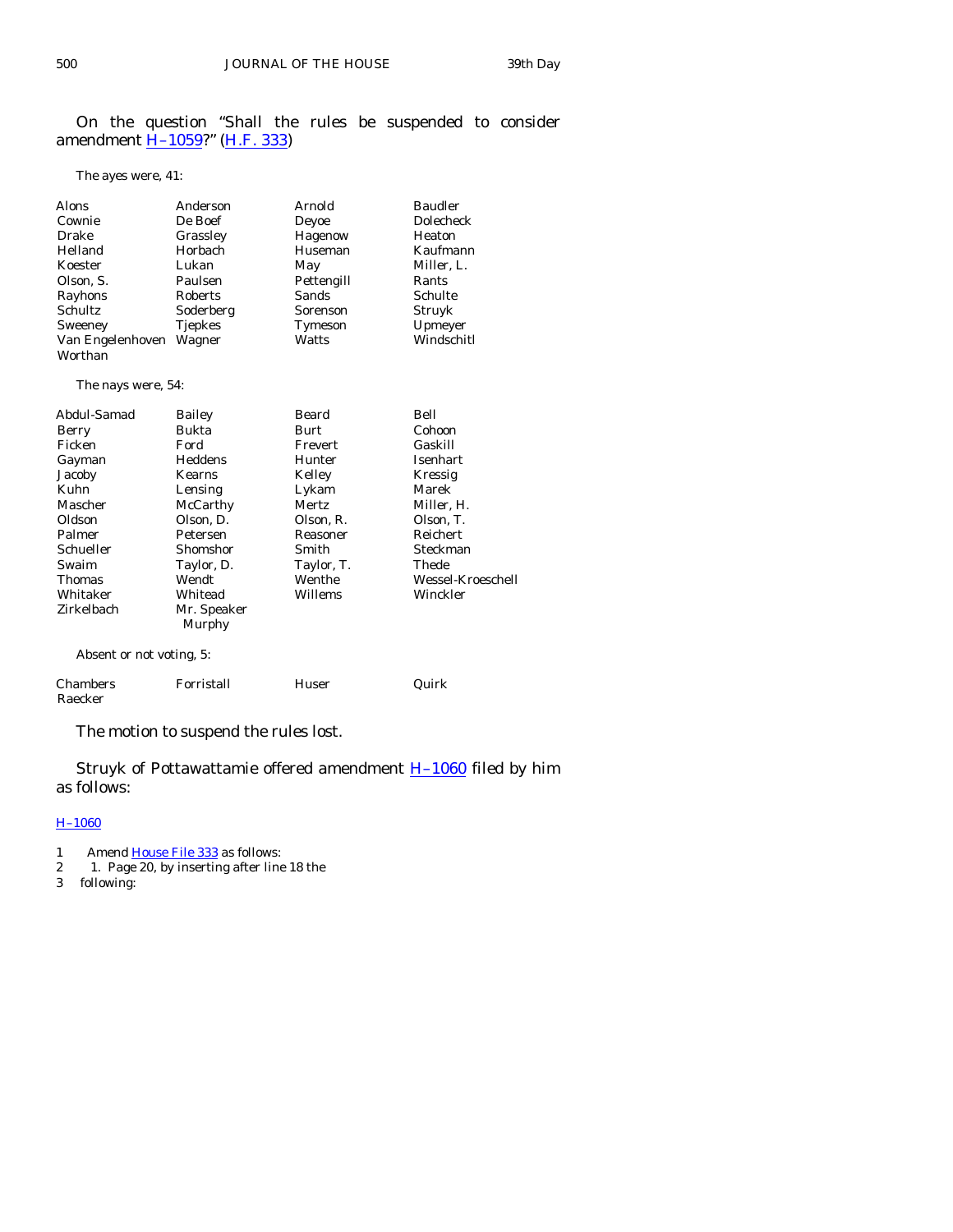- 4 "Sec. . IMMIGRATION STATUS AND CITIZENSHIP
- 5 DATABASE DEPARTMENT OF PUBLIC SAFETY STUDY.
- 6 1. The department of public safety shall study the
- 7 feasibility of developing an integrated state
- 8 government database system designed to provide
- 9 information related to the immigration status or
- 10 citizenship of a person.
- 11 2. The database to be developed shall be used as a
- 12 resource for employers, hospitals, banks, schools, and
- 13 other agencies and entities seeking information about
- 14 the immigration status or citizenship of a person.
- 15 3. The department of public safety shall develop
- 16 recommendations regarding policies for sharing
- 17 immigration and citizenship status with employers, 18 banks, hospitals, schools, and other agencies and
- 19 entities seeking such information.
- 
- 20 4. The department of public safety shall submit a 21 report to the senate and house of representatives
- 22 standing committees on judiciary by January 15, 2010,
- 23 regarding the feasibility of establishing such a
- 24 database and regarding recommendations for
- 25 information-sharing policies."
- 26 2. Title page, line 2, by inserting after the
- 27 word "bodies," the following: "requiring an
- 28 immigration database study,".
- 29 3. By renumbering as necessary.

R. Olson of Polk rose on a point of order that amendment **H**-1060 was not germane.

The Speaker ruled the point well taken and amendment  $H-1060$ not germane.

 Struyk of Pottawattamie moved to suspend the rules to consider amendment [H–1060](http://coolice.legis.state.ia.us/Cool-ICE/default.asp?Category=billinfo&Service=Billbook&frame=1&GA=83&hbill=H1060).

 Roll call was requested by Struyk of Pottawattamie and Paulsen of Linn.

 On the question "Shall the rules be suspended to consider amendment [H–1060](http://coolice.legis.state.ia.us/Cool-ICE/default.asp?Category=billinfo&Service=Billbook&frame=1&GA=83&hbill=H1060)?" ([H.F. 333\)](http://coolice.legis.state.ia.us/Cool-ICE/default.asp?Category=billinfo&Service=Billbook&frame=1&GA=83&hbill=HF333)

The ayes were, 40:

Alons Anderson Arnold Baudler Cownie De Boef Deyoe Dolecheck Drake Grassley Hagenow Heaton Helland Huseman Kaufmann Koester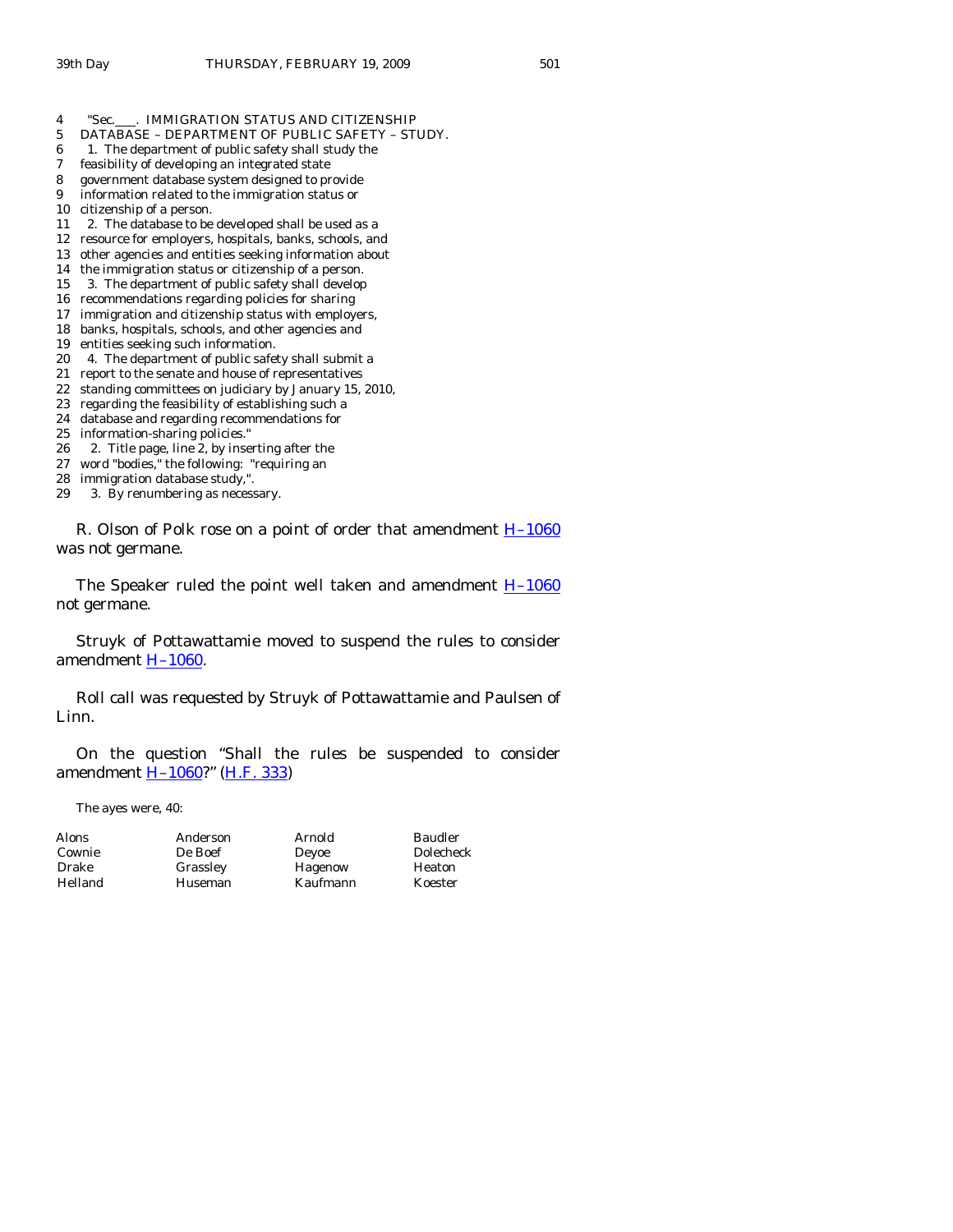| Lukan                    | May            | Miller, L. | Olson, S.         |  |
|--------------------------|----------------|------------|-------------------|--|
| Paulsen                  | Pettengill     | Rants      | Rayhons           |  |
| Roberts                  | Sands          | Schulte    | Schultz           |  |
| Soderberg                | Sorenson       | Struyk     | Sweeney           |  |
| <b>Tjepkes</b>           | Tymeson        | Upmeyer    | Van Engelenhoven  |  |
| Wagner                   | Watts          | Windschitl | Worthan           |  |
| The nays were, 54:       |                |            |                   |  |
| Abdul-Samad              | Bailey         | Beard      | Bell              |  |
| Berry                    | Bukta          | Burt       | Cohoon            |  |
| Ficken                   | Ford           | Frevert    | Gaskill           |  |
| Gayman                   | <b>Heddens</b> | Hunter     | Isenhart          |  |
| Jacoby                   | Kearns         | Kelley     | Kressig           |  |
| Kuhn                     | Lensing        | Lykam      | Marek             |  |
| Mascher                  | McCarthy       | Mertz      | Miller, H.        |  |
| Oldson                   | Olson, D.      | Olson, R.  | Olson, T.         |  |
| Palmer                   | Petersen       | Reasoner   | <b>Reichert</b>   |  |
| Schueller                | Shomshor       | Smith      | Steckman          |  |
| Swaim                    | Taylor, D.     | Taylor, T. | Thede             |  |
| Thomas                   | Wendt          | Wenthe     | Wessel-Kroeschell |  |
| Whitaker                 | Whitead        | Willems    | Winckler          |  |
| Zirkelbach               | Mr. Speaker    |            |                   |  |
|                          | Murphy         |            |                   |  |
| Absent or not voting, 6: |                |            |                   |  |

Chambers Forristall Horbach Huser Raecker

The motion to suspend the rules lost.

With the adoption of amendment  $H-1068$ , amendment  $H-1076$ filed by Bailey of Hamilton from the floor, was placed out of order.

 R. Olson of Polk moved that the bill be read a last time now and placed upon its passage which motion prevailed and the bill was read a last time.

On the question "Shall the bill pass?" [\(H.F. 333](http://coolice.legis.state.ia.us/Cool-ICE/default.asp?Category=billinfo&Service=Billbook&frame=1&GA=83&hbill=HF333))

The ayes were, 49:

| Abdul-Samad | Beard   | Bell     | Berry   |
|-------------|---------|----------|---------|
| Bukta       | Burt    | Cohoon   | Ficken  |
| Ford        | Frevert | Gaskill  | Gayman  |
| Heddens     | Hunter  | Isenhart | Jacoby  |
| Kearns      | Kressig | Kuhn     | Lensing |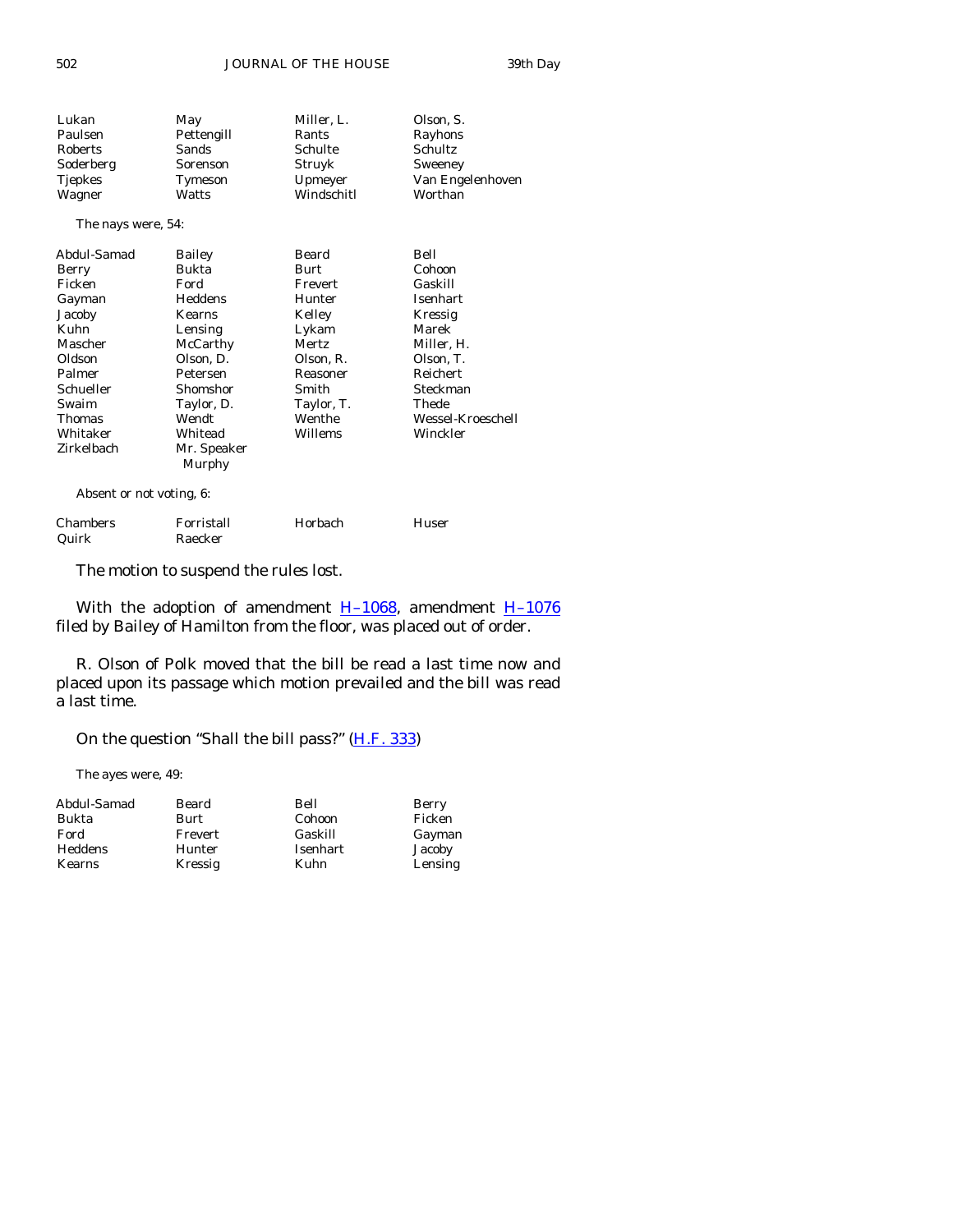| Lykam              | Mascher    | Miller, H.        | Oldson     |
|--------------------|------------|-------------------|------------|
| Olson, D.          | Olson, R.  | Olson, T.         | Palmer     |
| Petersen           | Reasoner   | Reichert          | Schueller  |
| Shomshor           | Smith      | Steckman          | Swaim      |
| Taylor, D.         | Taylor, T. | Thede             | Thomas     |
| Wendt              | Wenthe     | Wessel-Kroeschell | Whitaker   |
| Whitead            | Willems    | Winckler          | Zirkelbach |
| Mr. Speaker        |            |                   |            |
| Murphy             |            |                   |            |
| The nays were, 49: |            |                   |            |

| Alons            | Anderson       | Arnold     | Bailey     |
|------------------|----------------|------------|------------|
| Baudler          | Cownie         | De Boef    | Deyoe      |
| Dolecheck        | Drake          | Forristall | Grassley   |
| Hagenow          | Heaton         | Helland    | Horbach    |
| Huseman          | Kaufmann       | Kelley     | Koester    |
| Lukan            | Marek          | May        | McCarthy   |
| <b>Mertz</b>     | Miller, L.     | Olson, S.  | Paulsen    |
| Pettengill       | Quirk          | Raecker    | Rants      |
| Rayhons          | Roberts        | Sands      | Schulte    |
| Schultz          | Soderberg      | Sorenson   | Struyk     |
| Sweeney          | <b>Tjepkes</b> | Tymeson    | Upmeyer    |
| Van Engelenhoven | Wagner         | Watts      | Windschitl |
| Worthan          |                |            |            |

Absent or not voting, 2:

Chambers Huser

 The bill not having received a constitutional majority was declared to have failed to pass the House.

#### REPORT OF THE CHIEF CLERK OF THE HOUSE

 MR. SPEAKER: Pursuant to House Rule 42, I report that in engrossing the bills the following correction was made:

#### **[House File 311](http://coolice.legis.state.ia.us/Cool-ICE/default.asp?Category=billinfo&Service=Billbook&frame=1&GA=83&hbill=HF311)**

1. Page 1, Line 10 – Changed prosthetics to prosthetic.

MARK BRANDSGARD Chief Clerk of the House

#### MOTION TO RECONSIDER [\(House File 333\)](http://coolice.legis.state.ia.us/Cool-ICE/default.asp?Category=billinfo&Service=Billbook&frame=1&GA=83&hbill=HF333)

 I move to reconsider the vote by which [House File 333](http://coolice.legis.state.ia.us/Cool-ICE/default.asp?Category=billinfo&Service=Billbook&frame=1&GA=83&hbill=HF333) failed to pass the House on February 19, 2009.

MCCARTHY of Polk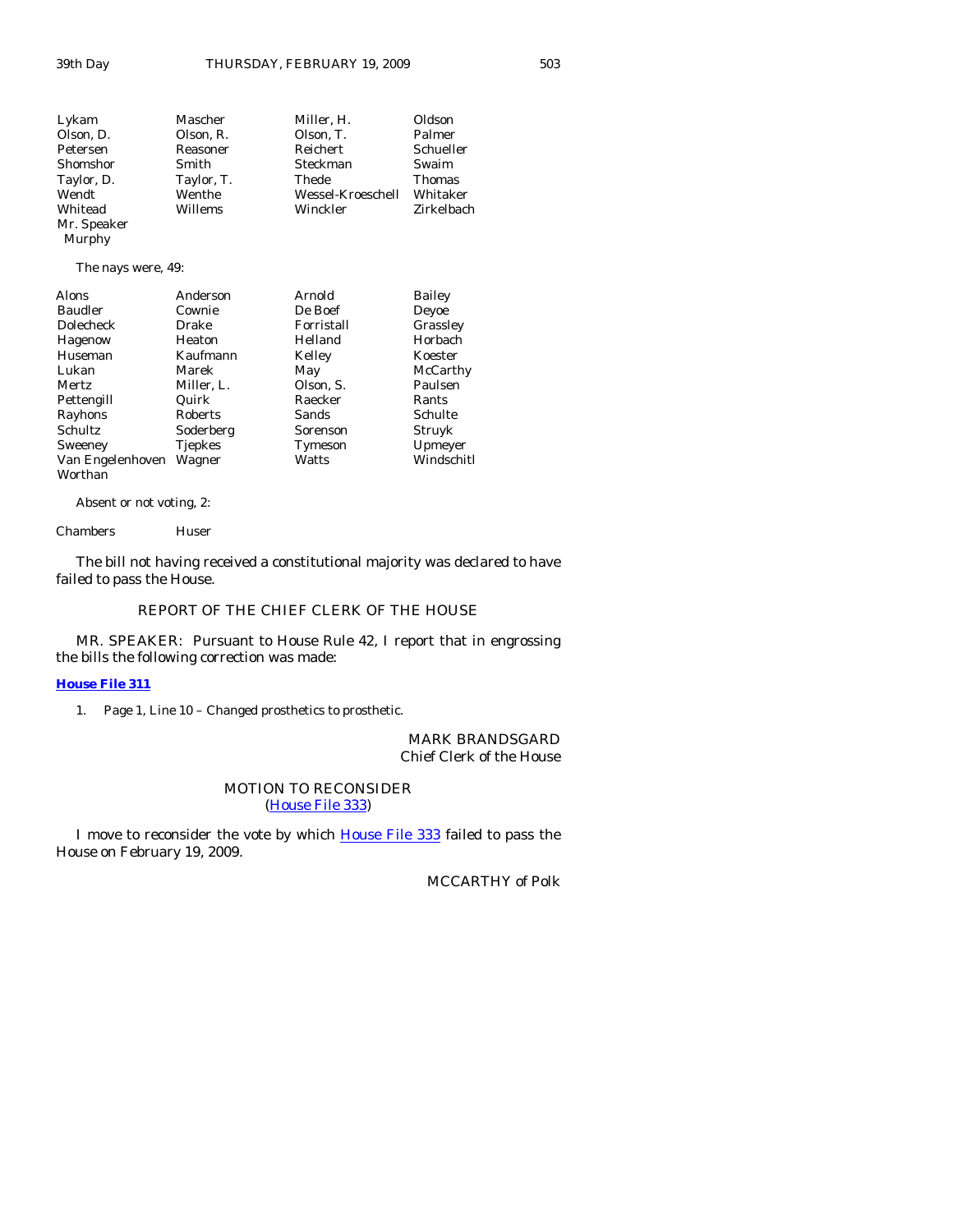#### SUBCOMMITTEE ASSIGNMENTS

#### **[House File 3](http://coolice.legis.state.ia.us/Cool-ICE/default.asp?Category=billinfo&Service=Billbook&frame=1&GA=83&hbill=HF3)**

Agriculture: Reasoner, Chair; Bailey and S. Olson.

#### **[House File 13](http://coolice.legis.state.ia.us/Cool-ICE/default.asp?Category=billinfo&Service=Billbook&frame=1&GA=83&hbill=HF13)**

Agriculture: Reasoner, Chair; Marek and S. Olson.

#### **[House File 92](http://coolice.legis.state.ia.us/Cool-ICE/default.asp?Category=billinfo&Service=Billbook&frame=1&GA=83&hbill=HF92)**

Ways and Means: T. Olson, Chair; Sands and Shomshor.

#### **[House File 98](http://coolice.legis.state.ia.us/Cool-ICE/default.asp?Category=billinfo&Service=Billbook&frame=1&GA=83&hbill=HF98)**

Ways and Means: T. Olson, Chair; Shomshor and Struyk.

#### **[House File 108](http://coolice.legis.state.ia.us/Cool-ICE/default.asp?Category=billinfo&Service=Billbook&frame=1&GA=83&hbill=HF108)**

Ways and Means: Reasoner, Chair; Sands and Shomshor.

#### **[House File 113](http://coolice.legis.state.ia.us/Cool-ICE/default.asp?Category=billinfo&Service=Billbook&frame=1&GA=83&hbill=HF113)**

Ways and Means: Reasoner, Chair; Pettengill and Shomshor.

#### **[House File 118](http://coolice.legis.state.ia.us/Cool-ICE/default.asp?Category=billinfo&Service=Billbook&frame=1&GA=83&hbill=HF118)**

Ways and Means: Reasoner, Chair; Helland and Shomshor.

**[House File 126](http://coolice.legis.state.ia.us/Cool-ICE/default.asp?Category=billinfo&Service=Billbook&frame=1&GA=83&hbill=HF126)**

Ways and Means: T. Olson, Chair; Shomshor and Struyk.

#### **[House File 134](http://coolice.legis.state.ia.us/Cool-ICE/default.asp?Category=billinfo&Service=Billbook&frame=1&GA=83&hbill=HF134)**

Ways and Means: Reasoner, Chair; Pettengill and Shomshor.

#### **[House File 142](http://coolice.legis.state.ia.us/Cool-ICE/default.asp?Category=billinfo&Service=Billbook&frame=1&GA=83&hbill=HF142)**

Ways and Means: Reasoner, Chair; Pettengill and Shomshor.

#### **[House File 145](http://coolice.legis.state.ia.us/Cool-ICE/default.asp?Category=billinfo&Service=Billbook&frame=1&GA=83&hbill=HF145)**

Ways and Means: T. Olson, Chair; Thomas and Windschitl.

#### **[House File 147](http://coolice.legis.state.ia.us/Cool-ICE/default.asp?Category=billinfo&Service=Billbook&frame=1&GA=83&hbill=HF147)**

Ways and Means: T. Olson, Chair; Forristall and Shomshor.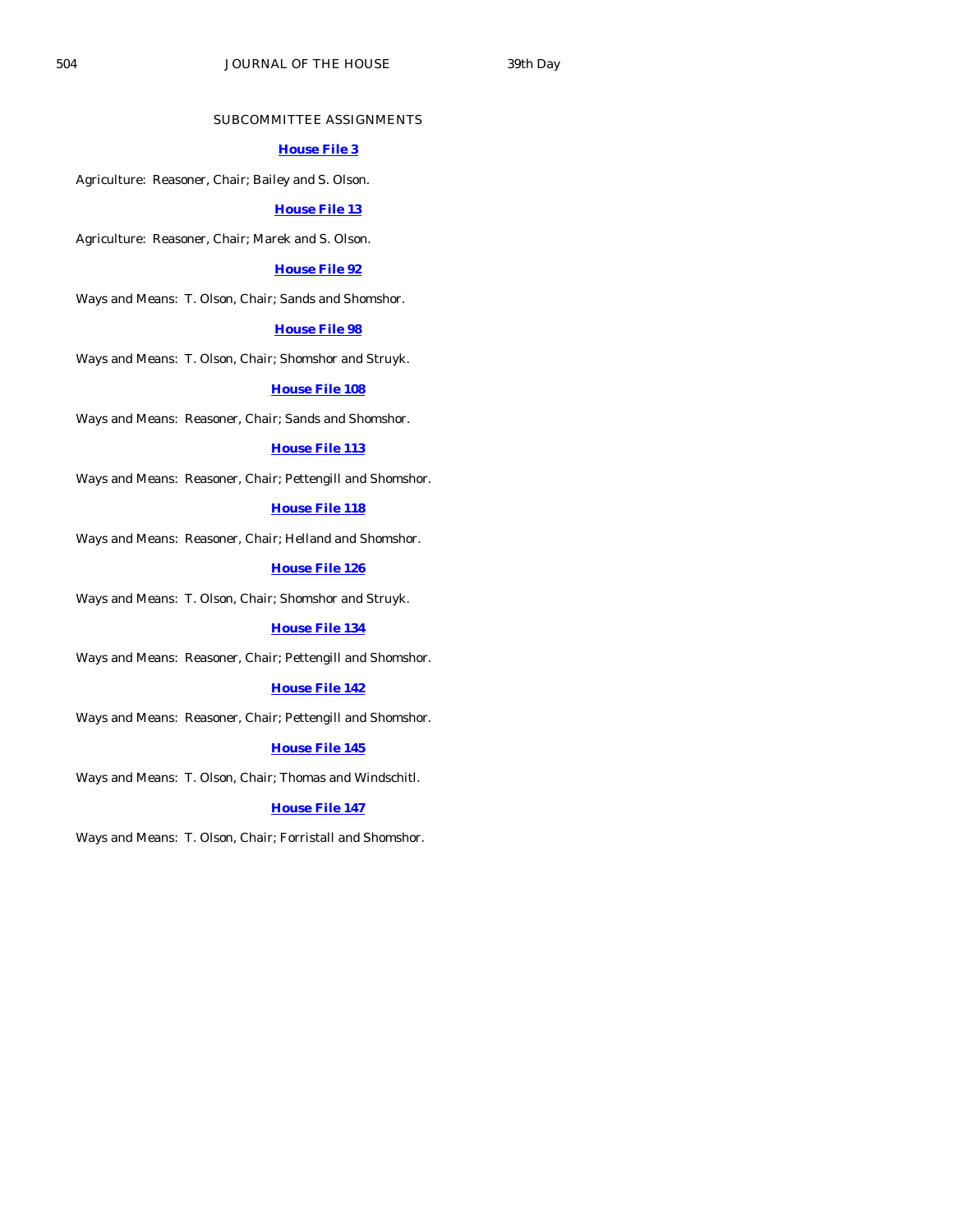#### **[House File 152](http://coolice.legis.state.ia.us/Cool-ICE/default.asp?Category=billinfo&Service=Billbook&frame=1&GA=83&hbill=HF152)**

Ways and Means: T. Olson, Chair; Shomshor and Struyk.

#### **[House File 153](http://coolice.legis.state.ia.us/Cool-ICE/default.asp?Category=billinfo&Service=Billbook&frame=1&GA=83&hbill=HF153)**

Ways and Means: T. Olson, Chair; Shomshor and Struyk.

#### **[House File 154](http://coolice.legis.state.ia.us/Cool-ICE/default.asp?Category=billinfo&Service=Billbook&frame=1&GA=83&hbill=HF154)**

Ways and Means: T. Olson, Chair; Reasoner and Struyk.

#### **[House File 162](http://coolice.legis.state.ia.us/Cool-ICE/default.asp?Category=billinfo&Service=Billbook&frame=1&GA=83&hbill=HF162)**

Ways and Means: Reasoner, Chair; Shomshor and Windschitl.

#### **[House File 169](http://coolice.legis.state.ia.us/Cool-ICE/default.asp?Category=billinfo&Service=Billbook&frame=1&GA=83&hbill=HF169)**

Ways and Means: Reasoner, Chair; Sands and Shomshor.

#### **[House File 176](http://coolice.legis.state.ia.us/Cool-ICE/default.asp?Category=billinfo&Service=Billbook&frame=1&GA=83&hbill=HF176)**

Ways and Means: T. Olson, Chair; Grassley and Thomas.

#### **[House File 181](http://coolice.legis.state.ia.us/Cool-ICE/default.asp?Category=billinfo&Service=Billbook&frame=1&GA=83&hbill=HF181)**

Ways and Means: T. Olson, Chair; Shomshor and Struyk.

# **[House File 204](http://coolice.legis.state.ia.us/Cool-ICE/default.asp?Category=billinfo&Service=Billbook&frame=1&GA=83&hbill=HF204)**

Ways and Means: T. Olson, Chair; Pettengill and Shomshor.

#### **[House File 212](http://coolice.legis.state.ia.us/Cool-ICE/default.asp?Category=billinfo&Service=Billbook&frame=1&GA=83&hbill=HF212)**

Ways and Means: T. Olson, Chair; Sands and Shomshor.

#### **[House File 221](http://coolice.legis.state.ia.us/Cool-ICE/default.asp?Category=billinfo&Service=Billbook&frame=1&GA=83&hbill=HF221)**

Ways and Means: Reasoner, Chair; Shomshor and Struyk.

#### **[House File 246](http://coolice.legis.state.ia.us/Cool-ICE/default.asp?Category=billinfo&Service=Billbook&frame=1&GA=83&hbill=HF246)**

Agriculture: Mertz, Chair; Drake and Reasoner.

#### **[House File 262](http://coolice.legis.state.ia.us/Cool-ICE/default.asp?Category=billinfo&Service=Billbook&frame=1&GA=83&hbill=HF262)**

Ways and Means: Reasoner, Chair; Shomshor and Windschitl.

#### **[House File 263](http://coolice.legis.state.ia.us/Cool-ICE/default.asp?Category=billinfo&Service=Billbook&frame=1&GA=83&hbill=HF263)**

Ways and Means: Reasoner, Chair; Grassley and Shomshor.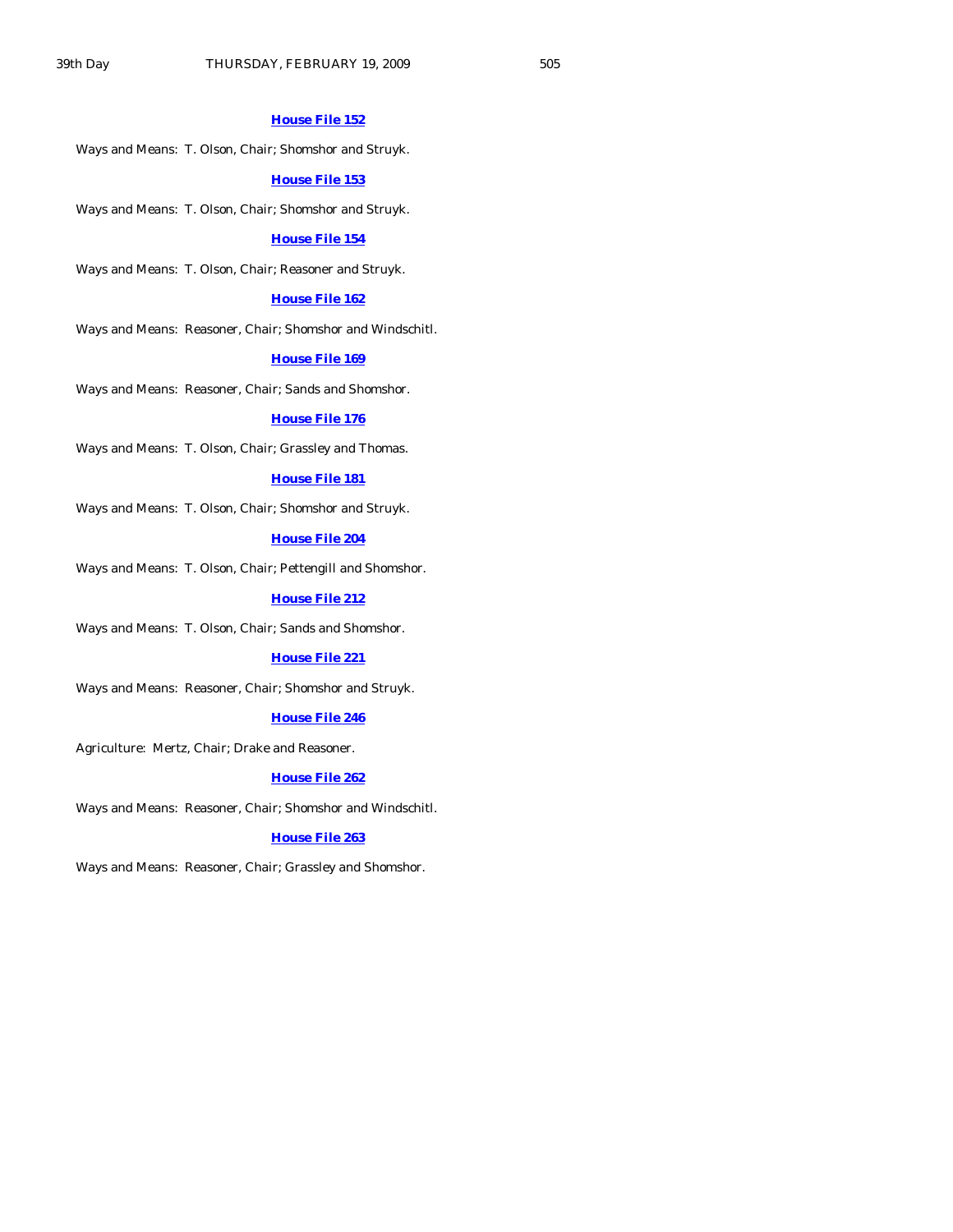#### **[House File 272](http://coolice.legis.state.ia.us/Cool-ICE/default.asp?Category=billinfo&Service=Billbook&frame=1&GA=83&hbill=HF272)**

Agriculture: Bailey, Chair; Beard and Struyk.

#### **[House File 282](http://coolice.legis.state.ia.us/Cool-ICE/default.asp?Category=billinfo&Service=Billbook&frame=1&GA=83&hbill=HF282)**

Ways and Means: Wendt, Chair; Forristall and Steckman.

### **[House File 292](http://coolice.legis.state.ia.us/Cool-ICE/default.asp?Category=billinfo&Service=Billbook&frame=1&GA=83&hbill=HF292)**

Ways and Means: Reasoner, Chair; Pettengill and Shomshor.

#### **[House File 312](http://coolice.legis.state.ia.us/Cool-ICE/default.asp?Category=billinfo&Service=Billbook&frame=1&GA=83&hbill=HF312)**

Education: Winckler, Chair; Koester and Wendt.

#### **[House File 324](http://coolice.legis.state.ia.us/Cool-ICE/default.asp?Category=billinfo&Service=Billbook&frame=1&GA=83&hbill=HF324)**

Ways and Means: Reasoner, Chair; Sands and Shomshor.

#### **[House File 345](http://coolice.legis.state.ia.us/Cool-ICE/default.asp?Category=billinfo&Service=Billbook&frame=1&GA=83&hbill=HF345)**

Local Government: Huser, Chair; Wagner and Whitead.

#### **[House File 350](http://coolice.legis.state.ia.us/Cool-ICE/default.asp?Category=billinfo&Service=Billbook&frame=1&GA=83&hbill=HF350)**

Environmental Protection: Kearns, Chair; D. Olson and Soderberg.

# **[House File 351](http://coolice.legis.state.ia.us/Cool-ICE/default.asp?Category=billinfo&Service=Billbook&frame=1&GA=83&hbill=HF351)**

Education: Bukta, Chair; May and Wendt.

#### **[House File 356](http://coolice.legis.state.ia.us/Cool-ICE/default.asp?Category=billinfo&Service=Billbook&frame=1&GA=83&hbill=HF356)**

State Government: Frevert, Chair; Isenhart and Pettengill.

#### **[House File 366](http://coolice.legis.state.ia.us/Cool-ICE/default.asp?Category=billinfo&Service=Billbook&frame=1&GA=83&hbill=HF366)**

State Government: Gaskill, Chair; Beard and Rants.

#### **[House File 368](http://coolice.legis.state.ia.us/Cool-ICE/default.asp?Category=billinfo&Service=Billbook&frame=1&GA=83&hbill=HF368)**

Education: Winckler, Chair; May and Thede.

#### **[House File 369](http://coolice.legis.state.ia.us/Cool-ICE/default.asp?Category=billinfo&Service=Billbook&frame=1&GA=83&hbill=HF369)**

Public and Safety: Heddens, Chair; Alons and Bukta.

#### **[House File 371](http://coolice.legis.state.ia.us/Cool-ICE/default.asp?Category=billinfo&Service=Billbook&frame=1&GA=83&hbill=HF371)**

Education: Palmer, Chair; Cownie and Ford.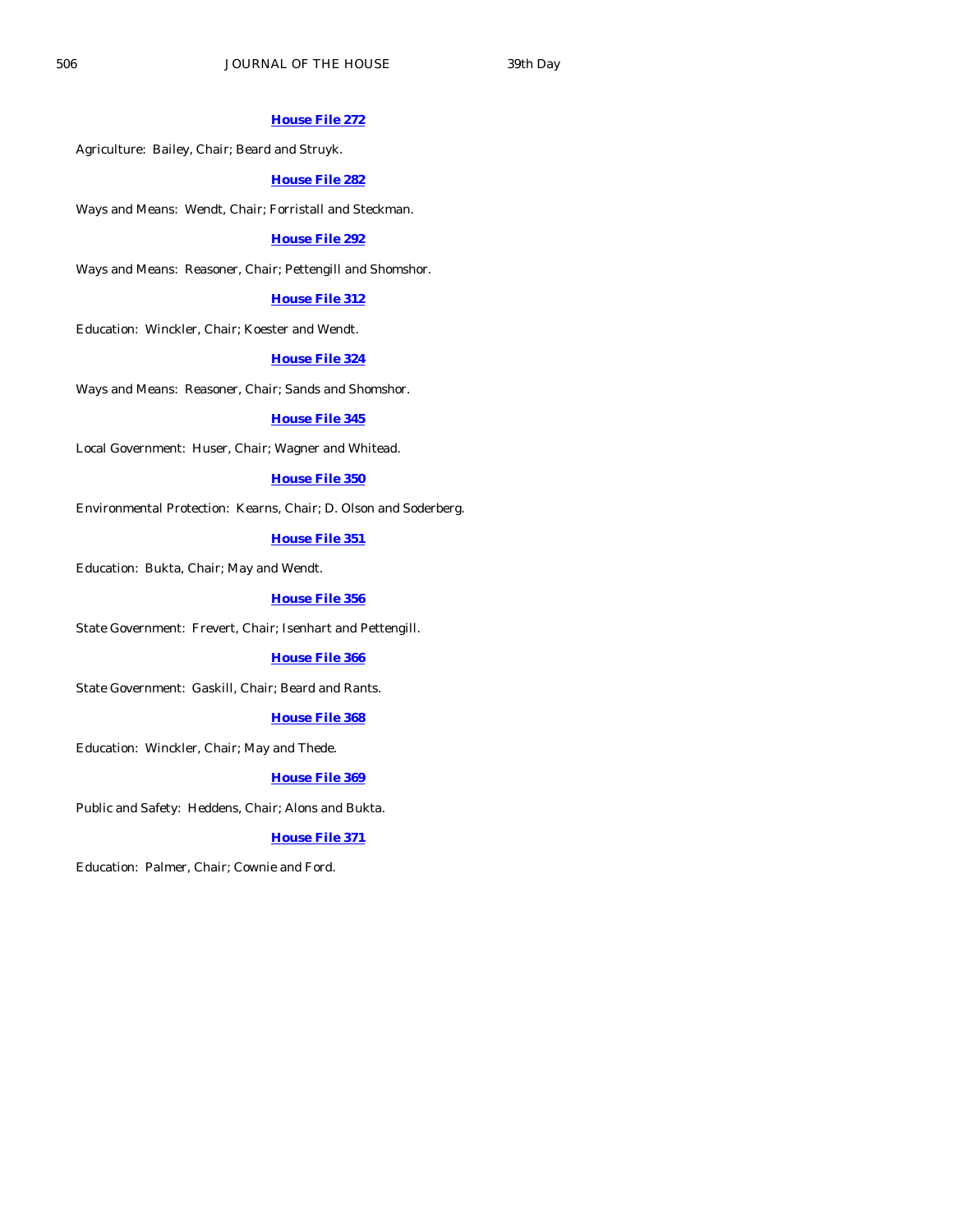#### **[House File 372](http://coolice.legis.state.ia.us/Cool-ICE/default.asp?Category=billinfo&Service=Billbook&frame=1&GA=83&hbill=HF372)**

Education: Mascher, Chair; Abdul-Samad and Dolecheck.

#### **[House File 377](http://coolice.legis.state.ia.us/Cool-ICE/default.asp?Category=billinfo&Service=Billbook&frame=1&GA=83&hbill=HF377)**

State Government: Lensing, Chair; Frevert and Struyk.

#### **[House File 378](http://coolice.legis.state.ia.us/Cool-ICE/default.asp?Category=billinfo&Service=Billbook&frame=1&GA=83&hbill=HF378)**

State Government: Quirk, Chair; Shomshor and Struyk.

#### **[House File 379](http://coolice.legis.state.ia.us/Cool-ICE/default.asp?Category=billinfo&Service=Billbook&frame=1&GA=83&hbill=HF379)**

State Government: Cohoon, Chair; Quirk and Rants.

#### HOUSE STUDY BILL SUBCOMMITTEE ASSIGNMENTS

#### **[House Study Bill 106](http://coolice.legis.state.ia.us/Cool-ICE/default.asp?Category=billinfo&Service=Billbook&frame=1&GA=83&hbill=HSB106)**

Ways and Means: Thomas, Chair; Hagenow and Willems.

#### **[House Study Bill 180](http://coolice.legis.state.ia.us/Cool-ICE/default.asp?Category=billinfo&Service=Billbook&frame=1&GA=83&hbill=HSB180)**

Rebuild Iowa and Disaster Recovery: Burt, Chair; Grassley and D. Taylor.

#### **[House Study Bill 181](http://coolice.legis.state.ia.us/Cool-ICE/default.asp?Category=billinfo&Service=Billbook&frame=1&GA=83&hbill=HSB181)**

Rebuild Iowa and Disaster Recovery: T. Taylor, Chair; Berry, Helland, Jacoby and Pettengill.

#### **[House Study Bill 182](http://coolice.legis.state.ia.us/Cool-ICE/default.asp?Category=billinfo&Service=Billbook&frame=1&GA=83&hbill=HSB182)**

Rebuild Iowa and Disaster Recovery: T. Taylor, Chair; Berry, Helland, Jacoby and Pettengill.

#### **[House Study Bill 191](http://coolice.legis.state.ia.us/Cool-ICE/default.asp?Category=billinfo&Service=Billbook&frame=1&GA=83&hbill=HSB191)**

State Government: Willems, Chair; Drake and T. Taylor.

#### **[House Study Bill 192](http://coolice.legis.state.ia.us/Cool-ICE/default.asp?Category=billinfo&Service=Billbook&frame=1&GA=83&hbill=HSB192)**

Environmental Protection: Whitaker, Chair; Frevert and Watts.

#### **[House Study Bill 193](http://coolice.legis.state.ia.us/Cool-ICE/default.asp?Category=billinfo&Service=Billbook&frame=1&GA=83&hbill=HSB193)**

Environmental Protection: Whitead, Chair; H. Miller and Schultz.

#### **[House Study Bill 194](http://coolice.legis.state.ia.us/Cool-ICE/default.asp?Category=billinfo&Service=Billbook&frame=1&GA=83&hbill=HSB194)**

Environmental Protection: Gayman, Chair; Anderson and D. Olson.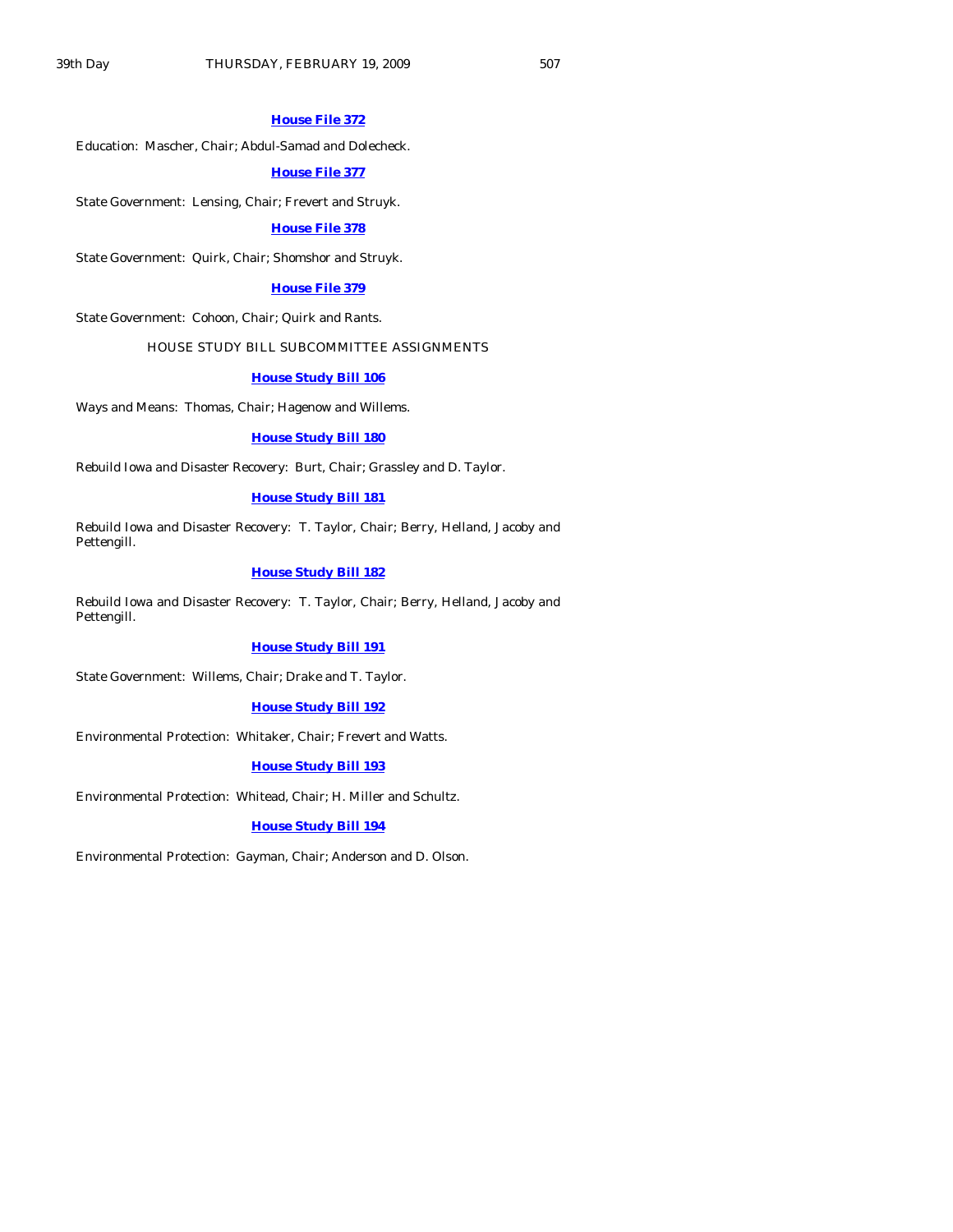# **[House Study Bill 195](http://coolice.legis.state.ia.us/Cool-ICE/default.asp?Category=billinfo&Service=Billbook&frame=1&GA=83&hbill=HSB195)**

Ways and Means: Willems, Chair; Isenhart and Wagner.

**[House Study Bill 197](http://coolice.legis.state.ia.us/Cool-ICE/default.asp?Category=billinfo&Service=Billbook&frame=1&GA=83&hbill=HSB197)**

State Government: Gaskill, Chair; Pettengill and Willems.

# HOUSE STUDY BILL COMMITTEE ASSIGNMENTS

# **[H.S.B. 198](http://coolice.legis.state.ia.us/Cool-ICE/default.asp?Category=billinfo&Service=Billbook&frame=1&GA=83&hbill=HSB198) Rebuild Iowa and Disaster Recovery**

Relating to disaster recovery by providing for historic preservation tax credits.

# **[H.S.B. 199](http://coolice.legis.state.ia.us/Cool-ICE/default.asp?Category=billinfo&Service=Billbook&frame=1&GA=83&hbill=HSB199) State Government**

Providing for a postelection audit after each general election and including effective and applicability date provisions.

# **[H.S.B. 200](http://coolice.legis.state.ia.us/Cool-ICE/default.asp?Category=billinfo&Service=Billbook&frame=1&GA=83&hbill=HSB200) State Government**

Relating to bidding requirements for public improvement projects completed by certain state entities.

# **[H.S.B. 201](http://coolice.legis.state.ia.us/Cool-ICE/default.asp?Category=billinfo&Service=Billbook&frame=1&GA=83&hbill=HSB201) State Government**

Concerning the authority of the department of administrative services relative to existing leases on real property acquired by the department.

# **[H.S.B. 202](http://coolice.legis.state.ia.us/Cool-ICE/default.asp?Category=billinfo&Service=Billbook&frame=1&GA=83&hbill=HSB202) State Government**

Relating to the disposition of proceeds from the sale of state personal property.

# **[H.S.B. 203](http://coolice.legis.state.ia.us/Cool-ICE/default.asp?Category=billinfo&Service=Billbook&frame=1&GA=83&hbill=HSB203) State Government**

Establishing alternative project delivery procedures for certain public projects undertaken by political subdivisions.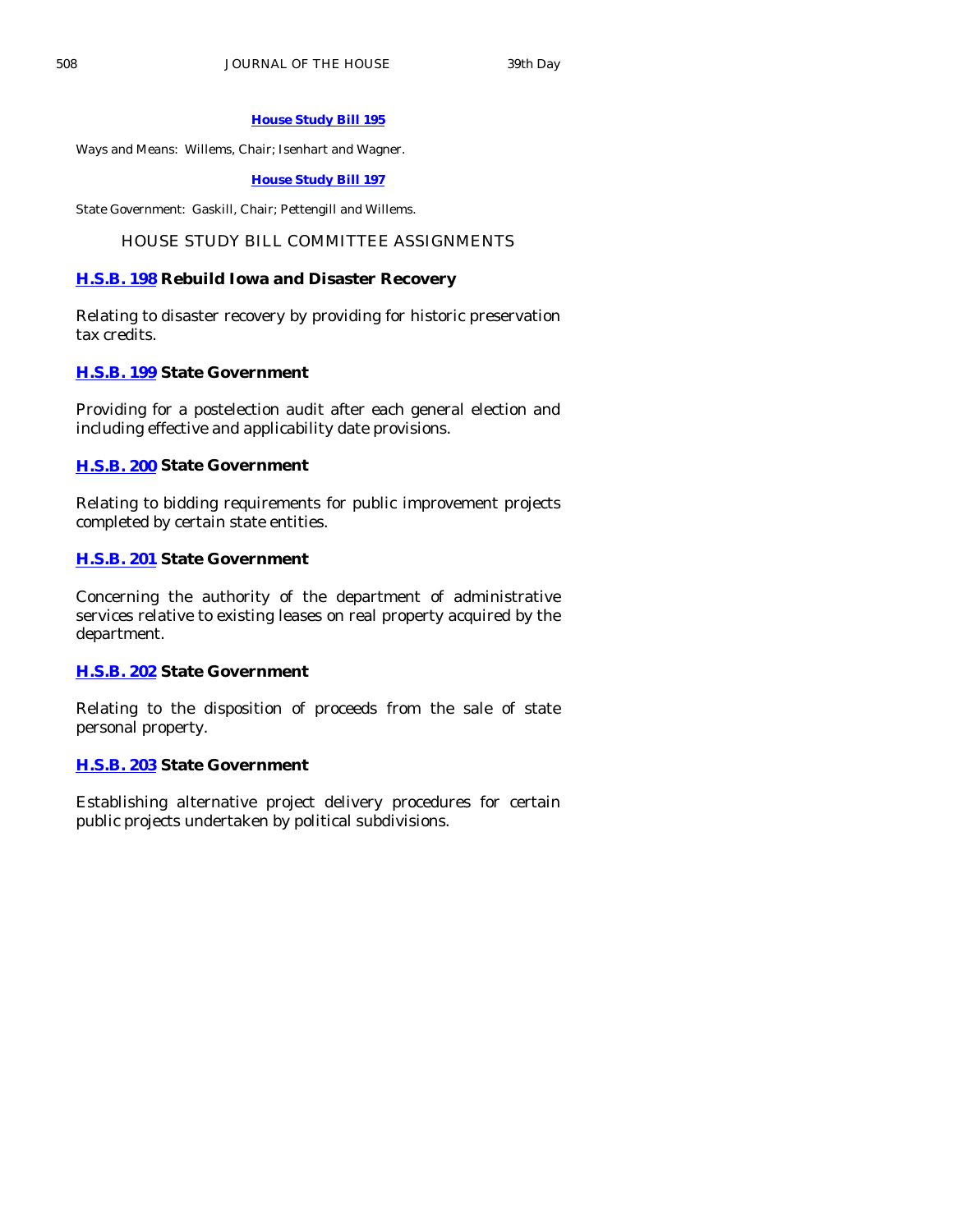# **[H.S.B. 204](http://coolice.legis.state.ia.us/Cool-ICE/default.asp?Category=billinfo&Service=Billbook&frame=1&GA=83&hbill=HSB204) State Government**

Relating to binding international trade agreements by providing for the consent of the general assembly and providing an effective date.

# **[H.S.B. 205](http://coolice.legis.state.ia.us/Cool-ICE/default.asp?Category=billinfo&Service=Billbook&frame=1&GA=83&hbill=HSB205) State Government**

Establishing a special wine auction permit.

# **[H.S.B. 206](http://coolice.legis.state.ia.us/Cool-ICE/default.asp?Category=billinfo&Service=Billbook&frame=1&GA=83&hbill=HSB206) Local Government**

Relating to county recorders by making changes to fees charged by the county recorder, information required to be endorsed on certain recorded documents and instruments, and standards for indexes maintained by the county recorder.

# **[H.S.B. 207](http://coolice.legis.state.ia.us/Cool-ICE/default.asp?Category=billinfo&Service=Billbook&frame=1&GA=83&hbill=HSB207) Local Government**

Relating to public notice requirements for meetings of boards of township trustees.

# **[H.S.B. 208](http://coolice.legis.state.ia.us/Cool-ICE/default.asp?Category=billinfo&Service=Billbook&frame=1&GA=83&hbill=HSB208) Rebuild Iowa and Disaster Recovery**

Creating a disaster aid local government assistance grant program and fund.

# **[H.S.B. 209](http://coolice.legis.state.ia.us/Cool-ICE/default.asp?Category=billinfo&Service=Billbook&frame=1&GA=83&hbill=HSB209) Environmental Protection**

Relating to restrictions on the use of fertilizer containing phosphorus on turf and making a penalty applicable.

# **[H.S.B. 210](http://coolice.legis.state.ia.us/Cool-ICE/default.asp?Category=billinfo&Service=Billbook&frame=1&GA=83&hbill=HSB210) Rebuild Iowa and Disaster Recovery**

Relating to assisting schools to recover from disaster by changing the approval method for transfers of emergency fund moneys, by modifying certain funding provisions to relate to disaster recovery, by allowing area education agency boards greater authority to purchase and lease-purchase property, and by allowing certain school districts to use the previous year's budget enrollments in the 2009-2010 budget year, and providing an effective date.